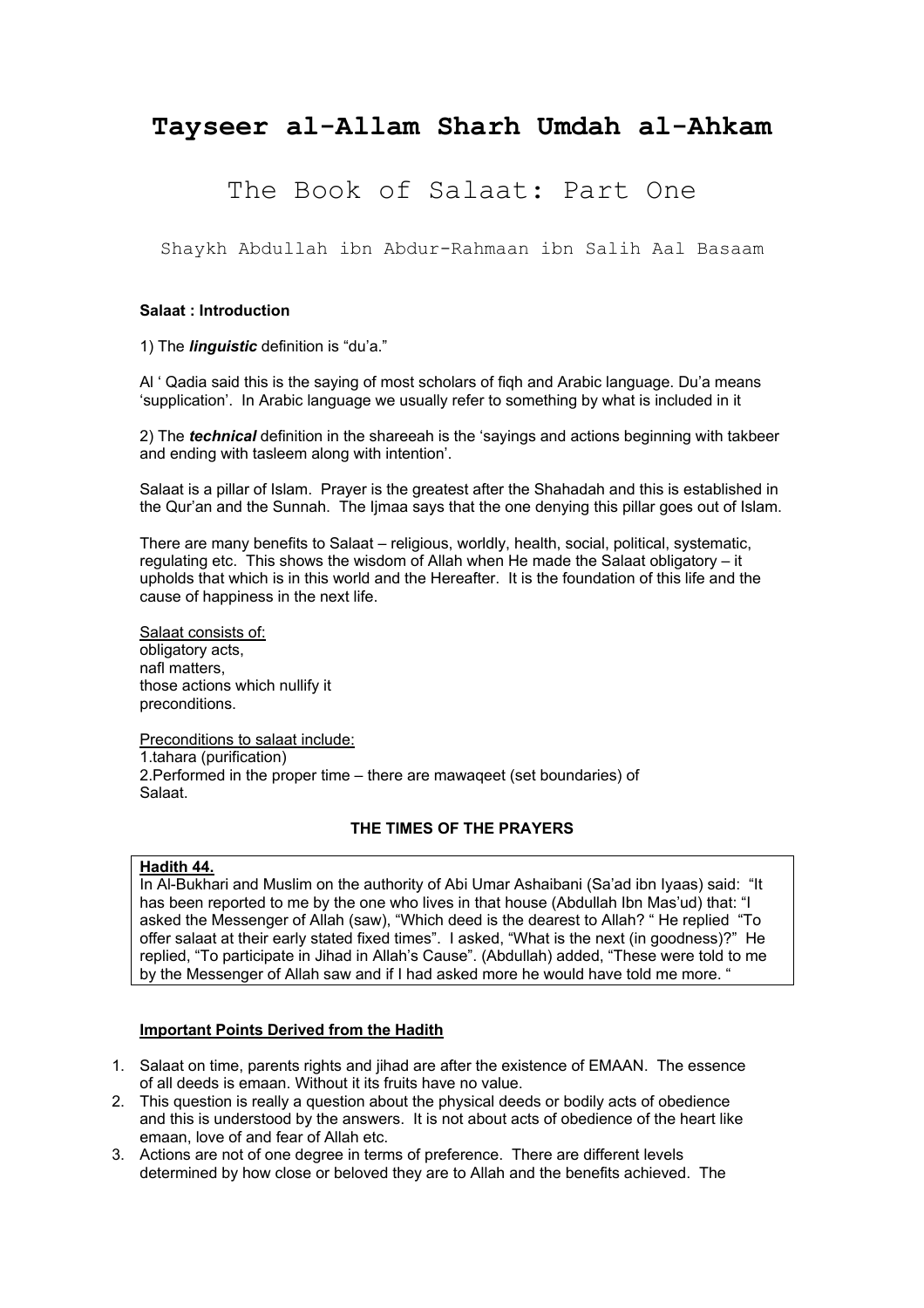question was asked in order to give preference to these deeds. It is from one of Shaitans' traps that he tries to get the worshipper involved in the deeds less beloved to Allah and to divert him from the more rewardable actions in Islam – (according to Ibn Kay'oom)

- 4. Deeds are preferable and have higher status over others specifically the love of Allah of one thing over another
- 5. Affirmation and confirmation of "*al-mohabba*" for Allah. Al Asmaa wa Sifaat are only based on the Qur'an and the Sunnah. This Hadith confirms "love" for Allah.
- 6. It is virtuous to ask regarding knowledge to learn especially for the important things. We have gained great benefit from this question
- 7. We may leave off asking regarding something due to e.g. respect for the person, irritating him, making the scholar sit for a long time etc

# **Extra Point**

The Prophet was asked about the superiority of deeds a number of times. He answered with an appropriate answer for each occasion.

*The Islamic deen is a deen, which deals with the reality of the circumstances of the people in ruling and regulations* therefore the superiority of some deeds, are based on this. For everyone there is a deed beneficial to him.

# **Hadith 45.**

Ayesha ra narrated : The believing women, covered with their veiling sheets, used to attend the Fajr prayer with Allah's Messenger, and after fuinishing the Salaat (prayer) they would return to their homes and nobody could recognise them because of the darkness. Bukhari

# **IKHTILAAF**

Which time is preferable to pray Fajr?

*a) Hanafi*: when the brightness of the dawn appeared in the sky, due to the Hadith "Pray Fajr when it is light for the reward is greater" and this is a hasan and sahih Hadith

*b) Jama'a:* the majority including Malik, Ashafi and Ahmad say when it is still dark outside due to the numerous authentic Hadith.

Their response to the previous groups proof is that:

- 1. one of the intended meanings of that Hadith is to assure that dawn is broken we should not hasten too much to perform the Salaat
- 2. long recitation so when finished the brightness is in the sky

# **Important Points derived from the Hadith**

- 1. It is commendable to perform Fajr in the beginning of its time
- 2. The Hadith shows the permissibility of women going to the masjid with the men as long as no mixing, covered etc

# **Hadith 46**

Narrated Jabir bin Abdullah: the Prophet used to offer Zohar prayer at midday (sun declining from its highest point) and the Asr at a time when the sun was still and hot, the Maghrib was prayed after sunset (when the sun was completely descended below the horizon) and the Eisha was prayed at different times. When the Messenger saw used to see the people gathered at the mosque he would pray the Eisha prayer earlier but when the people were not very many he used to delay it. The morning prayer was prayed when it was still very dark. (the darkness at the end of the night) Bukhari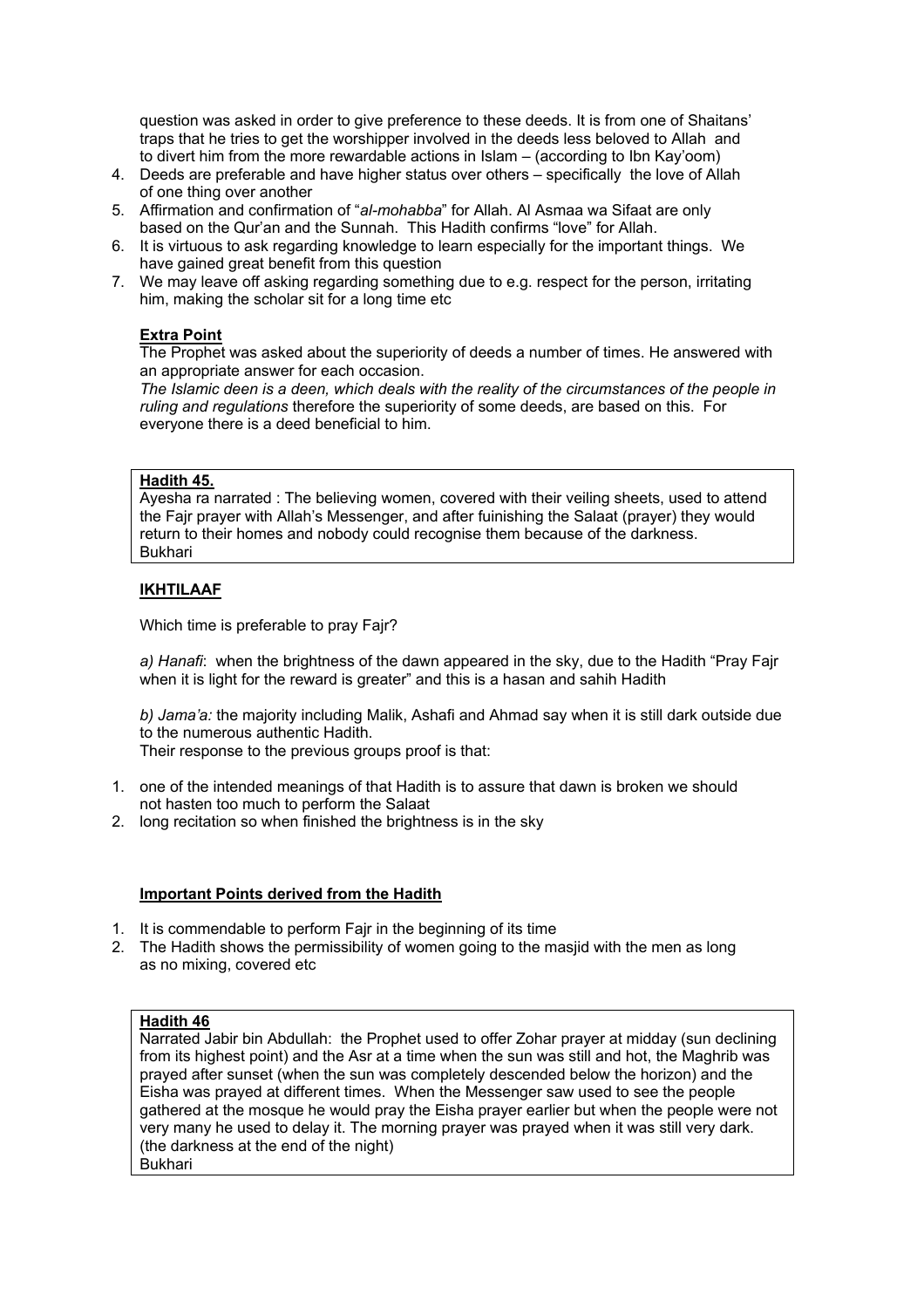#### *General Meaning*

It is a clarification of the preferable times of the performance for the prayers.

- 1. Zohr when sun declining from the zenith
- 2. Asr when the sun still white and bright and when shadow is equal to its length
- 3. Maghrib when the setting of the sun the disc is not visible
- 4. Eisha would be according to the condition of the people. Quickly or delayed to either a third or a half of the night if it was not a hardship on the people
- 5. Fajr was at the beginning of its time when the light of dawn mixes with the light of the night

*These are all the beginnings of the time for prayer with the exception of Eisha*.

6. From this Hadith we see that it is preferable to perform Zohr at its earliest time but Abu Huraira's Hadith in Muslim and Bukhari clarifies this:

*The Prophet saw said "The severity of heat is from the raging of the hellfire and in very hot weather, Pray (Zuhr)n when it becomes cooler"* 

But in another Hadith when permission was sought to delay the Zohr prayer permission was not given. We see from this that we must strike a balance so that we do not fall into delaying the prayer too much.

#### **Important Points Derived from the Hadith**

- 1. Preferability of hastening to perform the prayers at the beginning of their times except Eisha which is delayed unless it is a hardship
- 2. Best thing for Eisha is to delay upto third or half of the night unless a hardship on the majority
- 3. The imaan should consider the condition of the people praying by reducing the difficulty but still ensuring the prayer is complete and perfect. Making longer recitation in those prayers where long unless difficulty
- 4. The Hadith is an evidence for the darkness in early dawn in reference to time for Fajr. Proof against those who delay until just before sunset
- 5. This Hadith is evidence that praying in congregation is more important than performing Eisha in its time or any prayer in its early time. Should look to the people being able to pray in congregation especially in reference to Eisha prayer

**NOTE:** The timings of the salaat which are being discussed are based on authentic Sunnah – which are proofs backing what is said in the Qur'an itself: *"Verily salaat is at fixed times for the believers"* this is an indication that prayers are fixed.

Also in Surah 17 verse 78*: "Perform As-Salaat from midday until the darkness of the night and recite the Qur'an in the early dawn.."* 

#### **Hadith 47**

Narrated Sayyar bin Salama: I along with my father went to Abu Burza al-Aslami and my father asked, "How did the Prophet (saw) used to pray the obligatory prayers?" Abu Burza said "The Prophet (saw) used to offer the Zohar prayer which you 9people) call the first one, at midday as soon as the sun declined. The Asr at a time when, after the prayer, a man might go to the house at the farthest place in Al Madina (and arrive) while the sun was still hot. I forgot what he said about the Maghrib Prayer. The Prophet loved to delay the Ishaa, which you call Al Atama, and he disliked sleepingbefore it and speaking after it. After the Fajr prayer he used to depart when a man could recognise the one sitting beside him and he used to recite between 60 to 100 ayat of the Qur'an (in the fajr prayer) **Bukhari**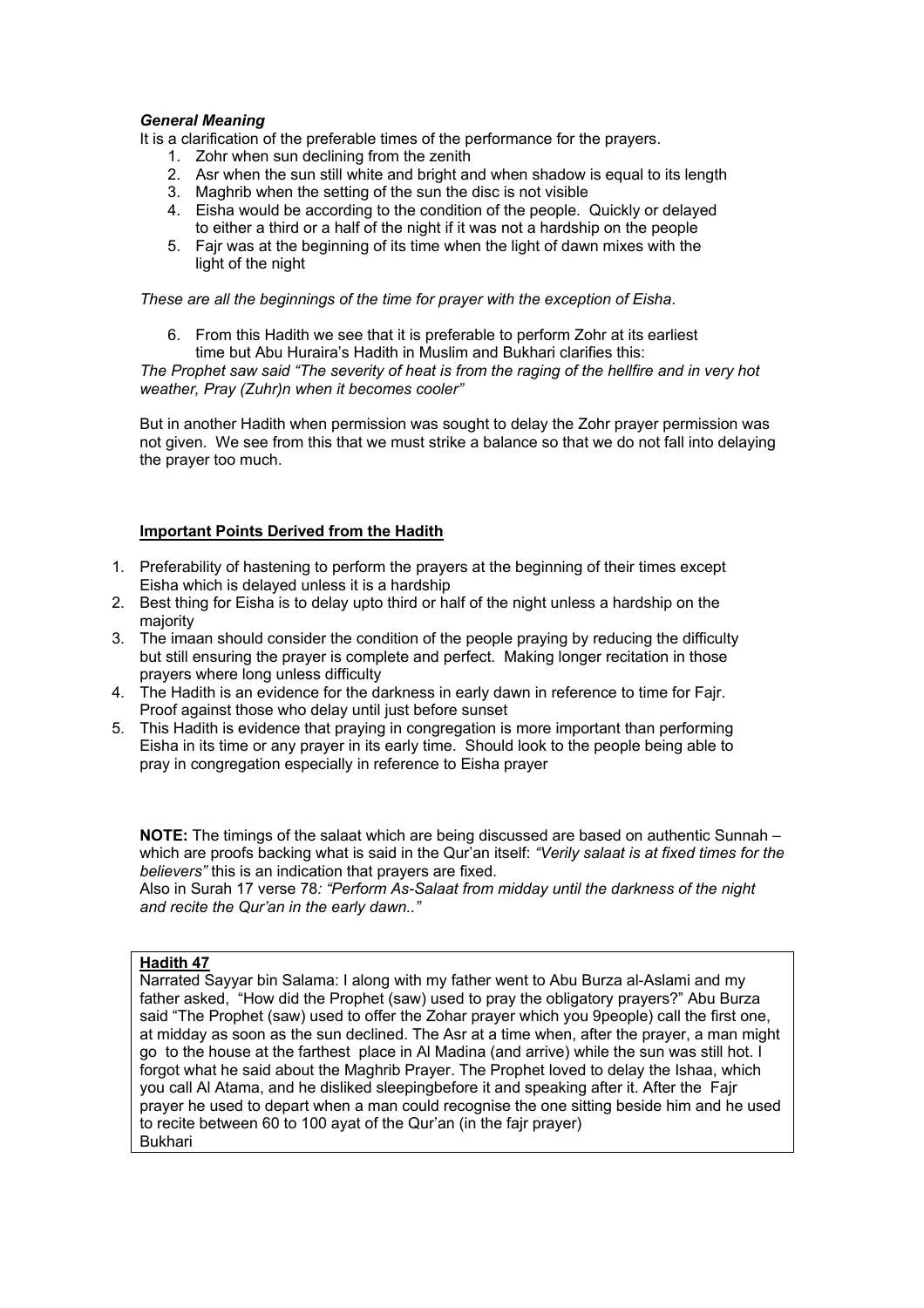# **Important points derived from the Hadith**

- 1. The Hadith is a clarification of the beginning times of the prayers and that the end of one prayer is the beginning time for the next except for Fajr and Eisha depending on the difference of opinion
- 2. The Hadith is a clarification that the Prophet saw used to perform prayer at the beginning of the time except for Eisha which was delayed until one third or one half of the night.
- 3. The Prophet saw preferred the Eisha prayer to be delayed to the end of the preferred time with the consideration that delaying the prayer would not be a hardship on the people.
- 4. It is disliked (makrooh) to sleep before Eisha because one might miss the congregational prayer or sleep beyond its preferred time.
- 5. It is makrooh to speak after Eisha because might oversleep and miss the Fajr prayer in congregation. It is makrooh except for the purposes of gaining or studying beneficial knowledge or attending to the matters of the community.
- *6.* The statement *"an-atama"* is an expression for Eisha prayer. It is disliked but the Hadith shows that there is not an absolute prohibition in using this term. In another Hadith the Prophet saw said *"Do not let the Bedouins overcome you in the naming of your salaats"*
- *7.* In another Hadith by Abu Huraira the Prophet saw is reported to have said "*If you only knew the benefits contained in al-atama and Fajr you would come crawling"*
- 8. The dawn prayer should be prayed at the first break of dawn. The time should begin when still dark so that when finished it is still dark enough to only be able to recognize the person sitting next to you. And the Fajr salaat is a long salaat – 60-100 ayats. It is superior to make long recitation in Fajr salaat
- 9. It is expected that someone who is asked regarding a matter should not be ashamed to say "I don't know" because if they say something regarding a thing ignorantly then they can become sinful as they are speaking falsely against Allah. It is honorable to admit a lack of knowledge regarding a particular thing –one should not enter blindly but be humble and have enough humility not to step out of the boundaries of one's knowledge
- 10. If it is makrooh to stay up in useful talk then what of these people who are doing unlawful things.

## **Hadith 48**

Ali repored: When it was the day (of the Battle) of Ahzab, the Messenger of Allah said: May Allah fill their graves and houses with fire, as they detained us and diverted us from the middle prayer, till the sun set. Muslim

# **IKHTILAAF**

Which prayer is the "middle prayer' in this Hadith with regards to?

It is reported that there are 17 different sayings regarding this but the correct opinion is clear from the Hadith – that it is Asr

- 1. The salaat referred to is Asr There are authentic Hadith in Bukhari and Muslim. Ali ra had thought that the middle prayer was Fajr until he heard this Hadith. Asr is the best of prayers and we are told to guard it.
- 2. This Hadith shows permissibility of delaying the salaat from its time if unable to pray it. But this Hadith probably took place before the command for the Salaat of Kauf, which made it obligatory to observe the prayers even on the battlefield.
- 3. If forgotten or unmindful of prayer then should pray it as soon as you are able.
- 4. We are allowed to supplicate against oppressors to the same extent. *Qisaas* where the punishment fits the crime. We should be careful not to go beyond it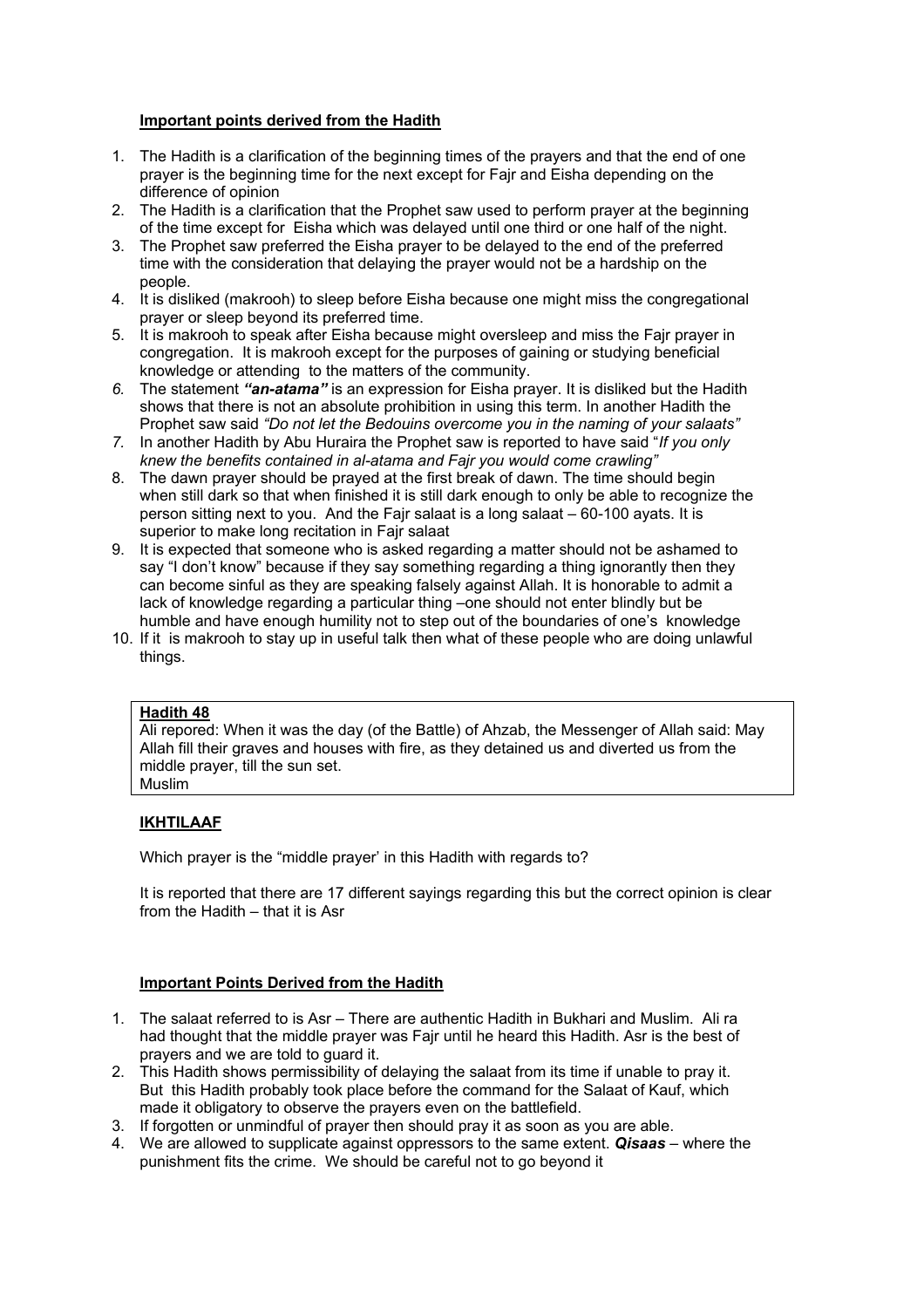5. Some scholars say that this Hadith is proof that it is not acceptable to narrate generally but we should narrate literally from the text

## **Hadith 49**

Narrated Ibn Abbas: Once Allah's messenger delayed the Ishaa parayer to such an extent that the people slept and got up and slept agin and got up again. Then Umar Ibn Al Kahttab stood up and reminded the prophet of the prayer. 'Ata said, 'Ibn Abbas said "The Prophet came out as if I am looking at him now, and water was trickling fromhis head and he was putting his hand on hie head and then said, "Hadn't I thought it hard for my followers, I would have ordered them to offer salaat (Ishaa Prayer) at this time" I asked Ata for further information, how the Prophet had kept his hand on his head as he was told by Ibn Abbas. Ata seperated his fingers slightly and put their tips on the side of the head, brought the fingers downwards approximating them until the thumb touched the lobe of the ear at the side of the face at the temple and towards the beard. He neither lowed nor hurried in this action but he acted like that. The Prophet said, "Hadn't I thought it hard for my followers I would have ordered them to offer salaat at this time" Bukhari

# **IKHTILAAF**

Is it preferable to pray Eisha early or late?

- 1. **Early :** the proof for this being that it was the normal habit of the prophet except for two occasions. And those occasions were simply to clarify the permissablity of delayingand not to show the preferability.
- 2. **Late:** The majority opinion. They cite authentic Hadith as proof, such as the above hadith. The only reason the prophet saw did not delay the prayer was due to the hardship upon the people but on the occasions that he did, he made it clear that the proper time is to dealy it.

- 1. It is preferable to delay the prayer because the nothing prevented the Prophet saw from praying at that time except that it would be a hardship on the people
- *2.* **Hardship facilitates ease in the Islamic Law** : this is a general rule. "*Mushaka tajeboo teyseer"*
- 3. Sometimes the less preferable act is preferable to the more preferable act in the light of the conditions of the people if justified.
- 4. The Hadith is an indication of the completeness of the compassion and mercy shown by Allah and the Prophet saw to the Ummah. Should always consider the people under us. 5. Women and children used to attend the prayer in congregation
- 6. Umar's confidence in the Prophet saw is evident. It was from the good character of the
- prophet saw that he would not reprimand Umar for calling out to him regarding the prayer 7. It is an indication that younger people or lesser people can bring an important matter to
- elder's attention in order to achieve benefit as the elder may have been umindful or have forgotten.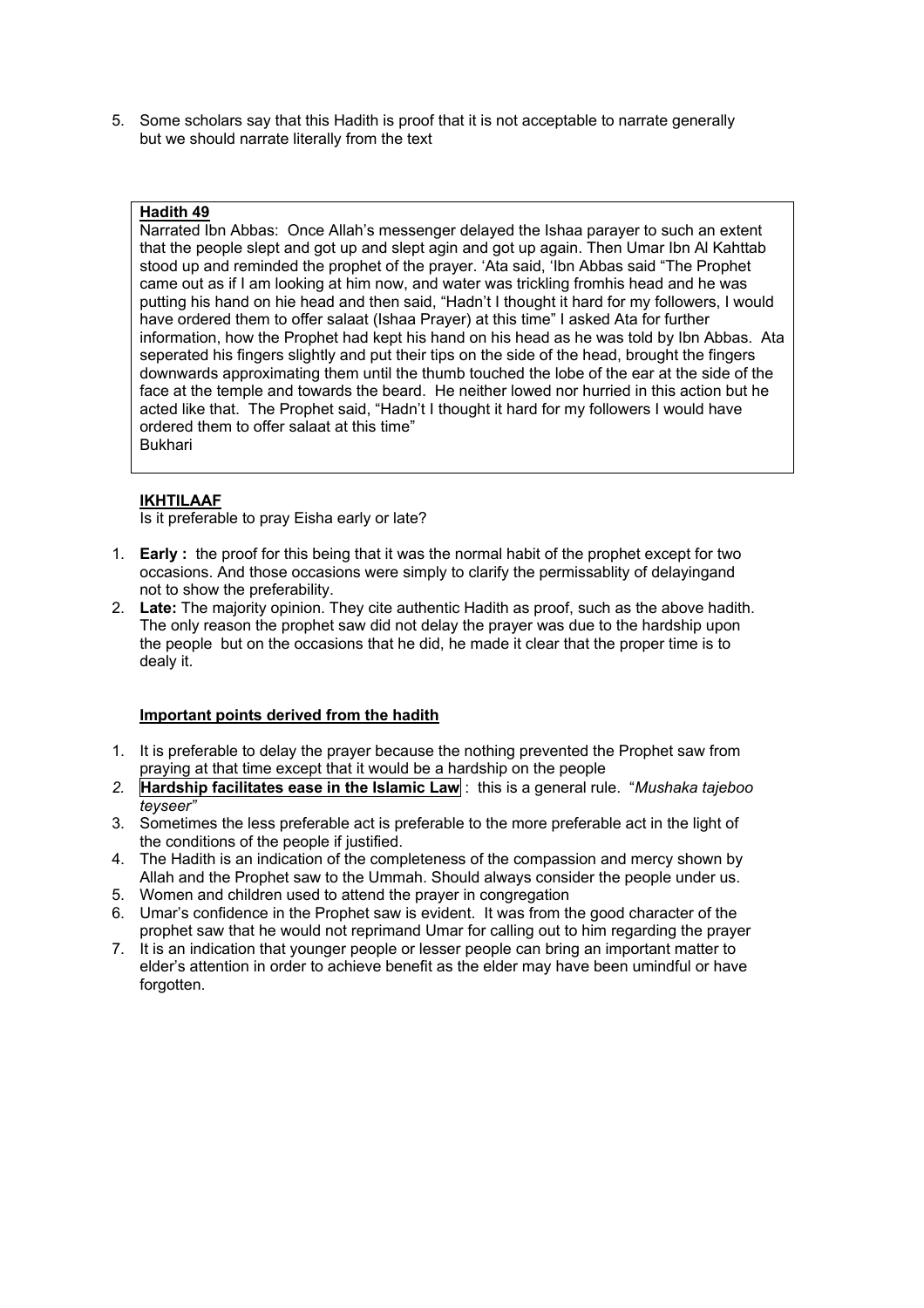# **SOME OF THE DETESTABLE THINGS IN PRAYER**

#### **NOTE:**

**Makrooh:**

An act which is rewardable if one avoids it but not sinful if one does it -

#### distasteful **Mustahab:**

An act which is rewardable if one does it but not sinful if one does not do it -Commendable

The things which are makrooh in salaat cause the prayer to be less than perfect and decrease the reward achieved but these things do **NOT** invalidate the salaat

#### **Hadith 50**

Ayesha ra reported that the Prophet (saw) said:If supper is served, and Iqamah is pronounced, one should start with the supper. Bukhari,Muslim from Anas

In another narration: Narrated Anas ibn Malik: Allah's Messenger said: If the supper is served, start having it before offering the Maghrib prayers and do not be hasty in finishing your supper. Bukhari, Muslim

## **Important points derived from the Hadith**

- 1. Food and drink, should be taken before the salaat unless the time of the prayer will escape from you.
- 2. The apparent meaning of the Hadith is that you should take food regardless if you are in need of the food and drink or not. The Hadith does not make a distinction but some scholars (the majority) make this exemption for praying in congregation only for one who is hungry. The reason is that a hungry person would not be able to concentrate on his prayer.
- 3. A person who is presented with food at the time of prayer has a legitamate excuse to miss the congregational salaat
- 4. Kashoo is required in salaat and leaving off thoughts of the duniya.

# **Hadith 51**

Narrated Ayesha ra ..I have heard the Messenger of Allah say: No prayer can be (rightly said) when the food is there (before the worshipper) or when he is prompted by the call of nature (urination or defication) **Muslim** 

#### *General Meaning*

This Hadith has the same meaning as the previous Hadith. Kashoo is needed for salaat and this cannot be achieved unless the person becomes removed from the thoughts of the duniya. The Legislator has prohibited prayer in these situations.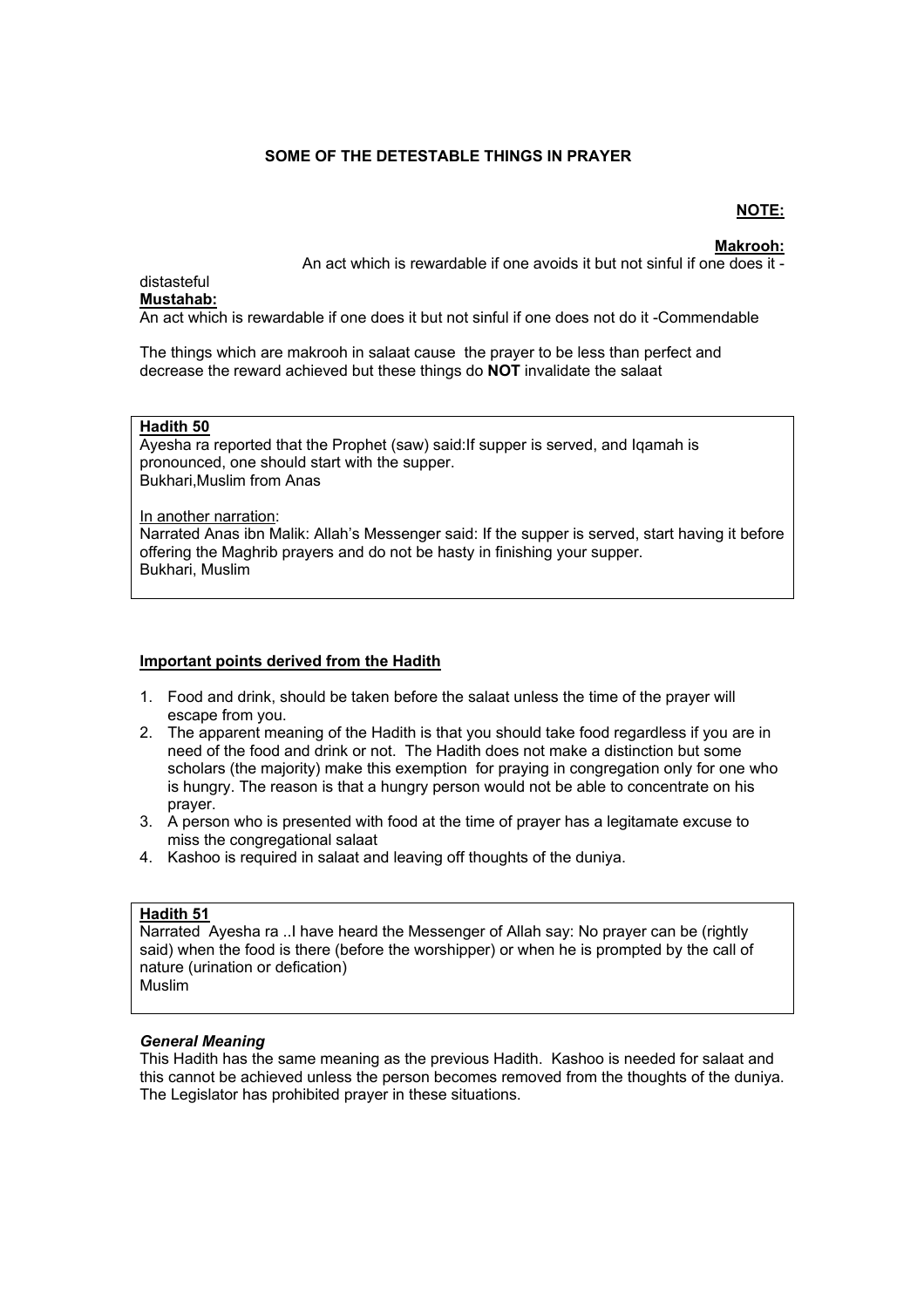### **IKHTILAAF**

Is the Prayer correct and valid in the presence of these situations?

- 1. Prayer is **NOT** accepted or correct in the presence of these two factors. Bartillah the literalists say it is – **INVALID**. Ibn Taymiyyah said this is in the case of the one who is desperate need of both.
- 2. The majority opinion is that the prayer is **VALID**. The prayer is sahih but it is makrooh (less than peerfect) to go when in this condition. The negation is of completeness not of validation in the salaat.

### **Important points derived from the Hadith**

- 1. It is makrooh to perform salaat at the time of food served or in need of the toilet except that the end of time for prayer would be finished.
- 2. Kushooh is a requirement for a person in prayer
- 3. It is a requirement for a person to keep oneself far away from occupation of the duniya matters in the prayer
- 4. These things, food, drink, defecation and urination are all legitimate excuses to avoid congregational prayer as long as it is not a regular occurrence.
- 5. One should know this ruling is NOT giving right to the human being over the rights of Allah swt but rather it is a way of protecting ad preserving the rights of Allah.
- 6. Some scholars define kushoo as fear of Allah by the body and inner consciousness and also tranquility

#### **Extra Point**:

The scholars said that salaat is communion with Allah so if your mind is somewhere else what kind of communion do you have? There is Ijmaa that a person does not get anything – reward or credit except for that which is done consciously.

Albani has authenticated the following Hadith as sahih:

## **Extra Hadith**

When some people pray nothing is written for them but 1/10 reward, another person prays and1/9 is written for him, another prays and 1/8, others, ¼, ½ etc according to the condition of the person who is praying.

We must have taqwa otherwise the value of the prayer is decreased.

# **TIMES OF PROHIBITION OF PRAYER**

#### Introduction

There are three times of prohibition and the reasons for it are to keep far from the imitation of the disbelievers as the following were their times of worship of their false gods

- 1. After Fajr prayer until the sun has risen a spears head over the horizon
- 2. After Asr until sunset
- 3. When the sun reaches zenith until it begins to descend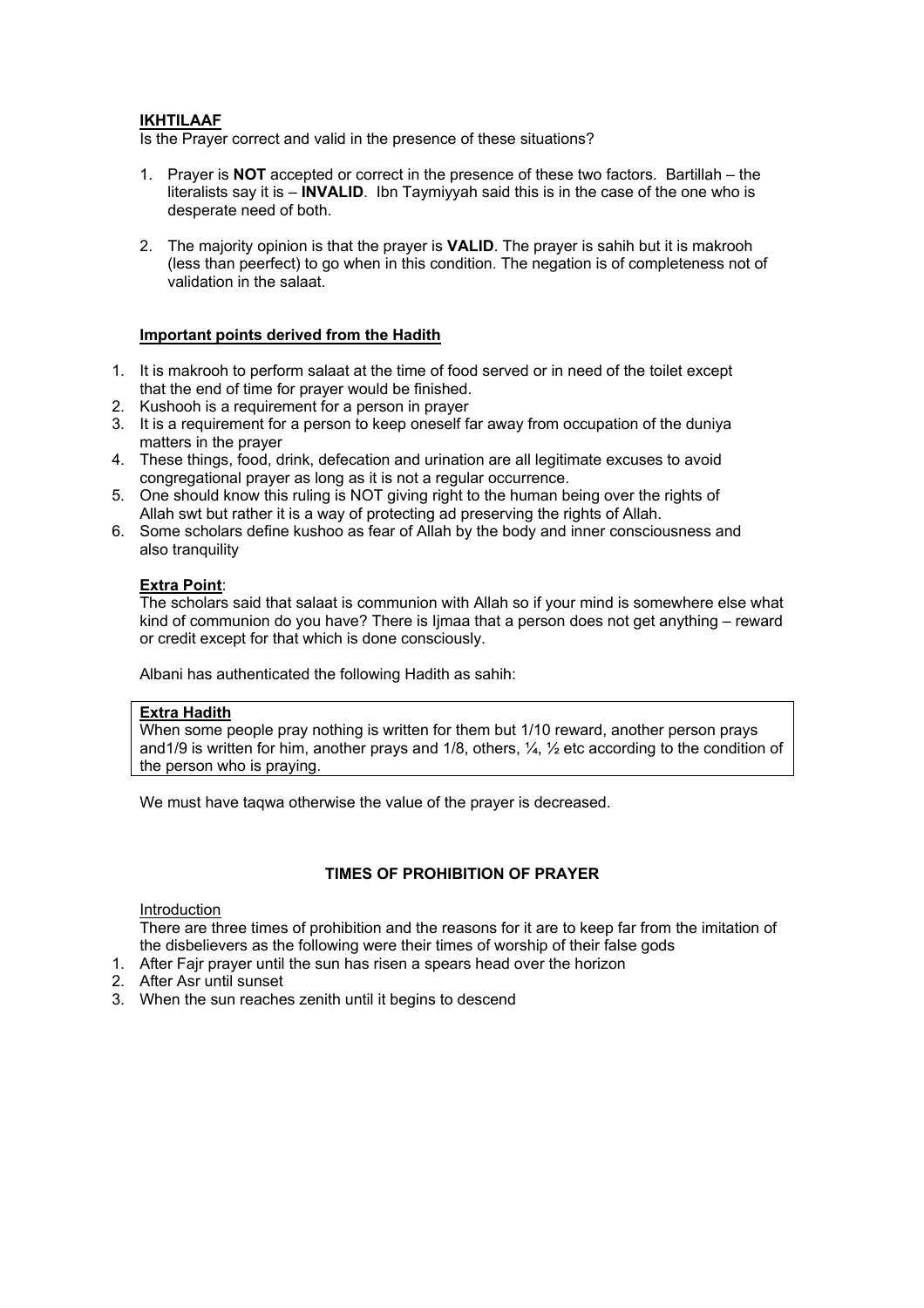### **Hadith 52**

Narrated Abu Hurairah that the Messenger of Alah..forbade ofering Salaat after the Fajr (prayer) till the rising of the sun; and after the Asr (prayer) till the setting of the sun… Bukhari

#### *General Meaning*

Prayer is prohibited after dawn until the sun rises approximately 3 metres over the horizon and after Asr until sunset. This is because it would resemble the pagans who used to worship their gods at these two times and the Prophet said "*Whosoever imitates a people is from them"* 

#### **Important Points Derived from the Hadith**

- 1. The Hadith shows the prohibition for performing voluntary prayers after Fajr and after Asr
- 2. The specific times of prohibition are after Fajr upto sunrise an after Asr until sunset
- 3. The reason is for fear of imitating the kuffar. From this we can understand that we should not imitate them in other things either.

# **IKHTILAAF**

## **A. Is it makrooh or mubaah (allowed) to pray at these times?**

- 1. *Makrooh:* the majority hold this view. Their proofs being the preceding **Hadith**
- 2. *Mubaah***:** the literalists hold this view saying that the Hadith cited by the majority have been abrogated

#### **BUT**

We can understand from the later Hadith that if praying at these times was allowed then it was for a particular circumstance. Cannot simply disregard these Hadith – the general rule must stand. For example the specific circumstance in the later Hadith may have been that a person had forgotten to pray so had to pray in the forbidden time because that was when he remembered.

# **B. Which prayers are prohibited**

- 1. The majority opinion including the Hanbali, Maliki and Hanafi schools say *ALL voluntary prayers* except the two rakats of tawaaf, which has a specific Hadith relating to it.
- 2. Shafi and Ahmad say the prayer prohibited are those *pure voluntary prayers* that have NO reason for them whatsoever.

The second opinion is a combination of both evidences

# **C. When does the prohibition start for the morning prohibition?**

- *1.* Hanafi hold opinion *break of dawn*. This is also one of the opinions of the Hanbali based on a Hadith in sunan which states *"after dawn do not pray except the two raqats of sunnah prayer"*
- 2. The second opinion is *from the performance of Fajr* after which there are no more voluntary prayers. Those Hadith from the break of dawn are considered to be weak but they are considered authentic if taken as a group as there is so many of them.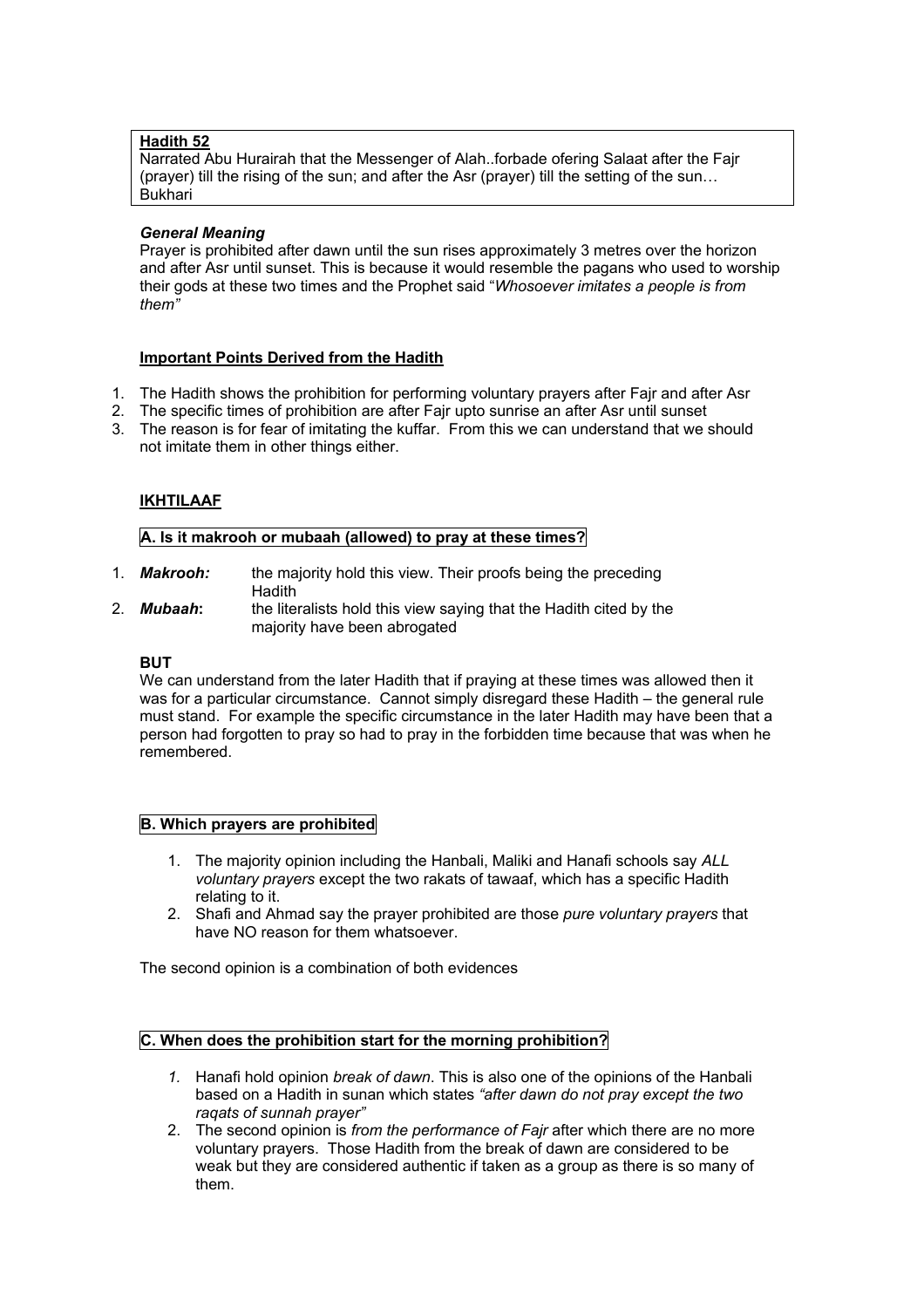## **Hadith 53**

Narrated Abu Sa'eed al Khudree: I heard Allah's Messenger saying: There is no prayer after as-Sabh (morning prayer) until the sun rises, and there is no prayer after al-Asr (late afternoon prayer) until the sun sets. Bukhari

#### **Extra Hadith**

Narrated Ibn Umar: Allah's Messenger said: None of you should try to offer as-Salaat (the prayer) at the (actual time of) sunset or sunrise. Bukhari

# **MAKING UP THE MISSED PRAYERS AND THEIR ORDER**

#### **Hadith 54**

Narrated Jaaabir ibn Abdullah: On the Day of Khandaq (the Battle of the Trench) Umar ibn al-Khattab came cursing the disbeleivers of the Quraysh after the sun had set andsaid : "oh Messenger of Allah, I could not offer the Asr prayer until the sun was about to set." The Prophet said: "By Allah! I have not (even) performed the (Asr) prayer." So we turned towards Buthaan (A valley near Al-Madinah) and the Prophet performed ablution for it. Then he performed the Asr prayer after the sun had set, and then he offered the Maghrib prayer after it (Asr prayer) Bukhari

# **Important points derived from this hadith**

- 1. The obligation of making up the missed obligatory prayer. The prayer which has been missed can be made up in congregation
- 2. The prayer in this hadith ahs NOT been missed due to forgetfulness but due to inability to pray it. This event happened before the legislation of the Kawf prayer.
- 3. This hadith is a proof that the prayer which ahs been missed has precedence over the due prayer (unless, according to some scholars, the due prayer will pass you by).
- 4. The permissaility of making supplication against the oppressors as shown when Umar cursed the pagans and the Porophet saw did not reprmand or correct him therefore indicating permissabiklty of such.
- 5. Trying to ease pain and axiety of the one on whom hardhip or trial has befallen. The Prophet saw eased the mind of Umar by telling himthat he himself had not even prayed the Asr prayer and at least Umar ahd prayed it.
- 6. The hadith indicates the permissability ofmaking an oath even if not rewuired to do so. The Prophet said "By Allah!" it is used sometimes to enhance the truthfulness of a statement. (We should try not to do this too much as in another authentic hadith it is narrated that the Prophet saw said that incresed making of oaths is one of the signs of a hypocrite.)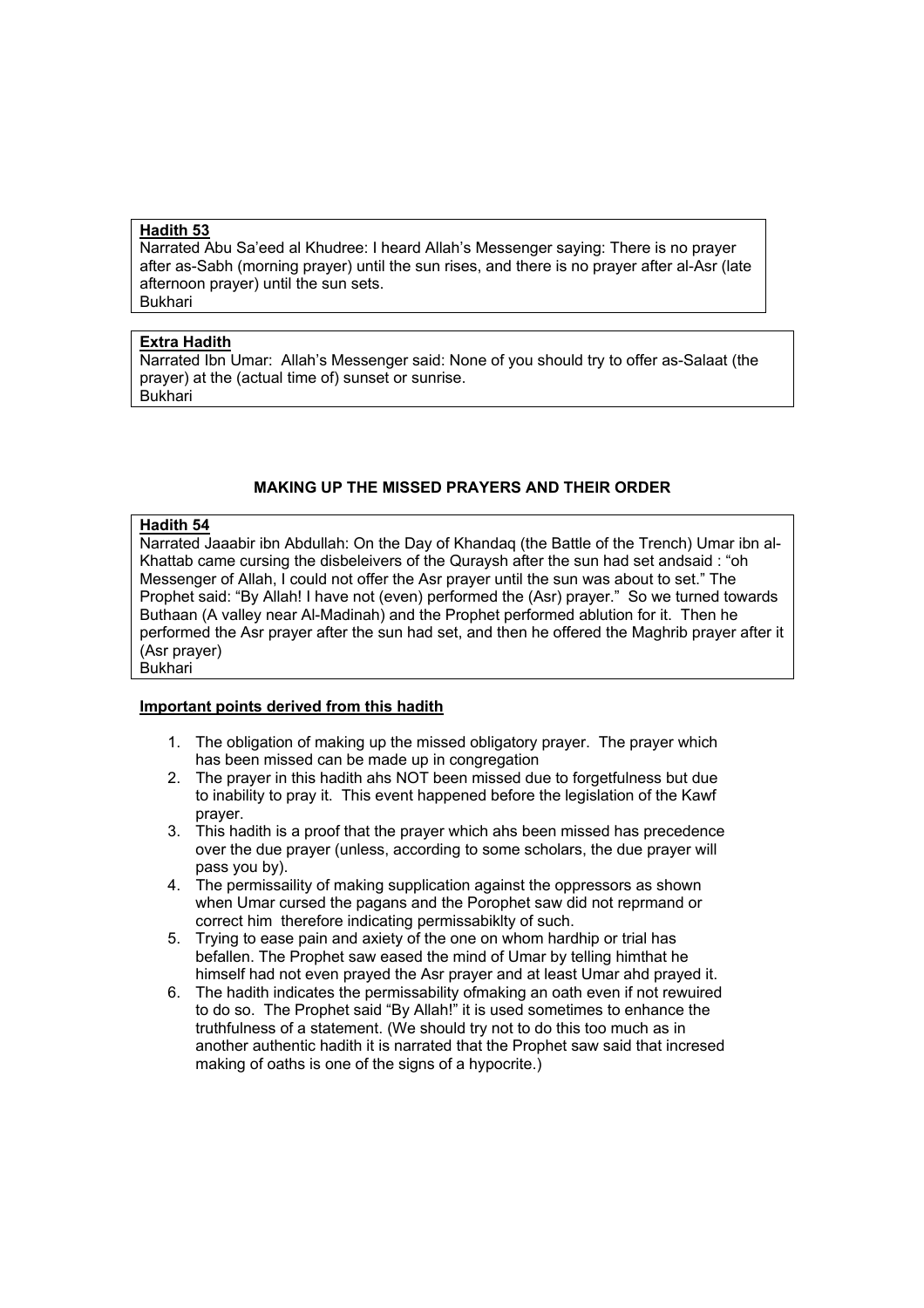# **THE SUPERIORITY OF THE PRAYER PERFORMED IN CONGREGATION AND ITS OBLIGATION**

# **Hadith 55**

Narrated Abdullah ibn Umar: the Messenger of Allah said: The Salaat (prayer) in congregation is **twenty-seven** times superior in degrees to the Salaat offerred by a person alone Bukhari

#### **Important Points Derived from the Hadith**

- 1. It is a clarification of the excellence of the prayer one performs in congregation
- 2. The reward of one who rpays alone is very little in comparison to the one who prays in congregation
- 3. There is a great difference between the reward of the two prayers
- 4. The prayer of one who prays alone has credit and is valid even thoguh the person missed praying in congregation. This is shown by the words used in the hadith of "afthal" which means "better than" So there is excelelnce in both prayers but one exceeds the other. This is in refernce to the one who has NO legitamate excuse for praying alon. The one who has a legitimate excuse has full credit of the congregational prayer.

#### **Hadith 56**

Narrated Abu Hurairah: the Messenger of Allah said: the reward of the Salaat offerred by a person in congregation is multiplied **twenty-five** times as much as that of the salaat offerred in one's house or in the market (alone)

And this is because if he performs ablution and does it perfectly and then proceeds to the masjid with the sole intention of offerring Salaat, tehn for every step he takes towards the masjid he is ungraded one degree in reward and one sin is taken off (crossed out) from his account (of deeds)

Whenhe offers his Salaat, the angels keep on asking Alla's blessings and Allah's forgiveness for him as long as he is (staying) at his Musalla (place of prayer). They say: "O Allah! Bestow Your Blessings upon him, be Merciful and kind to him. And one is regarded as being in Salaat as long as one is waiting for theSalaat. Bukhari

- 1. The excellence of Salaat in congregation in the Masjid. The reward is multiplied so no matter how manypeople pray, the perso gets the reward. (Some hadith indicate that the larger the congregation, the more the reward)
- 2. There is a defect in the prayer (not perfect/complete) for the one who prays alone. But it is still VALID. It is just not as rewardable.
- 3. Being in congregation is NOT a precondition for acceptance of the prayer.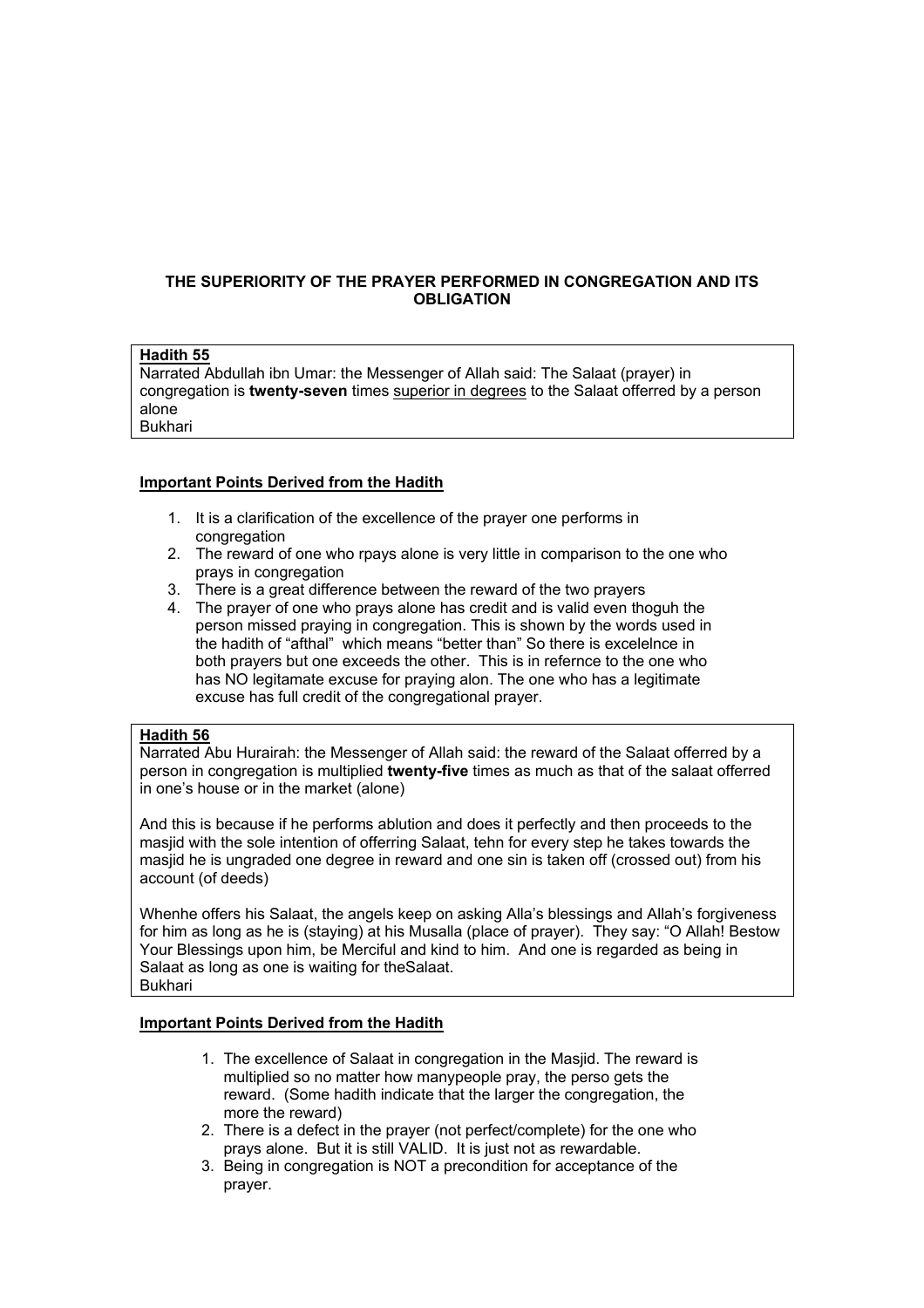- 4. The rewards outlinedin this hadith are to be expected if two conditions are met:
	- One makes wudu well
	- leave for salaat with the niyaa for that purpose.
- 5. The reward for one waiting for the salaat is the same as the reward for the one who is actually in prayer.

# **Hadith 57**

Abu Hurairah reported Allah's Messenger as saying: *The most burdensome prayers for the hypocrites are the night prayer (Ishaa) and the morning prayer (Fajr). If they were to know the blessings they have in store, they would have cometo them, even through crawling, and I considered ordering theprayer to be commenced and command someone to lead the people in prayer, and then I would go along with some men, having with them a bundle of firewood, to the people who have not attended the prayer (in congregation), then I would burn their houses with fire.* 

Bukhari, Muslim (wording from Muslim)

# **Surah Nisa 4:142**

*"Verily the hypocrites seek to deceive Allah,but it is He who deceives them. And when they stand up for As-Salaat (the prayer), they stand with laziness and to be seen of men and they do not remember Allah but little."* 

#### **IKHTILAAF**

Is Salaat in congregation a fard?

1. One group from the Hanafi, Shafi and Maliki: SUNNAH MUAKKADAH – that it was a Sunnah performed consistently by the Prophet saw

**Proof**: they use the hadith 55 where it states that the prayer in congregation is 27 time better than that alone. It was a Sunnah that was done all the time but it is NOT a fard or a Sharth

2. Another group from the Hanafi, Shafee and Maliki: FARD KUFAYAH

– that as long as some in the community do the action, then the rest of the community is discharged of the duty and there is no blame on them.

**Proof:** This group uses the same evidence to supprt their view as the third group that the Prophet saw threatened to burn down the hosues of the ones who did not pray in congregation. Therefore they conclude that it is legislated that one should make war on those who do not attend the congregational prayer.

3. Imam Ahmed and the people of hadith: FARD AYN – that it is a fard on every individual who is male, sane, adut, resident and they MUST perform salaat in congregation

**Proof:** This group says that the hadith regarding burning the houses of the hypocrites shows that the prayer in congregation is on ALL the community not just some of them. There is also thehadith of the blind man who asked for permission to pray at home because he had no guide and he lived far from the mosque. The Prophet agreed to his request but then called him back and asked him if he could hear the adhaan. When the blind man affirmed he could, the Prophet saw ordered him to come to the mosque even though he had difficulty doing so. If this is true for a blindman who may have had a legitamate excuse for not attending prayer in congregation then what about the able bodied community? Also, Salaat ul Kawf- even in war, one should pray in congregation therefore peace times should be better and easier to pray in congregation.

4. Literalists (Dhariyah): SHARTH – that salaat in congregation is a precondition to the salaat therefore praying outside of congregation invalidates your salaat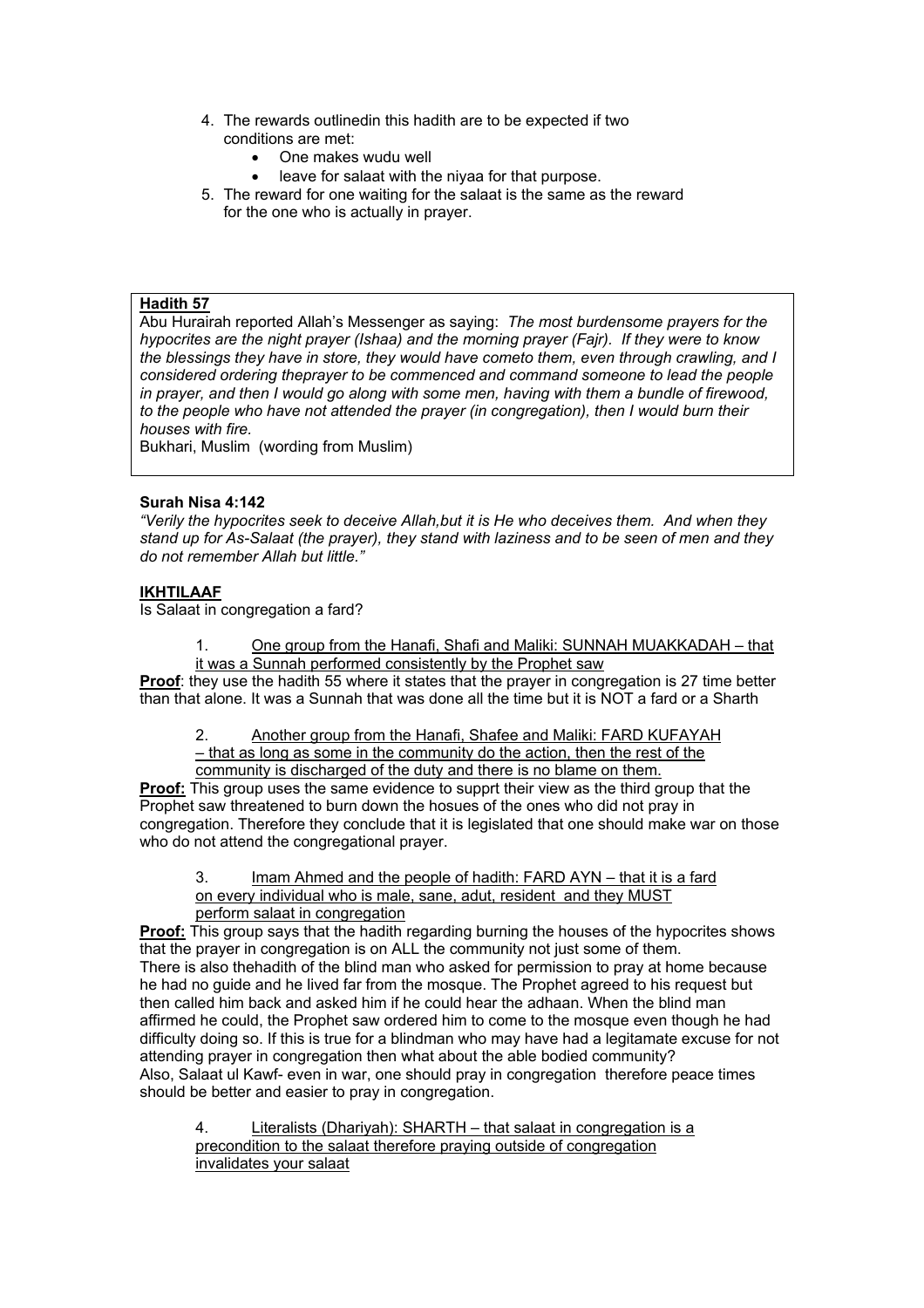**Proof**: This group cites the hadith related in the Sunan of Majah on the authority of Ibn Abbas that the Prophet saw said: Whoever hears the call of the Adhaan and does not cometo the musjid for congregational prayer, then that person has NO prayer" except the one who has an excuse.

By this they say praying in congregation is a precondition to having your salaat accepted. Other scholars critisised this hadith as not being authentic but it can be attributed to the prophet saw and has been authenticated by Albani.

Praying in congregation is Fard Ayn but it is NOT a Precondition to acceptance of the prayer

# **Important Points Derived from the Hadith**

- 1. Salaat in congregation is obligatory on males who have reached adulthood. It is Fard Ayn (Ikhtilaaf on this point)
- 2. Whoever did not come to the prayer without a legal proof is sinfuland deserves to be punished although Allah may forgive them if He wills.
- **3. Repulsing that which is harmful takes precedence over trying to attain a beneficial thing**

This is a general rule. The Prophet saw was willing to leave off the benefit of congregational prayer to deal with those who did not attend the prayer.

- 4. It was not the intention of the hypocrites to attain Allah's pleasure but to be seen by men. Those prayer therfore where thay could not be seen were difficult for the hypocrites to attend. This is the reasoning of why the hypocrites found it difficult according to some scholars.
- 5. The difficulty of these two prayers on the hypocrites was not in performing the prayers but in performing the prayers in the mosque. The enjoyment of their sleep made it difficult for them to attend prayers where their attendance or lack of it would not be witnessed or noticed. These are the factors which made it difficult for the hypocrites to attend the congregational prayers at these two times.

# **WOMEN ATTENDNG (THE CONGREGATIONAL PRAYERS) IN THE MASJIDS**

# **Hadith 58**

Abdullah ibn Umar reported: I heard the Messenger of Allah say: Don't prevent your women from going to the masjid when they seek your permission. Bilal ibn Abdullah said: By Allah! We shall certainly prevent them. On this Abdullah ibn Umar turned towards him and reprimanded himas harshly as I had never heard himdo before. He (Abdullah ibn Umar) said: I am narrating to you that which comes from the Messenger of Allah and you (dare) say: By Allah, we shall certainly prevent them. Bukhari, Muslim (wording from Muslim)

In another narration:

Do not prevent the maidservants of Allah from going to the masjid Bukhari/Muslim

Imam an-Nawawee (In his explanation of Saheh Muslim) entitled this chapter: *Women coming out (from their houses) for going to the masjid when there is no apprehension of wickedness But they should not come out scented*

- 1. It is beloved to give the women permission mustahabb
- 2. Permissibility of going to the masjid as long as properly clothed and it is safe for them to go.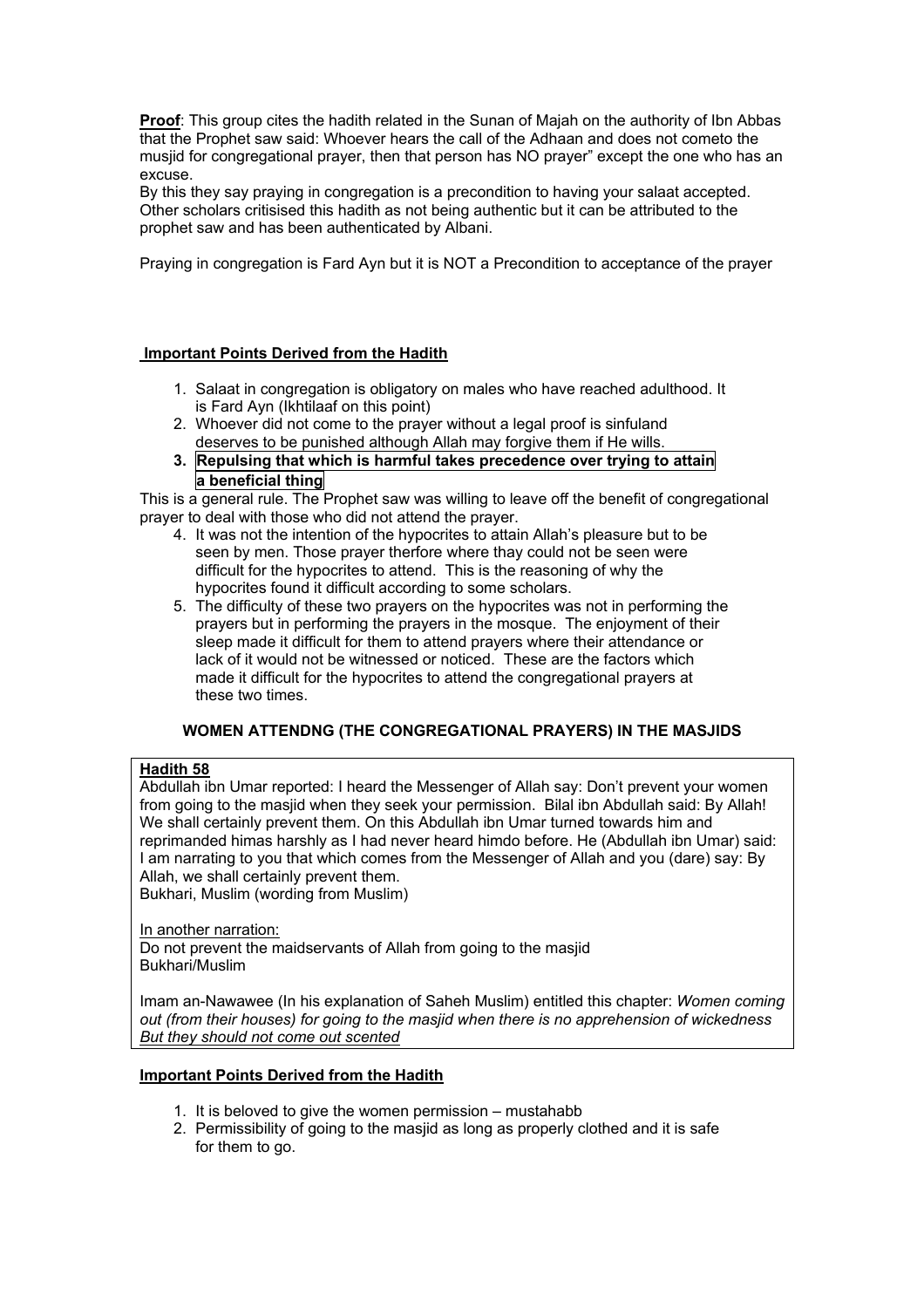- 3. Permission is for the purpose of going for salaat it seems from this hadith. So the Eid prayer khutbah is OBLIGATORY and the woman does not need permission for this prayer.
- 4. It is permissable to reprimad harshly the one who appears to oppose the Sunnah.
- 5. Anyone who says anything with respect to the laws and sunnah should do so with proper adhab so that there is no fear of being misunderstood.

# **Additional Points**

- 1. Women should not wear perfume
- 2. Women should rise up from the rukoo before the men
- 3. Women should not say SubhanAllah when imam makes a mistake but they should clap their hands instead
- 4. Women should be in the last rows which are considered to be the bst rows for women.

# **THE SUNNAH PRAYERS PERFORMED WITH THE CONGREGATIONAL PRAYERS**

# **Hadith 59**

Narrated Abdullah ibn Umar: I offerred with Allah's Messenger two rakats before the compulsory Zohar prayer and two rakat after the Zohar prayer, two rakat after Jum'ah, Maghrib and Eishaa Bukari/Muslim

In another narration:

..As for the Maghrib (sunset) and Ishaa (late night) (and Fajr and jumaa'ah) prayers, they were offerred in his house Bukhari

In a narration from Bukari

Ibn Umar added: My sister Hafsa told me that the Prophet used to offer two light rakat (sunnah prayer) after dawn (before the Iqamah of the Fajr prayer) and it was the time when I never went to the Prophet Bukhari

- 1. It is commendable to stick to and perform the sunnah prayers regularly
- 2. There is no regular confirmed Sunnah Prayer for Asr prayer
- 3. The Sunnah prayers for Maghrib, Eisha, fajr and Jumaa'aa are best performed in the home
- 4. The two rakats before fajr prayer should be very short
- 5. There are six sunnah prayers for Zohar, four before and two afterwards 6. Some of the prayers are before the fard prayers and some afterwards.
- 6. Some of the prayers are before the fard prayers and some afterwards. The wisdon inthismay be so that the ones beofre the prayer put one in the right state of mind and the ones after make up for the shortcomings of the fard prayer.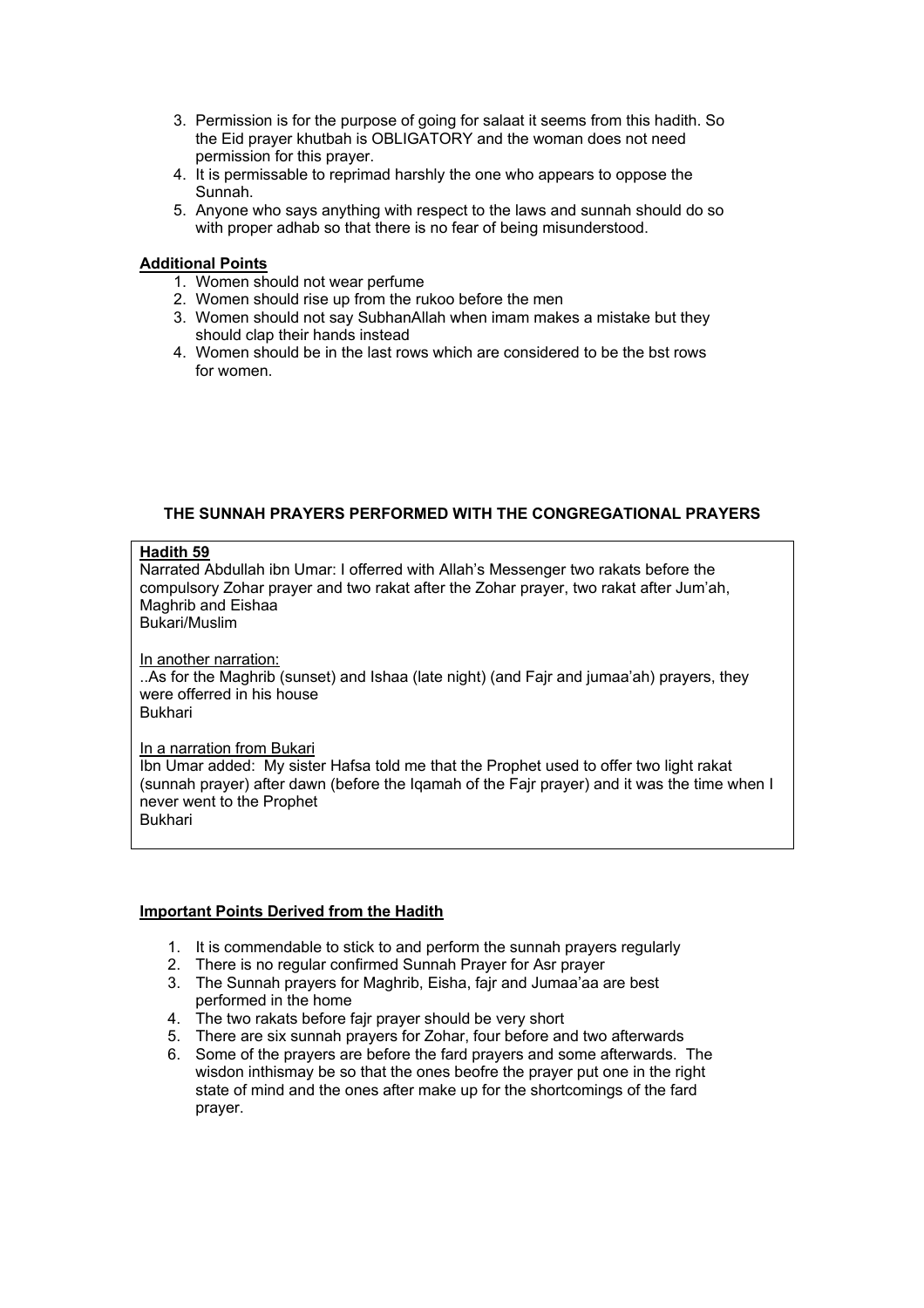# **Extra Hadith**

Narrated Ibn Umar: I memorised ten rakat (nawafil) from the Prophet, two rakat before the Zuhr prayer and two after it; two rakah after the Maghrib in his house and two rakah after Ishaa in his house, and two rakat before Fajr and at that time nobody would enter the house of the prophet

Bukhari

## **Extra Hadith**

..he never offerred prayers after Salaatul Jumaah until he departed (from the masjid) and then would offer two rakat at home Bukhari

# **Hadith 60**

Narrated Ayesha: the Prophet was never more regular ad strict in offering any nawaffil than the two rakah (sunan) of the Fajr prayer

Bukhari/Muslim

In a narration of Muslim: Ayesha reported Allah's Messenger as saying: The two rakah's at dawn are better than this world and what it contains. Muslim

In another report: ..they are dearer to me than the whole world. Muslim

#### **Important Points Derived from the Hadith**

- 1. It is mustahab to pray two rakats before fajr. These should not be abandoned.
- 2. The reward of the two Sunnah prayers of Fajr is great and the proof of this is in the saying of the Prophet that they "are better than this world and what it contains"
- 3. The prophet saw used to stick to these two rakat more than any other voluntary act.
- 4. Whoever takes these two rakats lightly, as being insignificant and unimportant and does not perform them, while knowing so, indicates a weakness in his deen. The person has been pevented from achieving a great reward.

# **PRONOUNCING THE WORDING OF ADHAAN FOR SALAAT TWICE (IN DOUBLES)**

# **The Definition of Adhaan**

• **Linguistically:** This means an announcement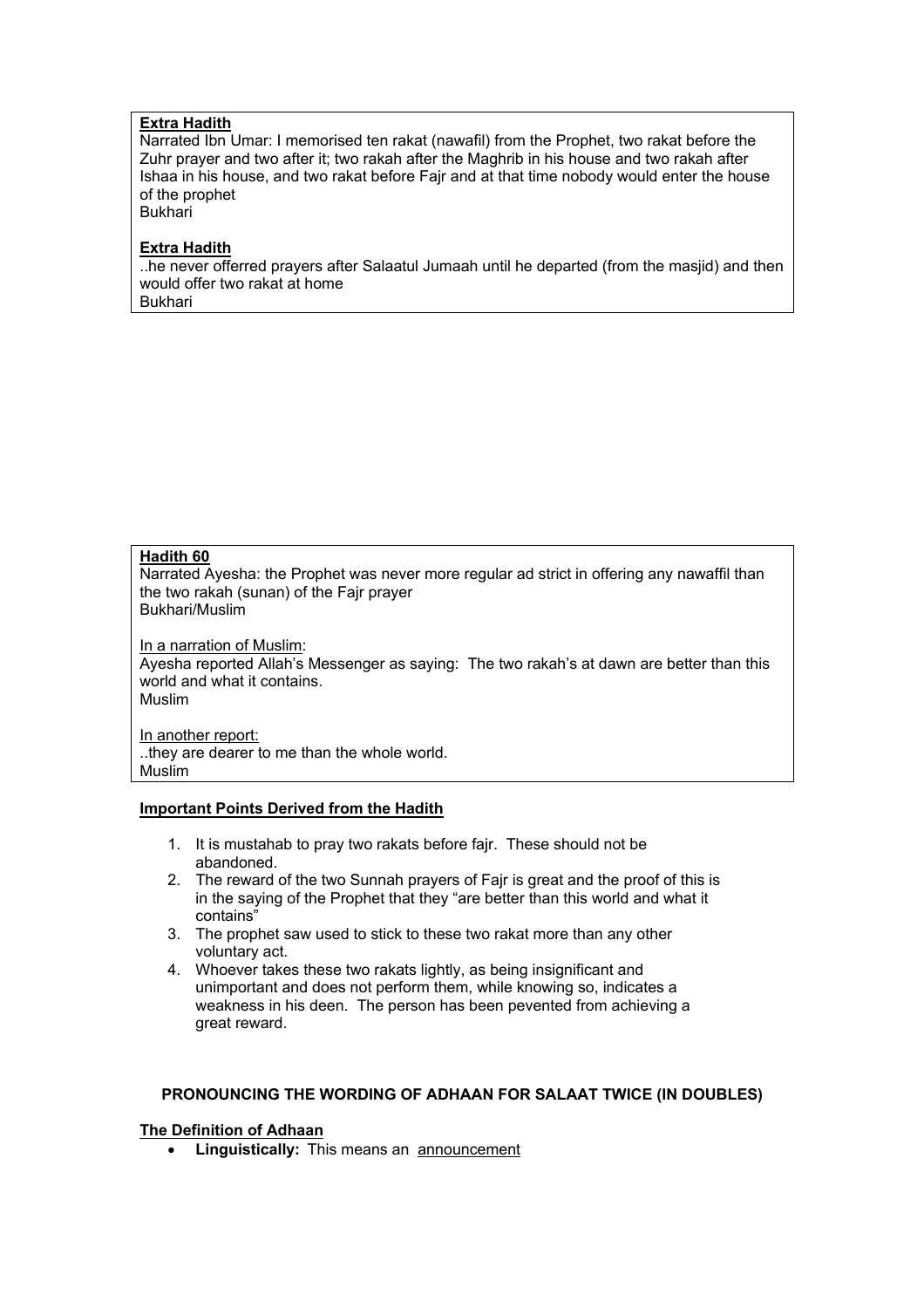• **Technically:** In the legal Shariah this means an announcement of the entry into the time of the obligatory prayer, made by specific expressions or words.

The fact that the Adhaan is made by particular expressions and words means that we cannot say whatever we want.

It is important to note that there are a number of issues of aqueedah that can be derived from the words of the adhaan

# **Points of Aqueedah**

- 1. Although the words are few and summarized, they contain many issue of aqueedah. When we say "Allahu Akbar" this shows the existence of Allah and confirms His attribute of Greatness.
- 2. The expressions of shadah, "Ash ha du an lailla ha illaala wa Asha ha do anna Muhammedun Rasoolullah" confirm tawheed, the uniqueness of Allah and the Messengership of Mohamed saw. At the same time the expression negates the shirk or anything being worshipped with Allah.
- 3. The supplication to falah and salah are an indication or confirmation of the fact that we will be resurrected and that there will be reward or punishment in the next life. When the muadhin says "Come to Prayer, Come to Success" the success is the success of the next life.
- 4. This adhaan is a manisfestation of Islam,openly and publically and an encouragement to the Muslims to coem to jammaah, to unite and come together
- 5. The vitue of the adhaan is great, as narrated in a hadith in Bukhari, where the Prophet saw said that if the people knew the virtue or reward in the adhaan and praying in the first row, and didn't find a way to decide who would participate in either, except to make lots, then they would have done so.
- 6. The ruling on the adhaan and ikamah is Fard Kifayah for the men for the five prayers. If one performs it then the rest of the Muslims are free of blame.
- 7. The legislation of the Adhaan and its history was that Zaid al Ansari had a dream where the words of the adhaan were revealed to him as a means to call the Muslims to prayer. The Prophet saw told him to teach the words to Bilal as his voice was best for calling the Adhaan.

# **Hadith 61**

Narrated Anas: Bilal was ordered to repeat the wordingof the Adhan for prayers twice (in doubles) and to pronounce the wording of the Iqamah once (in singles) except Iqaamah (the saying *Qad qaamatisalaat*) Bukhari

# **IKTILAAF**

A. On the ruling of calling the Adhaan and the Ikamah

- 1. Imam Ahmed andsome scholars from Maliki and Shafee: Adhaan is FARD KIFIYAH. Proof: Bilal was ordered to make the Adhaan in the hadith above. The general priciple is that **the command indicates something is obligatory on the ummah, in usool and figh.** Also there is a hadith in Bukhari where Huwairith said that the Prophet saw said that whenever the time for prayer comes then one must say the adhaan. **Command indicates obligation**. For the men and not women.
- 2. Hanafiyah and Shafeeyah said that the Iqamah and Adhaan are not fard but Sunnah. Proof: that on one occasion (the Prophet?) di not make adhaan.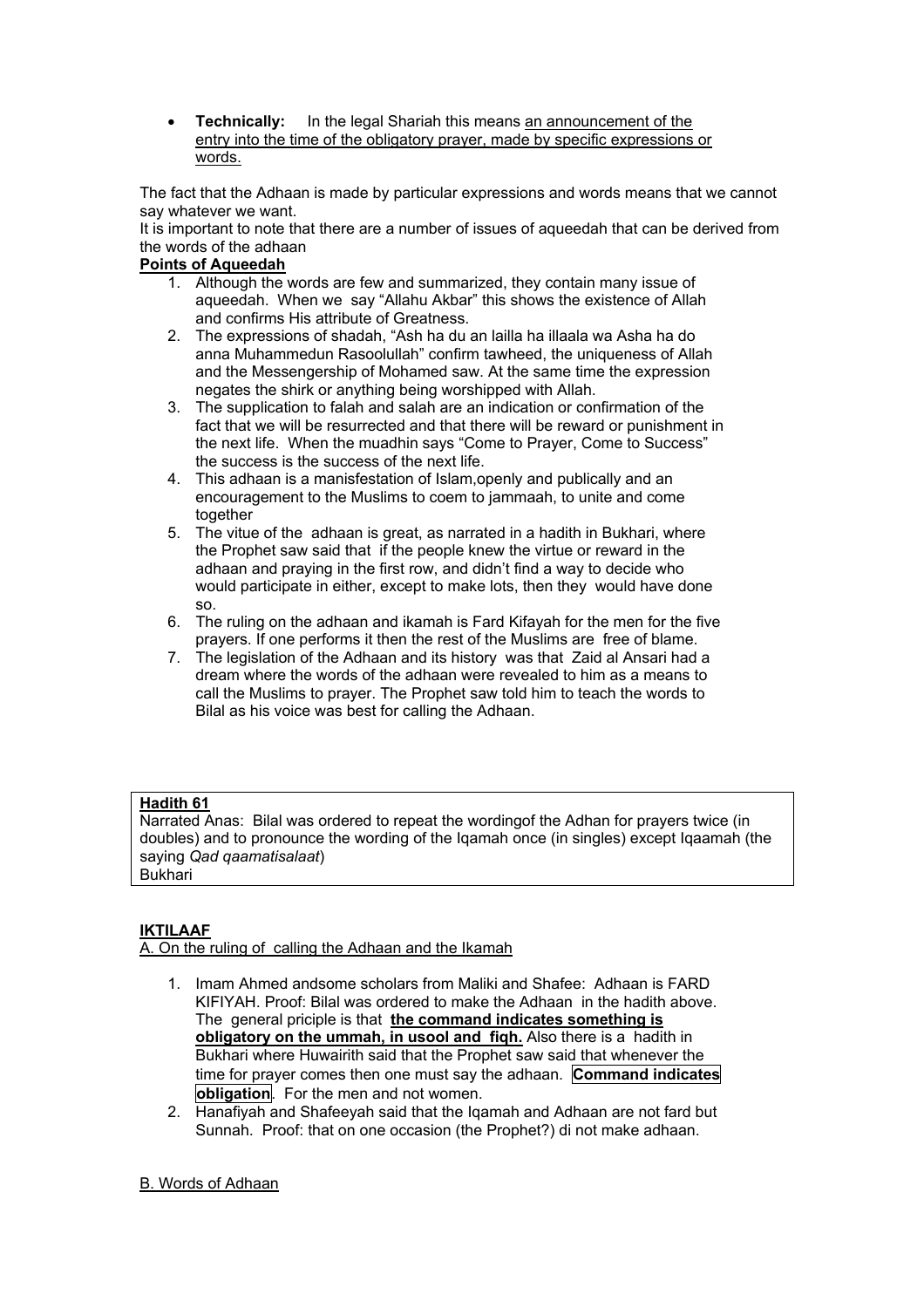- 1. Should use the wording of Bilal: On the authority of Habafi Abdullah ibn Zaid, the Adhaan which was taught to Bilal was 15 sentences long
- 2. Should use the wording of Abu Mahudurra he learnt this wording from Prophet saw while in Mecca: this adhaan uses 19 sentences The two lines of the Shahadah are repeated low and high; the repetition is called at targeeahtargeeah has been confirmed by Maliki and Shafee scholars to be mustahab to carry out.
- 3. It is permissable to use either wording. The two wordings do not actually contradict each other: they are both authentically reported and one can choose whichever one to say.

# C. Tafweeb (Point of Note)

1. In the Sunan of Dawud : There are two adhaans for fajr, one for just before the break of dawn and the other actual Fajr Adhaan. In the first dawn prayer *"salaat ul khairul manowm"* should be repeated twice. Bilal used to perform the Adhaan before dawn and the second Adhaan was performed by Ibn Umm Maktoom. The first adhaan has these words legislated and they are NOT to be included in the actual Fajr Adhaan. This is the authentic sunnah. Abdullah ibn Umar narrated that these words used to be pronounced in the first Adhaan. Sunan al Kubra. And it is a hasan hadith

# **Important Points Dervied from the Hadith**

- 1. it is an obligation to make Adhaan and Ikamah. Whenever there is a command it indicates obligation. This is a general rule. The scholars of Usool al Fiqh and of Hadith agree that this is best opinion regarding pronouncing the Adhan and Ikamah.
- 2. It is mustahab to repeat the word of the adhaan twice and of the ikamah once. This is in spite of the fact it has been reported in some narrations differently.
- 3. More attention should be given to the adhaan then the ikamah as it is the call to people to come to the salaat whereas the Ikamah is pronounced once the people have gathered.
- 4. The meaning of "twice" means everything except the takbeer which is four times and laillahaillulla once at the end.
- 5. In the ikamah , the meaning of "once" is of everything except the takbeer which is twice at the beginning and at the end. And also "gud gamata salaat" which is twice.

# **SHOULD THE MUADHIN TURN HIS MOUTH (FACE) AND LOOK FROM SIDE TO SIDE DURING THE ADHAAN**

#### **Hadith 62**

Narrated Aun bin Abi Juhaifa: My father said: I came to the Messenger of Allah in Makkah and he was (at that time) at al-Atbah ina red leather tent. AndBilal stepped out with some ablution water for him. (What was left of that water) some of them got it (whereas others could not get it) and (those who got it) rubbed themselves with it. Then the Messenger of Allah stepped out wearing a reddish mantle, and I was getting a glimpse of the whiteness of his shanks.

The Narrator said: He (the Prophet) performedthe ablution and Bilal pronounced the Adhaan and I followed his mouth (as he turned) this side and that as he said- turning to the right and left: *Come to Prayer . Come to Success.* 

A spear was then fixed for him (on the ground). He stepped forward and said two rakats of Zuhr while there [passed in front of him a donkey and a dog and these were not stopped. He then said two rakahs of Asr prayer and then he continued performing two rakahs till he came back to al Madina. Muslim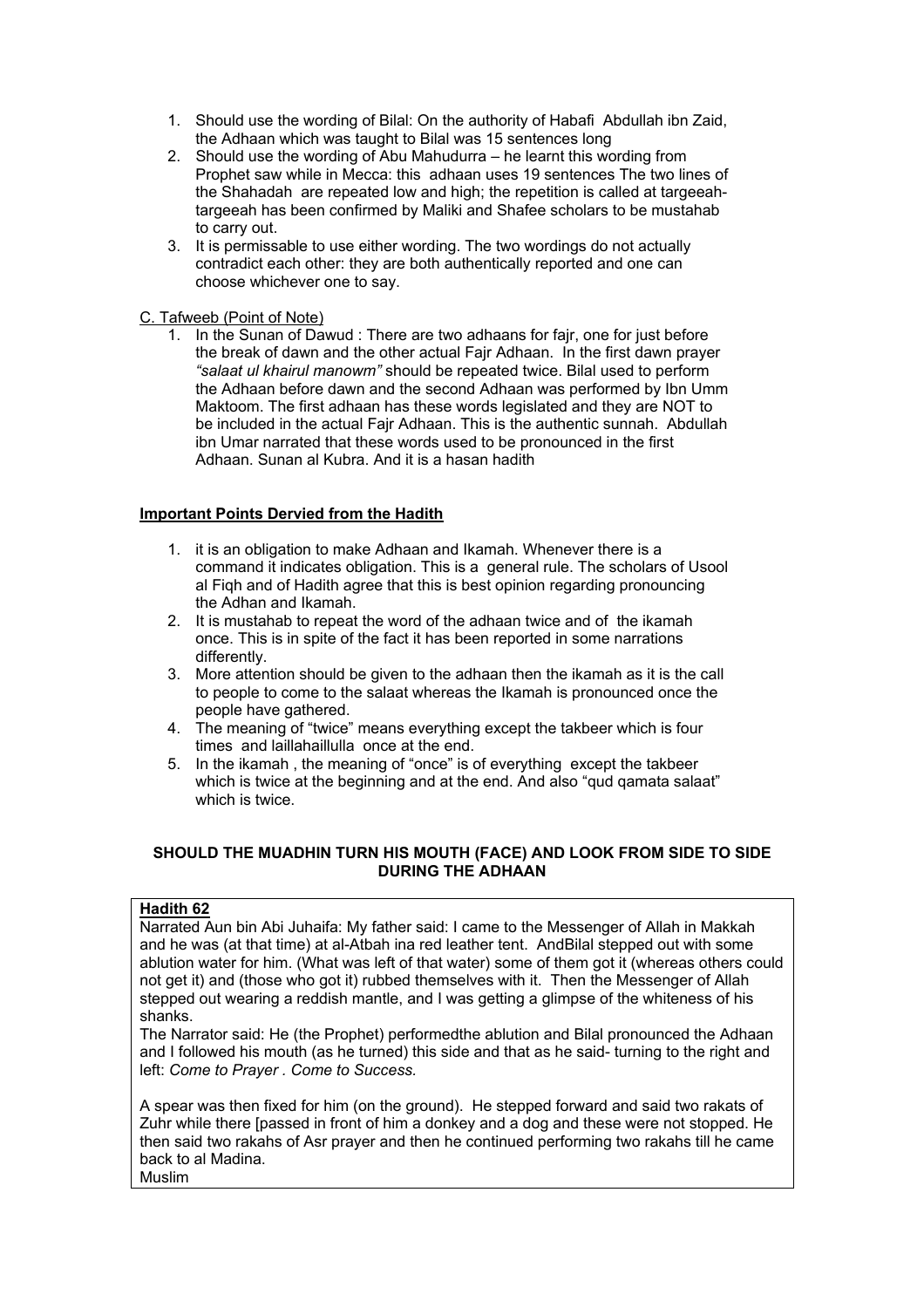Another Narration

Narrated Aun bin Abui Juhaifa: My father said: I saw Bilal turning his mouth (face) from side to side while pronouncing the Adhaan (for the prayer) Bukhari

Another Narration:

..My father said: I saw Allah's Messenger at a place called al-Atbah. Bilal came and informed him about the Prayer and then came out with an Anza (spear) and planted it in front of Allah's Messenger at al Atbah and prnounced the Iqamaah for thePrayer. Bukhari

**General Meaning**: Bilal stepped out with the remaining water and some of the people got it andrubbed themselves with it to try and get theblessings from it.

#### **Important Points Derived from the Hadith**

- 1. It is legislated for the Muadhin to turn to the right and the left when saying the words of the adhaan: "*haya las salaat. Hayalalflah"* so that the words will carry to all the people. *"Come to Prayer, Come to Success*"
- 2. It is legislated to shorten the four rakat salaat to two rakaat on a journey
- 3. It is legislated to use the sutra, even for the imam, even if in Mecca
- 4. The Hadith shows the intensity of the love of the Companions for the Prophet
- 5. The wearing of red clothing is prohibited for men and some scholars such as Ibn Kayyim said the garment the Prophet saw had was clothing which had lines of red and black and the majority was black.

# **THE ADHAAN BEFORE AL-FAJR**

# **Hadith 63**

Narrated Ibn Umar and Ayesha: The Prophet said: Bilal prnounces Adhaanat night, so eat and drink Suhoor until Ibn Maktoom pronounces the Adhaan Bukhari

# **Important Points Derived from the Hadith**

- 1. The permissability of making adhan before the actual break of dawn
- 2. Permissabilty of taking two muadhin in one masjid. But the time of the adhaan of each of them should be well known so the people are not confused.
- 3. The permissabilty of using a blind man as a muadhin
- 4. It is mustahab to inform the people if the imam takes two muadhin for his musjid.
- 5. It is mustahab to keep eating and drinking until one is sure that thebreak of dawn has appereared and one should not stop eating until the actual break of dawn.
- 6. The permissabiltity of accepting information from **one** reliable informant. The Muadhin is reliable so we rely on him if we trust him. So in this case one testimony is enough.

# **WHAT TO SAY ON HEARING THE ADHAAN**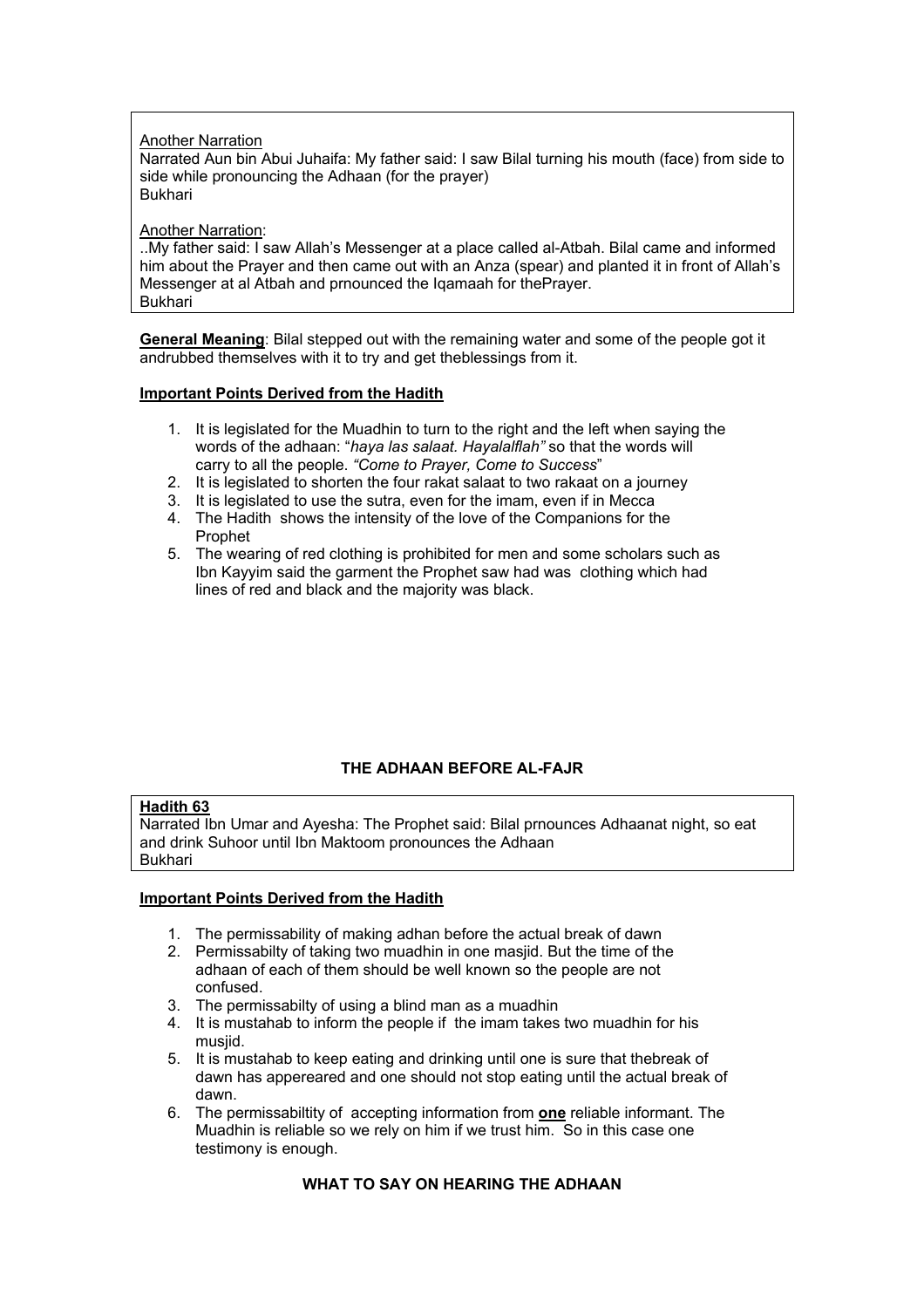#### **Hadith 64**

Arrated Abu Sa'eed al Khudree: Alalh's Messenger said: Whenever you hear the Adhaan, say just as the Muadhin is saying Bukhari

#### **Important Points Deriived from the Hadith**

- 1. It is legislated to answer the Muadhin with the same words.
- 2. One must repeat **after** the Muadhin has finished the sentence.This can be seen by the wording of the hadith in the sentence "*tha koo loo.." then say what he says"*
- 3. Person who hears should respond in every situation unless in bathroom. Every zikr has a situation and we should not let it pass by. Once the Adhaan has finished we haveallowed the chance to gain rewardto pass us by.
- 4. Apparent meaning of the wording suggests that the person who hears the Adhaan should repeat the words exactly, but in other hadith it is indicated that one should repeat everything except when the Muaddhin says *"Hayalul lafalah Hayalulsalaat"* In which case you say after it*, "La Hawla wa la Kuwa tha illa billa" – There is no Might nor Power except Allah:* This dua is from Bukhari

## **Hadith 65**

Narrated Saalim ibn Abdullah: Ibn Umar said: Allah's Messenger used to offer the Nawafil prayers (non obligatory) on the back of his Raahilah (mount) by noddinghis head, facing any direction. Ibn Umar used to do the same Bukhari

In another narration: ..Allah's Messenger used to offer the Witr prayer on the back of the camel (while on a journey)

Bukhari

In another narration:

..but Allah's Messenger never did that in offerring the prescribed (compulsory) prayers Bukhari

# In another narration:

..The Prophet used to offer the voluntary prayers- by signs- while a traveller, ridingupon his mount in whatever direction it faced,but not the compulsory prayers. He also usd to offer the witr prayer on his mount. **Bukhari** 

The Kaaba is where all the Muslims face when praying. It shows their unity and is a symbol of tawheed.

One of the preconditions of Salaat is that one should be facing the kaaba otherwise the prayer is not acceptable.

#### General Meaning :

The Obligatory and voluntary prayers share a common ruling in general but ther is a difference which aims at reducing the burden and responsibility in the voluntary prayers.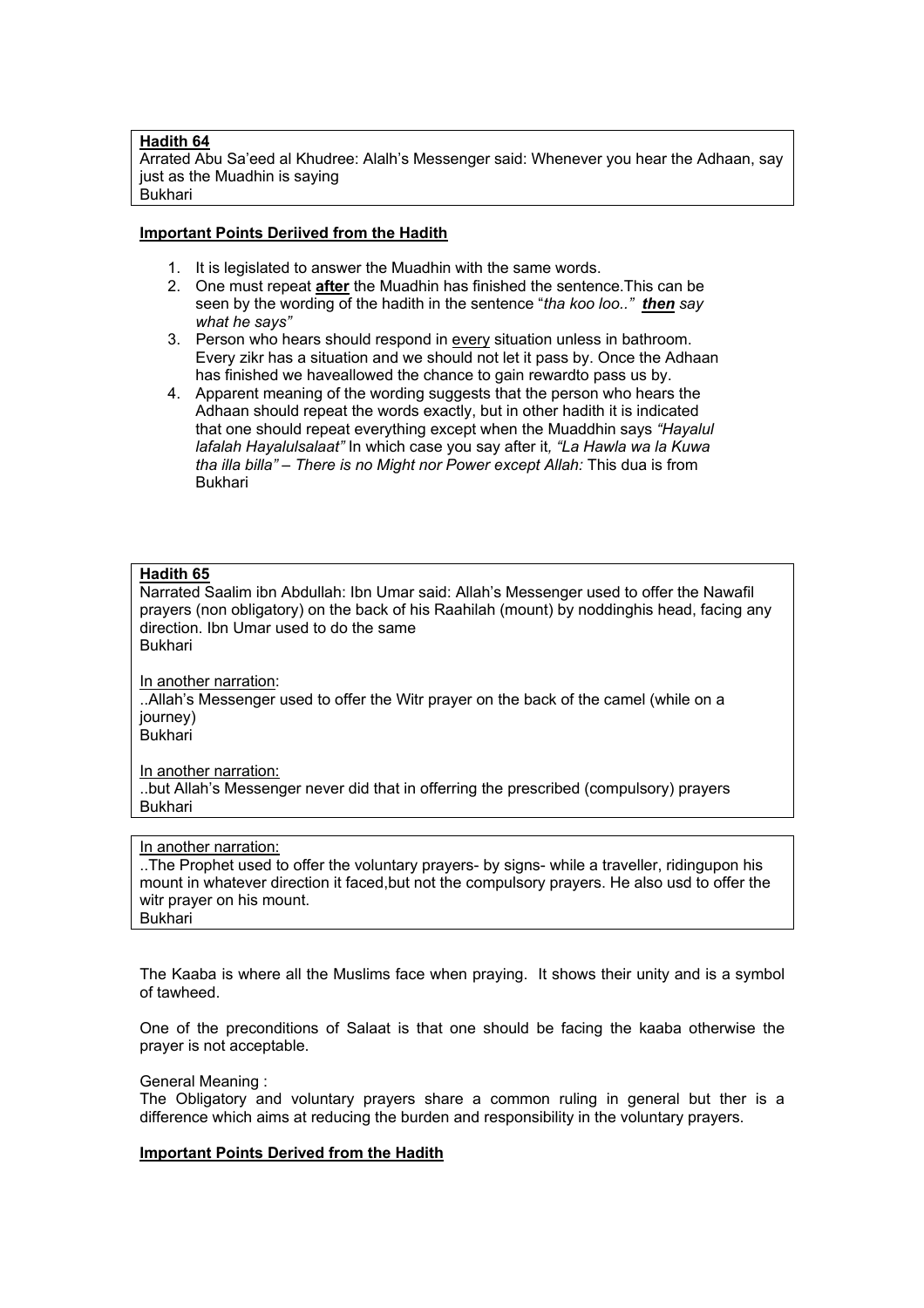- 1. The Hadith shows the permissabilty of performing voluntary prayers, if one is a traveller, on the riding animal. The fact that Ibn Umar was practising this is proof that it was not later abrogated.
- 2. The personwho prays voluntary prayers should face the kibla at the beginning and then carry on praying regardless of where the animal turns. Imam Ahmad, based on sahih hadith from Anas who reported that whenever the Prophet saw was travelling, if he wanted to make voluntary prayers, he would face the kibla and then carry on praying wherever the animal turned.
- 3. One should only pray on a riding animal if it is a necessity
- 4. The kibla for the one on a riding animal is wherever the animal is facing
- 5. The witr prayer is not wajib as the Prophet used to only make voluntary prayers on a riding animal and not obligatory prayers. Therefore, because he prayed witr on his riding animal, this inadvertently shows that witr is not obligatory.
- 6. Whenever there is a need to do something, then the Islamic law gives some ease to allow Muslims to do what otherwise they might not be able to do. This ease is provided by Allah. **RULE: Hardship facilitates ease**
- 7. The great virtue of the Shariah which encourages the beleivers to do more good deeds by making things easier for us.
- 8. We cannot use **this** hadith as proof that one should lower the head more for sajdah then rukoo. (this is reported in other hadith but not in this one)
- 9. The permissability of abandoning facing the kibla whilst ona journey. (Muslim/Bukhari)

# **CHANGE OF KIBLA FROM BAIT-L-MAQDIS (JERUSALEM) TO THE KA'ABAH**

#### **Hadith 66**

Ibn Umar reported: As the people were praying the dawn prayer (Subh) at Qubaa, a man came to them and said: it has been revealed to the Messenger of Allah duringthe night and he has been directed to turn towards the Ka'abah. So turn towards it. Their faces were towards Syria (Shaam) so they turned around towards the Ka'abah. Muslim

**General Meaning**: when the Prophet migrated to Medina there was a wisdom which caused Allah to change the Kibla from Jerusalem to Mecca which is the kibla ofall the previous Prophets. **Surah Baqara 2:144** was revealed regarding this:

*"Verily! We have seen the turning of your face towards the Heaven. Surely, We shall turn you to a Qiblah that shall please you, so turn your face in the direction of Masjid al-Haram. And wheresoever you people are, turn your faces (in prayer) in that direction. Certainly the people who were given the Scriptures (Jews and Christians) know well that (your turning toward the direction of the Ka'aba in Mecca in prayers) is the truth from their Lord. And Allah is not unaware of what they do" Al Qur'an Surah 2:144*

- 1. In the beginning of the Hijra was to Bait al Maqdis in Jerulsalem ad the it was changed to the Kaaba.
- 2. The Qibla of the Muslims has remained firmand constant to the Ka'aba in Mecca.
- 3. It is obligatory on whoever sees the Kaaba to face it directly when praying and for whoever cannot see it, he should face in the general direction of Mecca.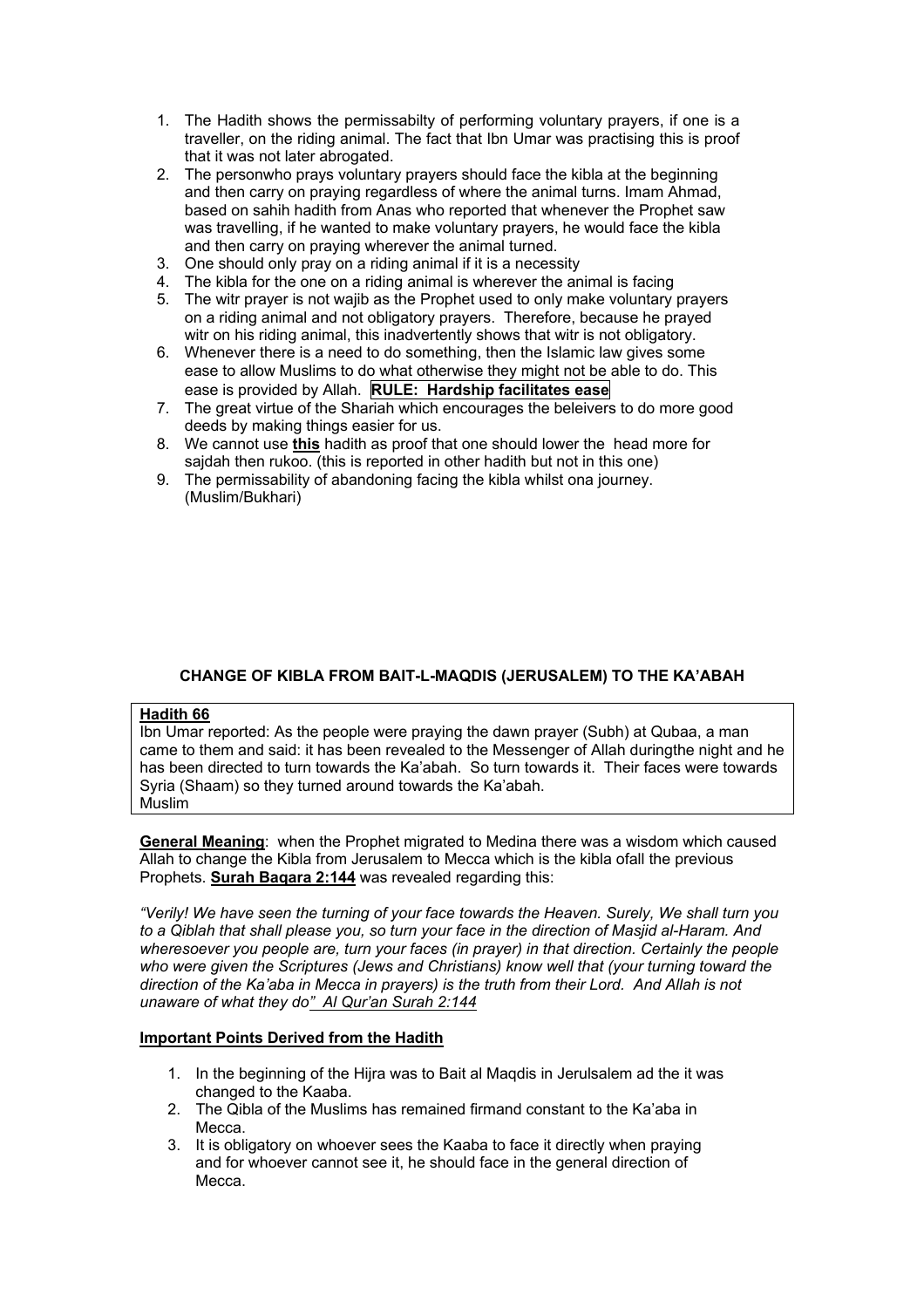- 4. The Ka'aba is the best place on the earth as Allah would not have chosen it for the Ummah otherwise.
- 5. This hadith is a proof that abrogation is allowed in Islam unlike the Jews.
- 6. Whoever faces a direction in salaat and then realises it is wrong there is no needto stop praying but simplyto turn to the correct direction.
- 7. Concerning Khabar Ahad: tthese aret hose reports that come from one or two narrators and are acceptableif they are authentic, reliable narrators. We have to believe, accept and act upon these reports, even if there is something contrary to it.
- 8. A movement or action even if it is slight is permissable if it is for some benefit. (ie changing direction of prayer)
- 9. Imam Tahawi, reagarding this hadith, said that there is a indication that whoever doesn't know the obligation placed on us and whoever the dawah of islam does not reach, Allah does NOT make a thing obligatory on them until the knowledge reaches them
- 10. Some scholars of Usool al Fiqh hold the understanding that knowing a ruling is a condition for a person becoming resposible for carrying it out.

# **TO OFFER THE NAWAFIL (NON OBLIGATORY) PRAYERS WHILE RIDING A DONKEY**

#### **Hadith 67**

Narrated Anas ibn Sereen: We went to receive Anas bin Malik when he returned from Shaam and met him at a place called Ain at-Tamr. I saw him offering prayer riding a donkey, with his face to this direction )ie to the left of Qibla). Is aid to him: I have seen you offering the prayer ina direction other than that of the Qiblah. He replied: If I had not seen Allah'sMessenger doing it, I would not have done it. **Bukhari** 

# **Important Points Derived from the Hadith**

- 1. It is not made clear as to whether or not the prayer performed by Aas Ibn Malik is obligatory or voluntary but it is well known and understood that it is voluntary
- 2. The Qibla of the praying person on a riding animal is in whatever direction the animal is facing
- 3. This hadith indicates the permissabiltiy of offerring voluntary prayers riding on an animal, even if it is a donkey. This is an indirect proof that the animal is clean.

# **Tayseer Al-Allam Sharh Umdah Al-Ahkam**

# *The Book of Salaat: Part Two*

*Shaykh Abdullah Ibn Abdur-Rahmaan Ibn Salih Aal Bassam*

# LECTURE NUMBER NINE

# **The straightening of the rows is amongst those obligatory and good things which make your Salaat a good and perfect one**

# **Hadith 68**

Narrated Anas Ibn Malik: The Prophet said: Straighten your rows as the straightening of rows is essential for the perfection (completeness) of the Salaat. (al Bukhari 1/409, no.723 (new edition), Muslim 1/238, no.871)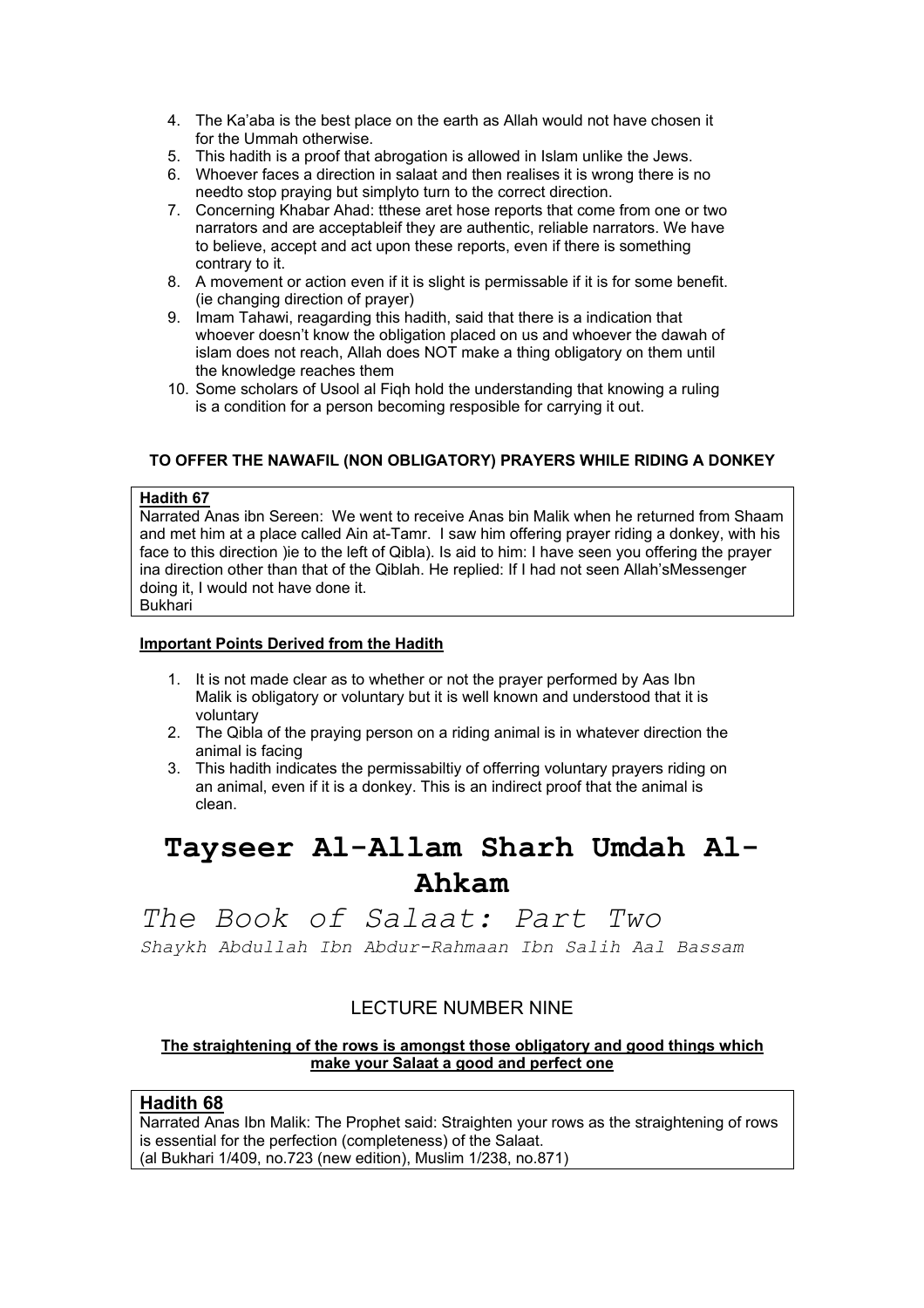# **Important Points Derived from the Hadith**

- 1. When we straighten our rows it is a sign of completion and perfection of the salaat.
- 2. It is legislated in Islam to straighten the lines. The people must stand evenly on one straight line
- 3. The straightening of lines is a sign of the completion of salaat therefore, for this reason, it is MUSTAHAB. This is the opinion of the majority. Another opinion is that this straightening of the lines is WAJIB (obligatory). The proof of this is the hadith "*Either you make your lines straight or Allah will disfigure your faces".* Scholars say this means Allah will cause there to be confusion and dissensionamongst the people, which indicates that it is obilgatory to straighten the lines.
- 4. It is MAKROOH for the lines to be crooked because being crooked is a sign of imperfection in the salaat.
- 5. The vitue of salaat in congregation because the reward achieved from straightening the rows only happens when praying in jamaah.
- 6. The hikma (wisdom) of straightening the rows is so one is in agreement with the angels in straightening their rows.

In Muslim on the authority of Jabir, he said: "The Messenger of Allah came out to us and said "Will you make your lines straight as the Angels make their lines straight in front of their Lord?" We said: "O Messenger of Allah! How do the Angles line themselves up?" And he mentioned two things. He said: "They complete the first row before starting another row and when they line up in any line they line up close to each other without leaving any spaces between them."

# *Straightening the Rows at the time of Iqamah and after it (immediately)*

# Hadith 69

Narrated an-Numan ibn Bashir: The Prophet said: "Straighten your rows or Allah will alter your faces (or create dissension amongst you). (Al-Bukhari 1/407, no. 717 (see no. 691))

# **Muslims's Narration**

The Messenger of Allah used to straighten our rows as if he were straightening an arrow with their help (ie with the help of the straightened row) until he saw that we had learnt it from him. One day, when he came out, stood up (for prayer) and was about to asy "Allah hu Akbar" when he saw one man, whose chest was bulging out from the row, so he said "Servants of Allah, you must straighten your rows or Allah will alter (disfigure) your faces (or create dissension amongst you).

(Muslim 1/238, no. 875)

# **Important Points Derived from the Hadith**

- 1. Apparent meaning of the hadith is that straightening of the rows is WAJIB due to the stern warning for those who do not do it. BUT in other authentic hadith, the severity of this waring seems to be reduced so that it seems as though that rahter than Wajib it is MUSTAHAB instead and it is MAKROOH to make the row crooked- that the salaat is not perfect if the row is not straight but not that the prayer is INVALID. (This is the majority opinion).
- 2. The hadith shows the attention, care and concern that the Prophet went through to straighten the rows personally. This shows that the straightening of the rows is the responsibility of the Imaam.
- **3. General principle: The reward for something is similar to the deed done**
- This is illustrated by the prophet when he threatened those who did not straighten the lines with disfigurement of their faces.

The anger of the Prophet (saw) on those who did not straighten the rows is seen in this hadith. We should, therefore, be cautioned against taking this issue lightly. The permissability for the Imaam to speak between the Ikaamah and the start of the prayer if there is a need for such.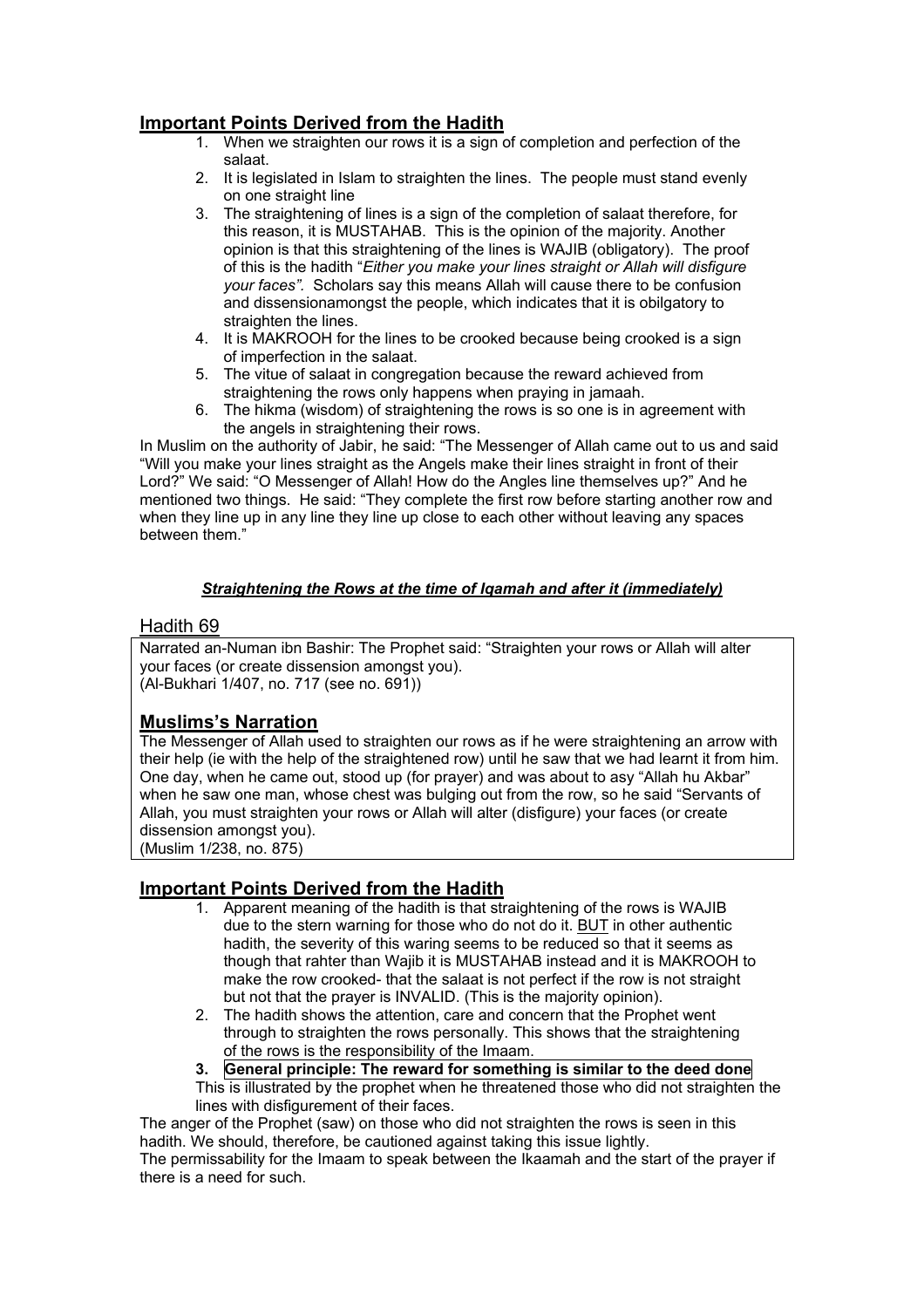# **To offer Salaat on the Haseer (mat)**

# **Hadith 70**

Narrated Anas ibn Maalik: My grandmother, Mulaika, invited Allah's Messenger for a meal which she herself had prepared. He ate from it and said: "Get up! I will lead you in salaat". Anas added: I took my *Haseer* (mat), washed it with water as it had become dark because of prolonged use, and Allah's Messenger stood on it. The orphan and I aligned behind him and the old lady, Mulaika, stood behind us. Allah's Messenger led us in the Salaat and offerred two rakaat and then left.

(al-Bukahri 1/255, no. 380)

# **Important Points Derived from the Hadith**

- 1. The correctness of making a line with a child who has not reached puberty. (*yatheem* is the name for an orphan whose father has died and he has not reached the age of puberty)
- 2. It is preferable for one following the Imaam that he should stand behind the Imaam and the place of women is behind the males.
- 3. A woman alone can make a line by herslef. Normally, noone should pray in a line alone. If only one male then he should stand beside the Imaam. If there are more males, then they should form a separate line.
- 4. The permissabilty of praying nawaffil prayers in jamaat even though it is not legislated. This is not a regular or a consistent practice of the Prophet (saw) but it is permissable (on occasion)
- 5. One can make salaat with the intention of teaching others. Also, if there is some other beneficial or religious purpose, one can make salaat even if it is not the time for it.
- 6. The humilty and humbleness of the Prophet (saw) in responding to the invitation of this elderly woman.
- 7. It is MUSTAHAB to respond to an invitation, especially if you will cause some happiness, joy etc in the hearts of the Muslims or for any other beneficial reason. This is in the case of ordinary events. In the event of a walima it is obligatory to respond.

# **If the Imaam has not had the intention of leading the prayer and then some persons join him and he leads them**

# **Hadith 71**

Narrated Ibn Abbas: Once I passed the night in the house of my aunt Maimoona. The Prophet stood for the night prayer and I joined him and stood on his left side but he drew me to his right by holding me by the head. (al-Bukhari 1/255, no. 380)

- 1. It is preferable to stand on the right if there is only one follower.
- 2. Prayer is correct even if one stands on the left side and the right side is free.
- 3. The follower who is alone, if he is standing on the left and is instructed to change position to the right, he should do so by going behind the imaam and not in front.
- 4. If anyone does something during salaat to correct the salaat, then there is no harm in it, although normally one should not do any actions that are not part of the salaat.
- 5. It is acceptable for an adult and a child to make a line
- 6. It is legislated to pray at night. It is MUSTAHAB
- 7. Ibn Abbas and his keeness for getting knowledge ad implementing it. He did not just watch the Prophet (saw) get up for prayer but he got up and joined him in order to implement the knowledge. This is a lesson for us.
- 8. It is NOT a condition for salaat that the Imaan has to have the intention of leading the prayer *before* the prayer .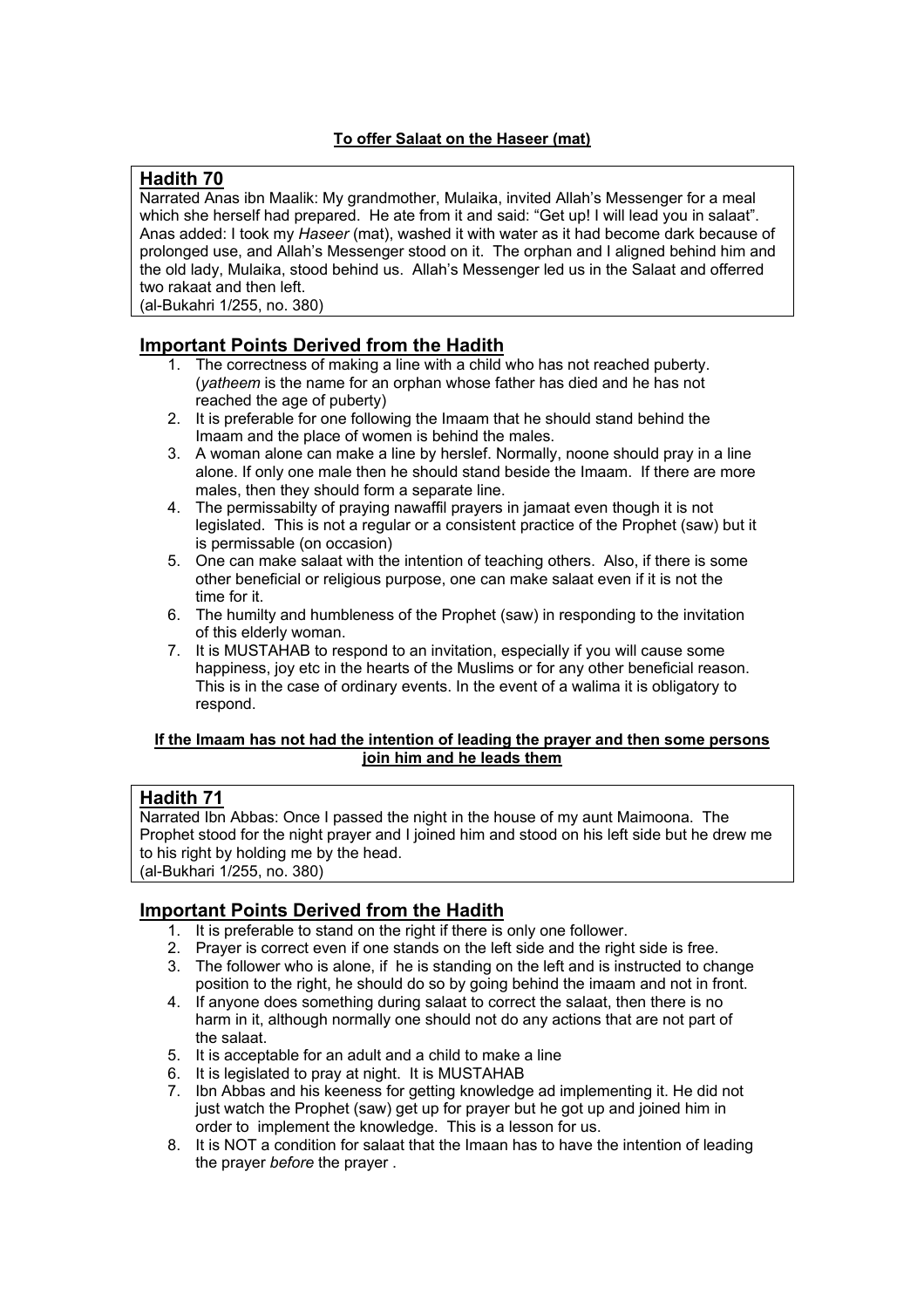# LECTURE NUMBER TEN

# **The sin of the one who raises his head before the Imaam (raises his head)**

# **Hadith 72**

Narrated Abu Hurairah: the Prophet (saw) said: 'Isn't he who raises his head before the Imam afraid that Allah may transform his head into that of a donkey? Or his figure (face) into that of a donkey?"

(al-Bukhari 1/395, no. 691)

# **Important Points Derived from the Hadith**

- 1. The prohibition of raising one's head from bowing or prostrating BEFORE the Imaam – the prohibition is indicated by the threat of the punishment. Allah does not give such a severe threat except for things which are obligatory. If done intentionally, then the salaat is INVALID.
- *2.* Preceding the Imaam in ANY act of the Salaat is prohibited. This is understood by qiyaas. There is also another hadith narrated by Abu Hurairah who said the Prophet said: *"Whoever bows or rises up before the Imaam, his foreklock is in the hand of the Sahitaan"*
- 3. The obligation for the followers to follow the Imaam.
- 4. The reward for a thing is like the action itslef (in good and bad)
- 5. The one who precedes the Imaam is threatened with transformation of their figure or their face to one of a donkey due to the similarity between that person and a donkey in their stupidity. The one who precedes the Imaam cannot finish the salaat before the Imaam, so there is no benefit in racing the Imaam, indicating stupidity and a weakness of the intellect.
- 6. A person racing the Imaam shows his hastiness in wanting to finish the Salaat. This is a sickness and the cure is reminding oneself that one CANNOT finish before the Imaam and thus restrain oneself.
- 7. The threat of transformation is a matter that IS possible even though there has been no report of such. This has led scholars to conclude that it does not have a literal meaning. Perhaps it means a person's nature or disposition will be transformed to one of a donkey (ie stupidity and stubborness)

# **The Imaam is meant to be followed**

# Hadith 73

Narrated Abu Hurairah: the Prophet said: "The Imaam is to be followed. Say the Takbeer when he says it, bow if he bows, if he says *Sami Allahu liman hamida*, say: *Rabbana wa lakal Hamd*, prostrate if he prostrates and pray sitting altogether if he offers tha Salaat sitting. (al-Bukhari, 1/414, no. 734 (1.408, no. 722)

# **To offer the Salaat when sitting**

# Hadith 74

Narrated Aaisha: Allah's Messenger (saw) offerred the Salaat in his house while **sitting**  during his illness and the people offerred Salaat behind him **standing** and he pointed to them to sit down. When he had finished the Salaat, he said: "The Imam is to be followed and so when he bows you should bow and when he lifts his head you should also do the same". (al-Bukhari 2.134, no. 1113; see also 1114 from Anas ibn Maalik)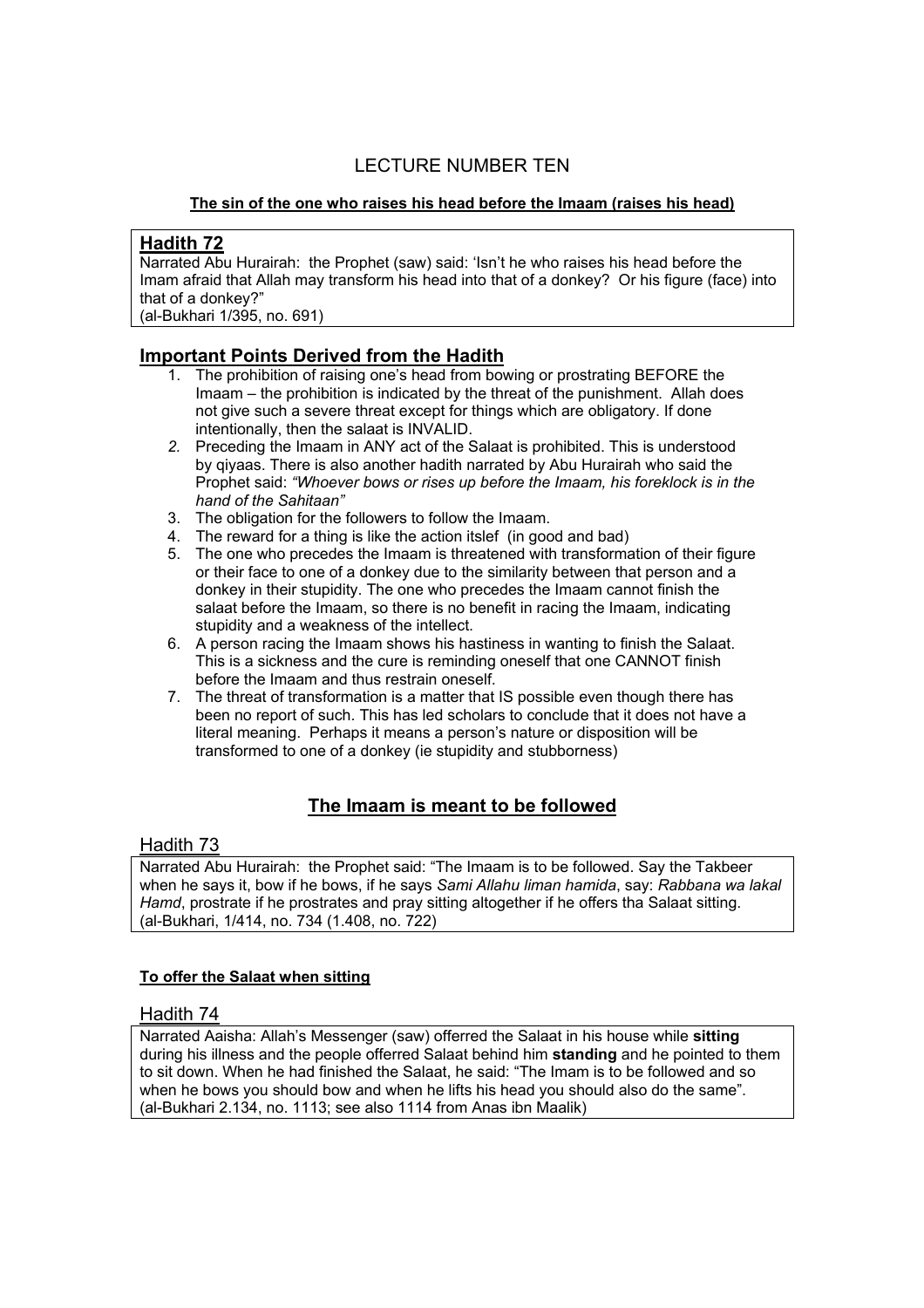# **Important Points Derived from the Hadith**

- 1. It is wajib for the followers to follow the imaam and it is forbidden to precede him in any action
- 2. The prohibition of contradicting the Imaam. The salaat becomes INVALID (Ikhtilaaf on this point)
- 3. It is preferable for the followers to perform all actions AFTER the imaam, not with or BEFORE him. Also it should be done **immediately** after. To do the action with him is MAKROO.
- 4. If the Imaam is sitting then the followers should also sit. (this is to achieve the imitation of the Imaam – there is Ikhtilaaf on this point)
- 5. The follower should say "*Rabbana wa lakalhamd*" when the Imaam says, "*Sami allahu Liman Hamida"*. If one is praying alone then one should say both these statements.
- 6. The wisdom that the Imaam is made to be followed in the Salaat is so that he is an example for the people to follow
- 7. The permissablity of pointing in the salaat if there is a need. This does NOT invalidate the salaat. This is a general rule for any action if there is a need.
- 8. Following the Imaam has precedence over any other action in the salaat (ie followers were able to stand but they were told to sit- following the Imaam is  $1<sup>st</sup>$ priority.)
- 9. Indirect Point- Obediance to leadership, system and rulers as long as they do not order us to do something against Allah. Just as there is a system and a leader in Salaat, there should be the same in society. When we follow the Imaam etc as an act of worship, then it becomes an act of worship.

# **Extra Hadeeth**

...So Abu Bakr led the Salaat in those days (during the Prophet's final illness) when the Prophet (saw) felt a little better, he came out for the Zuhr prayer with the help of two persons one of whom was al-Abbas, while Abu Bakr was leading the people in Salaat. When Abu Bakr saw him (the Prophet) he wanted to retreat but the Prophet beckoned him not to do so and asked them to make him sit beside Abu Bakr and they did so. Abu Bakr was following the Prophet (saw) in the Salaat and the people were following Abu Bakr. The Prophet offerred Salaat sitting…(Al-Bukhari. Vol 1/391, no 687)

# **Extra Hadeeth**

Narrated Anas bin Maalik: Once Allah's Messenger rode a horse and fell down and the right side of his body was injured. He offered one of the Salaat while sitting and we also offerred salaat behind him, sitting. When he completed the Salaat, he said, "The Imaam is to be followed. Offer Salaat standing if he is ofering the salaat standing..and offer the Salaat sitting (all of you) if he is offering the Salaat sitting.

**Humaidee** said: the statement of the Prophet (saw): *"Offer the Salaat sitting if he, (the Imaam) is offerring the salaat sitting"* was said in his former illness (during his early life) but later on the Prophet offerred the Salaat sitting (in his final illness) and the people offerred the Salaat **standing** behind him and the Prophet **did not order them to sit**. So one has to follow the last action of the Prophet (saw) (al-Bukhari 1/394, no. 689; see also hadeeth no. 5658, vol 7)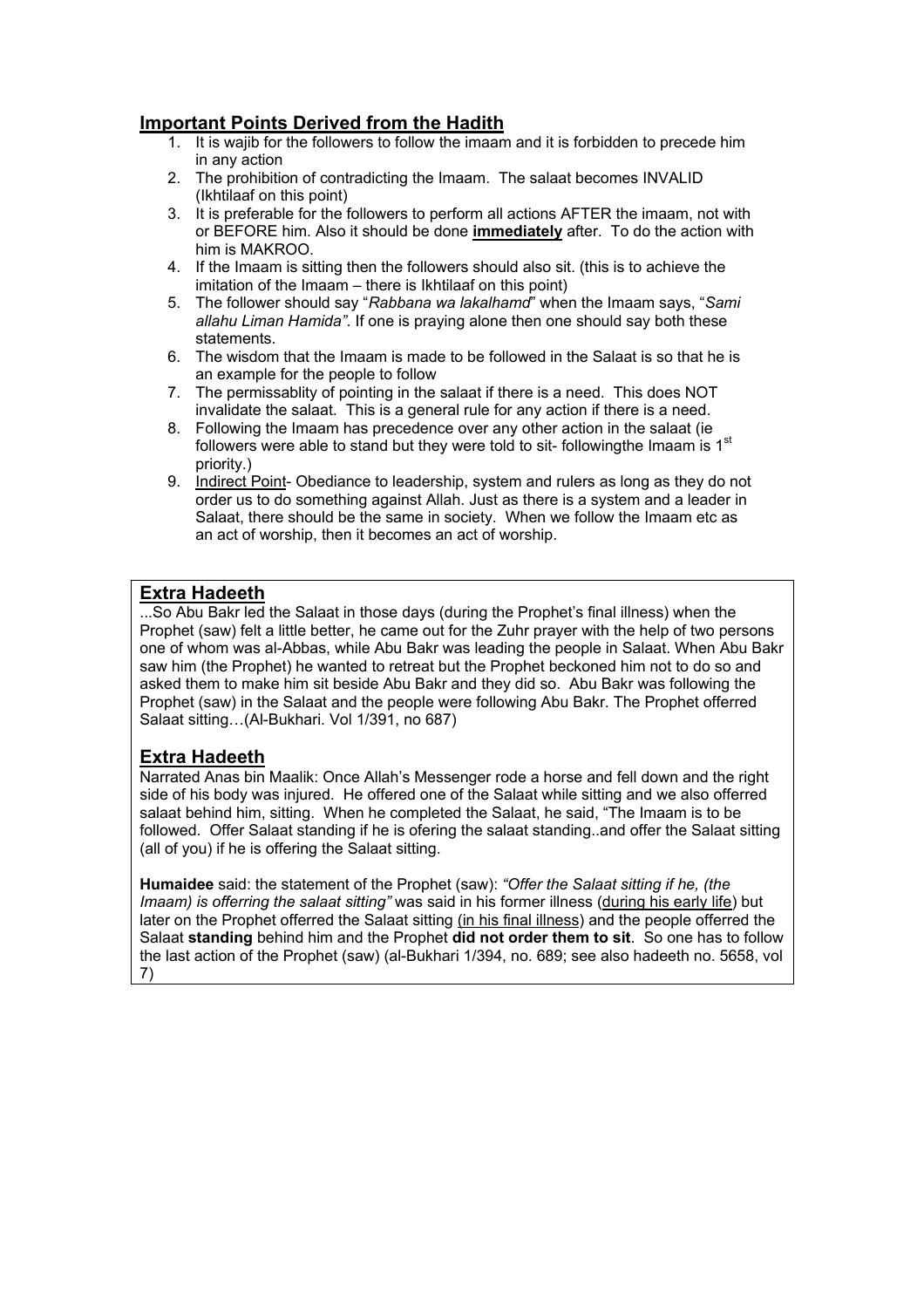# LECTURE NUMBER ELEVEN

# **When Should those who are behind the Imaam prostrate?**

# **Hadith 75**

Narrated al-Baraa' (Ibn Aazib) and he was not a liar): when the Messenger of Allah (saw) said "*Sami Allahu Liman Hamidah*" none of us bent his back (for prostration) until the Prophet prostrated and then we would all prostrate after him. (Al- Bukhari, 1/394, no. 690 new edition)

# **Important Points Derived from the Hadith**

- 1. This is a description of how the Companions used to follow the prophet (saw) in salaat and how they would not move from standing to prostration until he was in the prostration postion fully.
- 2. It is required that we should follow the imaam in the Salaat. We should not precede him – this is forbidden and INVALIDATES the salaat. Noone should move along with him because this is MAKROOH, although it does not invalidate the Salaat but causes a defect in the Salaat. Noone should delay after the Imaam for along time- we should follow his actions immediately.
- 3. It is a proof of the length the person stands for after rising from rukooh. *Tah'maniyah* (calmness) in each position. Illustrated here in how the Sahabah stood calmly while the Prophet (saw) went into the Sajda. Only once he had gone into full sajdah would they move. The Imam should also have calmnes (as reported in other hadith)

# **Saying of Ameen aloud by the Imaam**

# **Hadith 76**

Narrated Abu Huraiah: The Prophet said: Say *Ameen* whenthe imaam says it; and if the *Ameen* of any one of you coincides with that of the angels then all his past sins will be forgiven. Ibn Shihaab said: Allah's Messenger (saw) used to say *Ameen* (Al-Bukhari 1/435, no. 780)

# **Important Points Derived from the Hadith**

- 1. It is legislated for the Imaam, follower and the one praying alone to say "*Ameen"* after Al-Fatiha
- *2.* The Angels say "*Ameen*" to our du'a "O Allah answer (the supplication)" The intended meaning of the Angels saying '*Ameen*" are those Angels who witness the Salaat in the Heavens or on the Earth.

# **Extra Hadeeth**

Narrated Abu Hurairah: Allah's Messenger said: if any one of you says *Aameen* and the Angels in the Heavens say *Ameen*, and the former coincides with the latter, all his past sins will be forgiven.

(Al-Bukhari 1/435. no. 781)

This hadith is an indication that it refers to the Angles who say '*Ameen*" in the Heavens.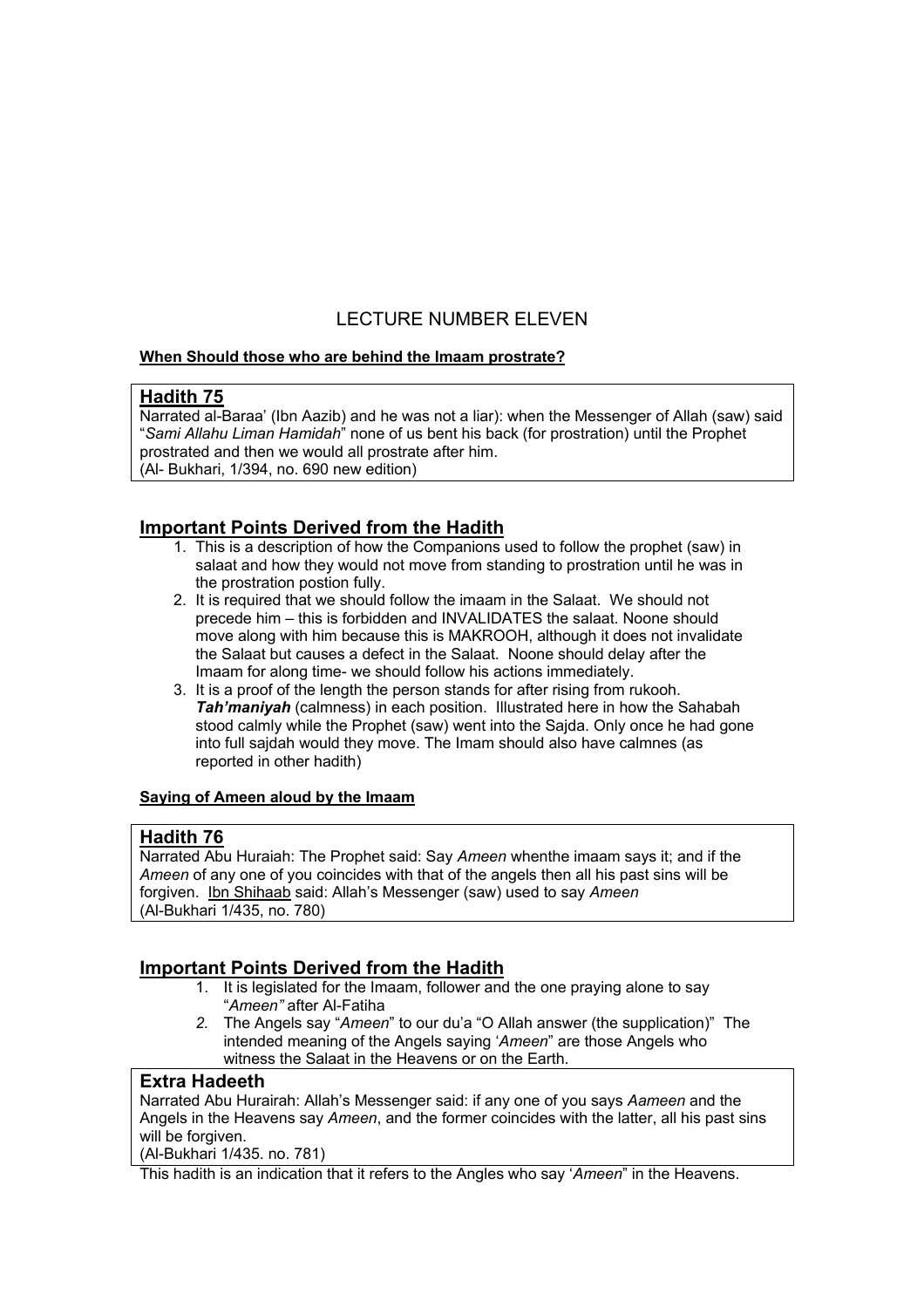- 3. The virtuous nature of saying "*Ameen*" because it is a cause for one's sins being forgiven. Some scholars say this refers to minor sins. Major sins require tawbah.
- 4. It is expected for the one who is supplicating and the one saying *Ameen* that both should have consciousness of the meaning of the supplication so it is not just words.
- 5. Imam Bukhari used this hadith as proof that *Ameen* should be said out loud. (Followers say *Ameen* at the same time as the Imaam says it, therfore the Imaam must be saying the *Ameen* out loud for the followers to know when to say it.) this is the majority opinion.
- 6. It is preferable for the one who is supplicating to imitate the Angels in all of their characteristics that are a reason for the acceptance of du'a.such as being in a humble state of mind, being in tahara, having consciousness of Allah, one's clothing food and drink being from halal means, and one should hope and expect that one's supplication will be answered.

**Al-Imaam al-Bukharee** mentioned the following sayigs of the scholars: **Ataa'** said: *Ameen* is an invocation**. Ibn az-Zubair** and the people behind him said *Ameen* loudly until the masjid echoed. **Abu Hurairah** used to call out to the Imaam. "Do not say *Ameen* before me"(before I join the row for prayer) **Ibn Umar** never missed *Ameen* and he used to urge the people to say it. (Naafi' continued): I heard something good about it from him (concerning the reward or benefit of saying Ameen loudly) (Al-Bukhari 1/434-435, Chapter 111)

# **When offering the Prayer alone, One can prolong it as much as one wishes**

# Hadith 77

Narrated Abu Hurairah: Allah's Messenger said: "If anyone of you leads the people in prayer, he should shorten it for amongst them are the **weak**, the **sic**k and the **old**; and if anyone amongst you offer prayers alone then he may prolong (the prayer) as much as he wishes." Al-Bukhari 1/400, no. 703)

# **In other narrations:**

"..amongst them are the **sick**, the **weak** and the **busy** (those who have smething urgent to attend to)" (Al-Bukhari 1/110, no 90) "…behind him are the **wea**k, the **old** and the **busy."** (Al-Bukhari 1/400, no. 704) "..amongst them are the **sick**, the **ol**d and the **busy**." (Al-Bukhari 8/80, no. 6110)

# **Can a Judge give a judgement or formal Legal opinion while he is angry**

# Hadith 78

Narrated Abu Mas'ood al-Ansaree: A man came to the Messenger of Allah (saw) and said: "O Allah's Messenger! By Allah I fail to attend the morning congregational prayer because soand-so (ie Muadh ibn Jabal) prolongs the prayer when he leads us in it" He (the narrator) then said: I had never seen the Prophet more furious I giving advice then he was on that day. He (the Prophet) the said: "O People! Some of you make others dislike (good deeds, ie salaat etc) So whoever amongst you leads the people in prayer, he would shorten it (make it brief) because amongst them are the **old**, the **weak** and the **busy** (those who have something urgent to attend to)

(Al-Bukhari 9/169, no. 7159)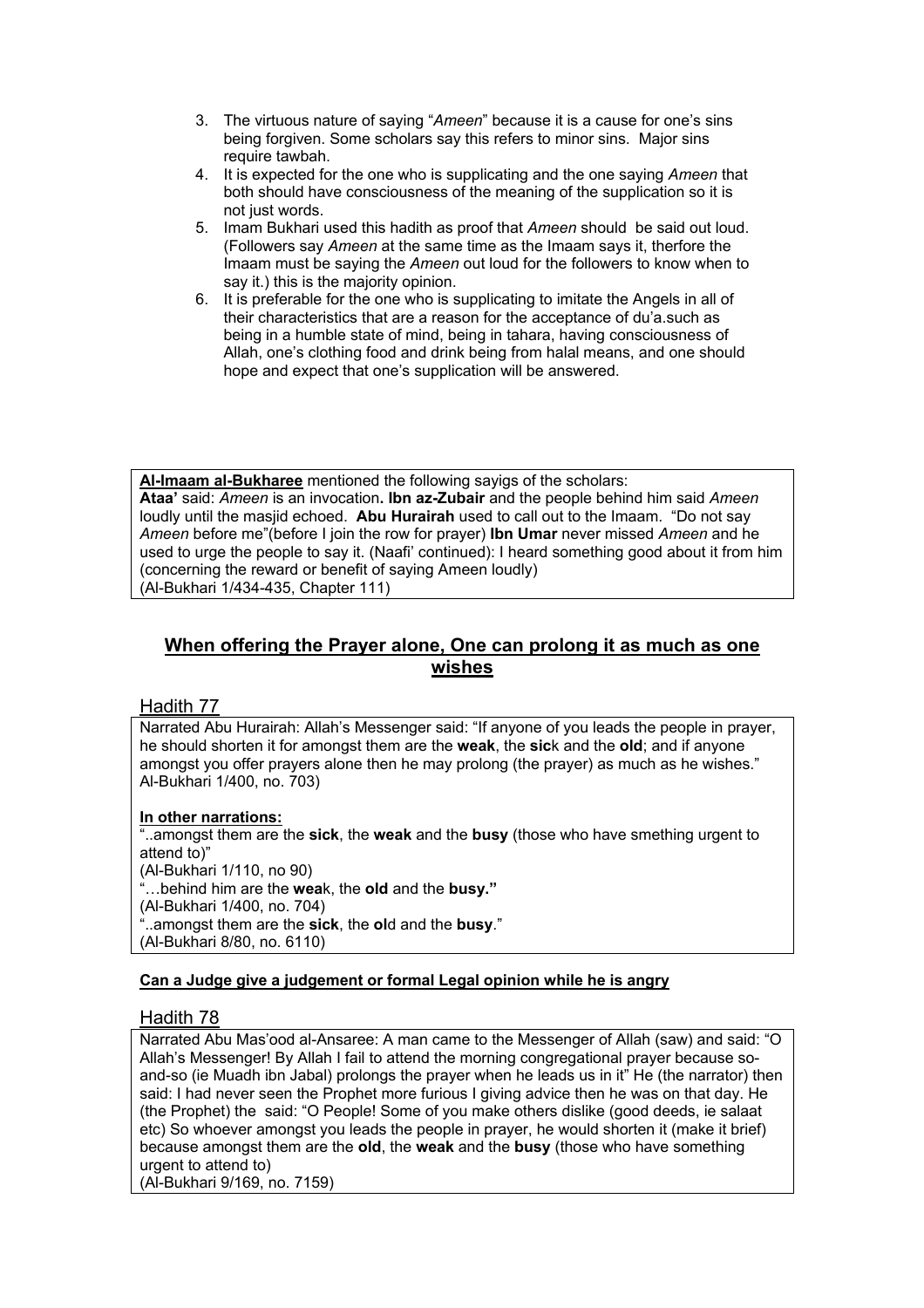- 1. It is obligatory for the Imam to be brief accordingto the Sunnah and taking into consideration the kind of people you are leading – the young or old etc.
- 2. The Prophet (saw) was angry with those making hardship on the people by lengthening the prayer – he considered it as making a fitnah for the people.
- 3. Permissability of lengthening the prayer if one is praying alone (as long as it is within the time of the prayer)
- 4. It is obligatory for the Imaam to consider those who are unable to stand for long and those who have needs.
- 5. There is no harm in lengthning the prayer if those in congregation are few and they ask for the prayer to be lengthened- then it would not be a hardship
- 6. It is expected that everyone should make the road to doing good, easy for others so that we love to do good and encourage each other to do acts of obedience to Allah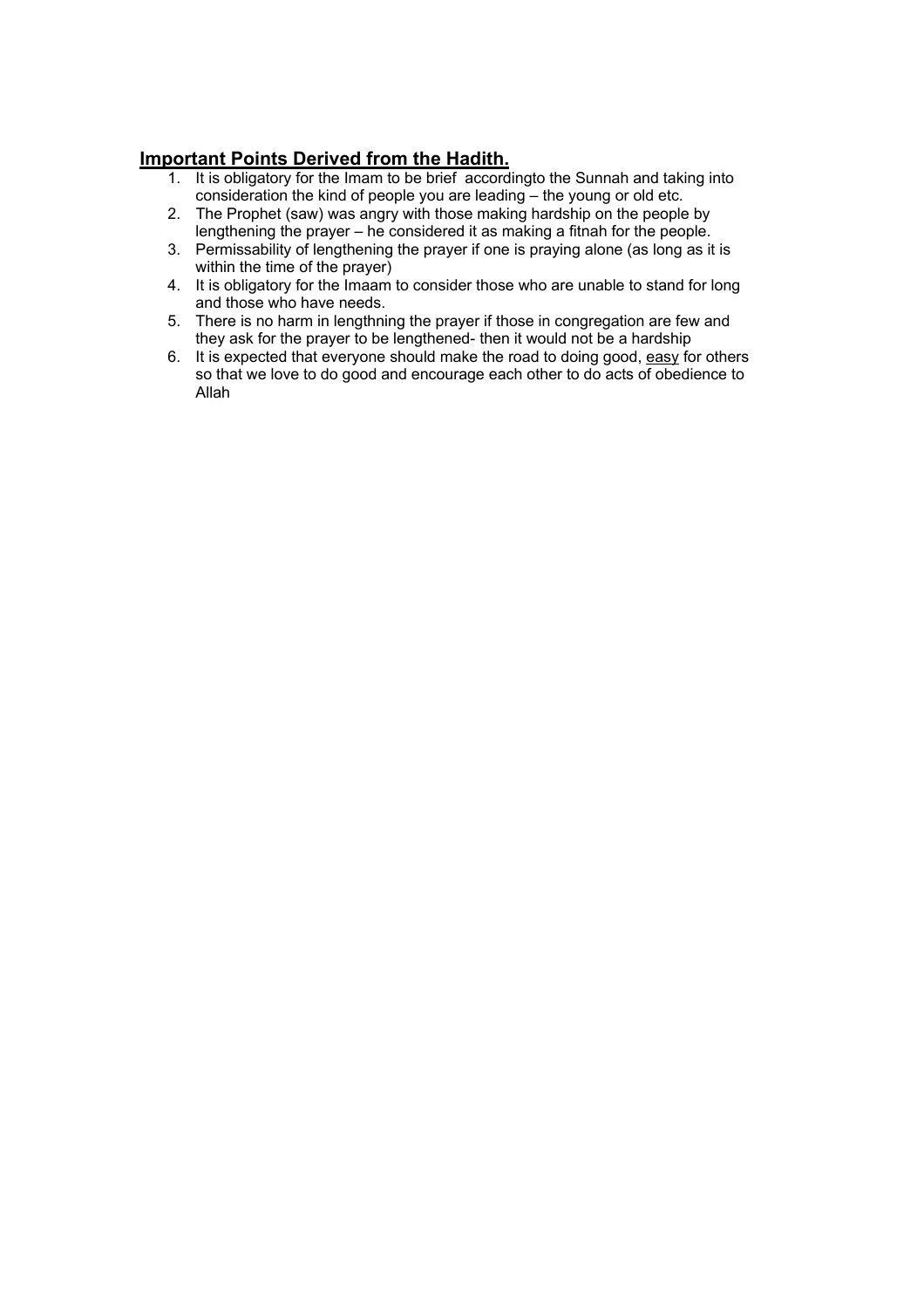# **What to say after the Takbeer (Allah hu Akbar)**

# **Hadith 79**

 Narrated Abu Hurairah: Allah's Messenger (saw) used to keep silent between the takbeer and the recitation of Quran (Surah Al-Fatiha) and that interval of silence used to be a short one. I said to the Prophet: "May my parents be sacrificed for you! What do you say in the pause between takbeer and recitation?" The Prophet said: "I say:

*O Allah! Set me apart from my sins (faults) as the East and the West are set apart from each other;* 

*O Allah! Clean me from sins as a white garment is cleaned of dirt (after washing); O Allah! Wash off my sins with water, snow and hail."*  (Al-Bukhari 1/417, no. 744)

# **Muslim's Narration:**

# **(What is to be recited between Takbeeratu-l-Ihram and Recitation of the Qur'an)**

Abu Hurairah reported that Allah's Messenger (saw) used to keep silent for a short while between the takbeer (at the time of opening the prayer) and the recitation of the Qur'an. I said to him: "Messenger of Allah (saw) for whom I would give my father and my mother in ransom! What do you recite during your period of silence between the takbeer and the recitation?" He said: I say (these words)

*O Allah! Remove my sins from me as Thou hast removed the East from the West. O Allah! Purify me as a white garment is purified from filth.* 

*O Allah! Wash away my sins with water, snow and hail"* 

(Muslim 1/295, no. 1245)

# **Important Points Derived from the Hadith**

- 1. It is MUSTAHAB to make the opening supplication for the salaat
- 2. The Prophet (saw) used to recite this supplication between the takbeer al-Ihram and the opening prayer in all prayers
- 3. The recitation for this supplication is done silently even in the prayers said out loud (Fajr, Maghrib and Eisha)
- 4. The Prophet (saw) did not make lengthy supplications when he was leading the people in obligatory prayers whereas while alone, he would supplicate for hours.
- 5. An indication of the desire and eagerness of the shaba to follow the Prophet in everything – in his actions and his silence.
- 6. At the time of supplication one should ask for more and more even it is the same thing asked for in different words. It is recommended to do so. In this supplication, the Prophet asked for the removal of sins three times in three different ways. It is recommended to change the wording each time we ask.

# **Benefits Derived from the Hadith**

1. It has been confirmed that the Prophet (saw) used to open with different supplications,not just one. This hadith gives only one. Another is: "*I have turned my face to the One Who created the heavens and the Earth.."* Imam Ahmad preferred *"Subhana Khallahumma Wabihamdika.."* because of what it contained of the glorification of Allah and declaration of tawheed.. The Sheikh says we should NOT restrict ourselves to just one supplication but use all of them so we would be more perfect and complete in following the way of the Prophet (saw). He used different supplications at different times.

It is expected that we recite LONG supplications when we are alone and shorter ones in congregation.

2. Hot water is usually used to clean things better than cold but in this hadith we see that sins are asked to be removed with cold things. Why is this? The Sheikh says the best reply is from Ibn Kayyim who reported from Ibn Tayymiyyah that since sins have an element of heat in them, the best thing to clean them or remove them are the cold things such as water, snow and hail.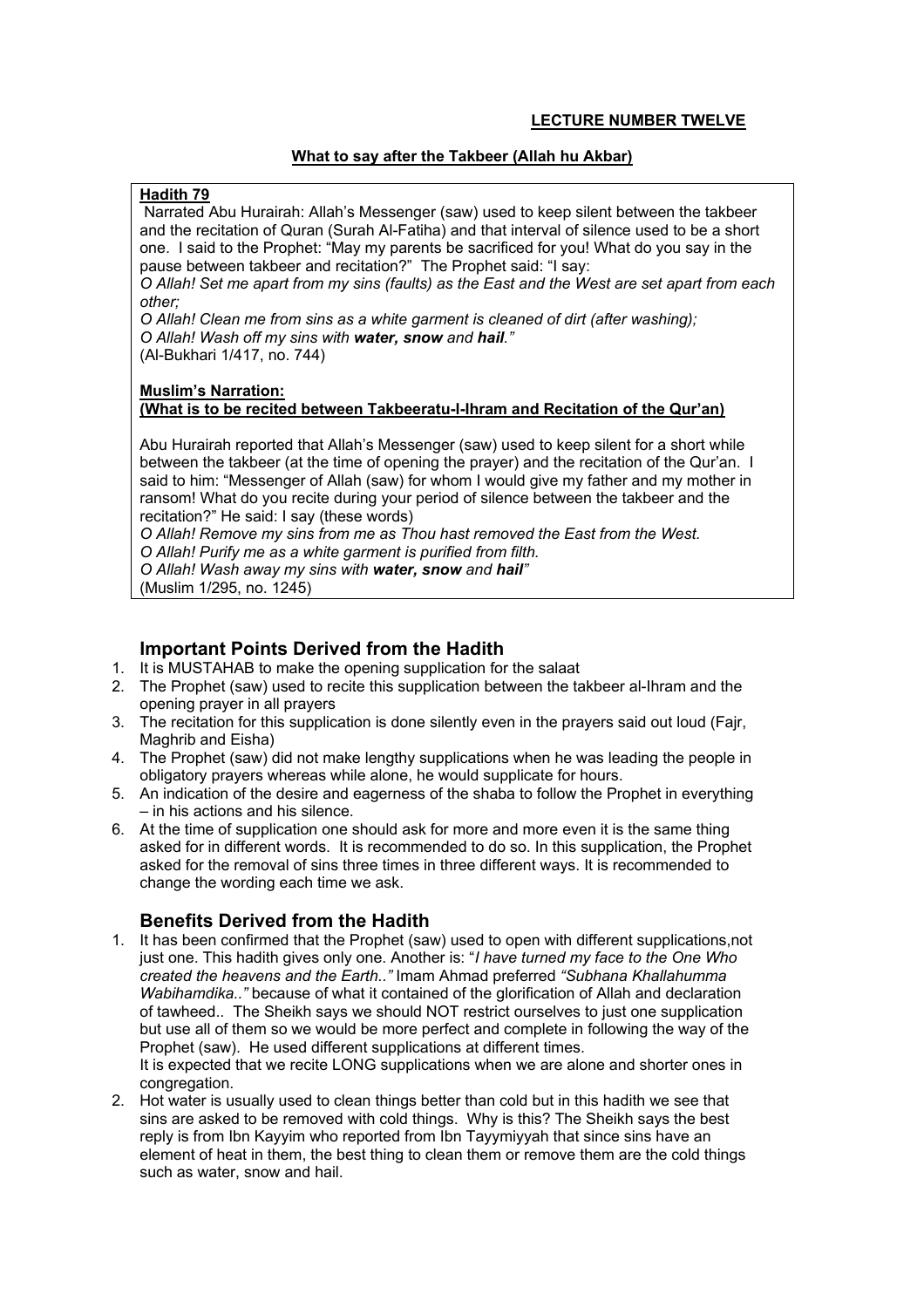# **LECTURE NUMBER THIRTEEN**

# **The Excellence of the Prayer and the Way it begins; the excellence of Bowing and Prostration and Moderation in them, etc.**

# **Hadith 80**

Ayesha reported: The Messenger of Allah (peace\_be\_upon\_him) used to begin prayer with takbir (saying AllahuAkbar)

And he began the recitation with:"Alhamdullilah hi rabilalameen" ("Praise be to Allah, the Lord of the Universe.")

When he bowed he neither kept his head up nor bent it down, but kept it between these extremes;

When he raised his head after bowing he did not prostrate himself till he had stood erect; When he raised his head after prostration he did not prostrate himself again till he sat up(peace\_be\_upon\_him)

At the end of every two rak'ahs he recited the tahiyyah; and he used to place his left foot flat (on the ground) and raise up the right;

He prohibited the devil's way of sitting on the heels, and he forbade people to spread out their arms like a wild beast.

And he used to finish the prayer with the taslim.

(Sahih Muslim 1/258, no 1005)

# Side Point

This hadith was only reported by Muslim. As opposed to most of the other hadiths in the Sharah which are reported by both Muslim and Bukhari.

It has a defect in the authenticity in its chain as one narrator, Abi al-Jawza has reported from Ayesha but the scholars of hadith say there is no proof that he heard any such hadith form Ayesha at first hand so there must be another person in the chain who is missing but as missing it becomes a broken chain making it weak. Imam Muslim narrated the same hadith through another isnad by Awzai which was narrated from writing byhis Sheikh (acceptable form of narrating) Both hadith become sahih therefore as they are supported by each other.

- 1. Ayesha narrated thoses things which are considered tobe the normal practice of the Prophet. This is understood by the words "ka na rasool" which means "regularly"
- 2. We understand the obligation of saying the takbeer al Ihram which prohibits a person from doing or saying anything contrary to salaat actions. Noother expression can take the place of "Allah ho Akbar". The specific use of this takbeer is a matter of worship and matters of worship rest upon and stop on the Qur'an and the Sunnah- not a matter of opinion.
- 3. It is wajib to recite the Fatiha. In other hadiths it is shown that it is mustahab witout necessarily saying Bismillah out loud. (Say the Bismilla in a low tone)
- 4. The best bowing is with the back stright,not up or down.
- 5. The obligation of rising up from the rukoo to standing. One must stand erect before prostrating.
- 6. The obligation of sujood: Must rise from sajda and sit up straight betweent eh two prostrations.
- 7. At-Tahiyaat is obligatory in  $1<sup>st</sup>$  and  $3<sup>rd</sup>$  rakat.
- 8. It is legislated in the Shariah for the praying person to make **iftiraash** (sit on left foot and raise up right)- Hanbal madhab. This is NOT on the last sitting- on the last sitting one must do **Tawaruk** (prop up right foot and sit with the backside on the floor- left foot under the right shin.) It is mentioned in another hadith that this is to the exclusion of women based on a hadith from Abu Dawud but that hadith is considered as musraeel – unauthentic -because it has a broken chain. *In the*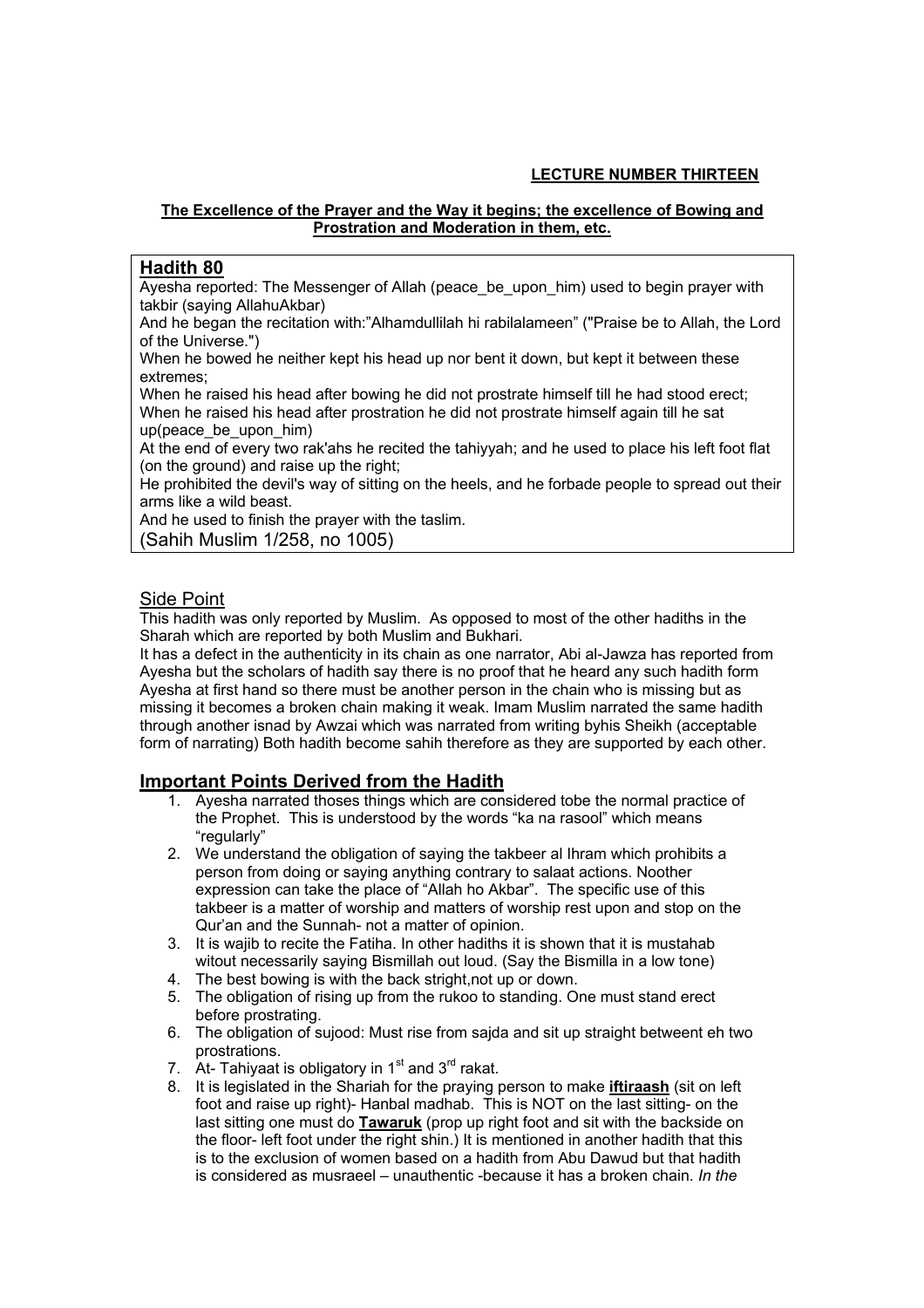*hadith it was narrated that the Prophet (saw) told two women who were praying to hold their bodies close to the earth while doing sajda*. The Scholars say there are **no** authentic hadith saying that there is a distinction between men and women praying therefore, based on the generality the same rules apply for men and women. "Verily women are the other half of men" Therefore it is the same for women unless there is specific eveidence to prove otherwise.

- 9. Do not imitate the Shaitaan in sitting. Avoid all sittings whch are not like the Prophets. It is considered to be makrooh (unless there is a lack of ability).
- 10. Do not imitate wild beasts in prostration. This is a prohibition for to do so is an indication of weakness and laziness.
- 11. One must close or seal the salaat with salaam. It is a supplication for those in jamaat and those absent. May Allah protect them and guard and care for the believers.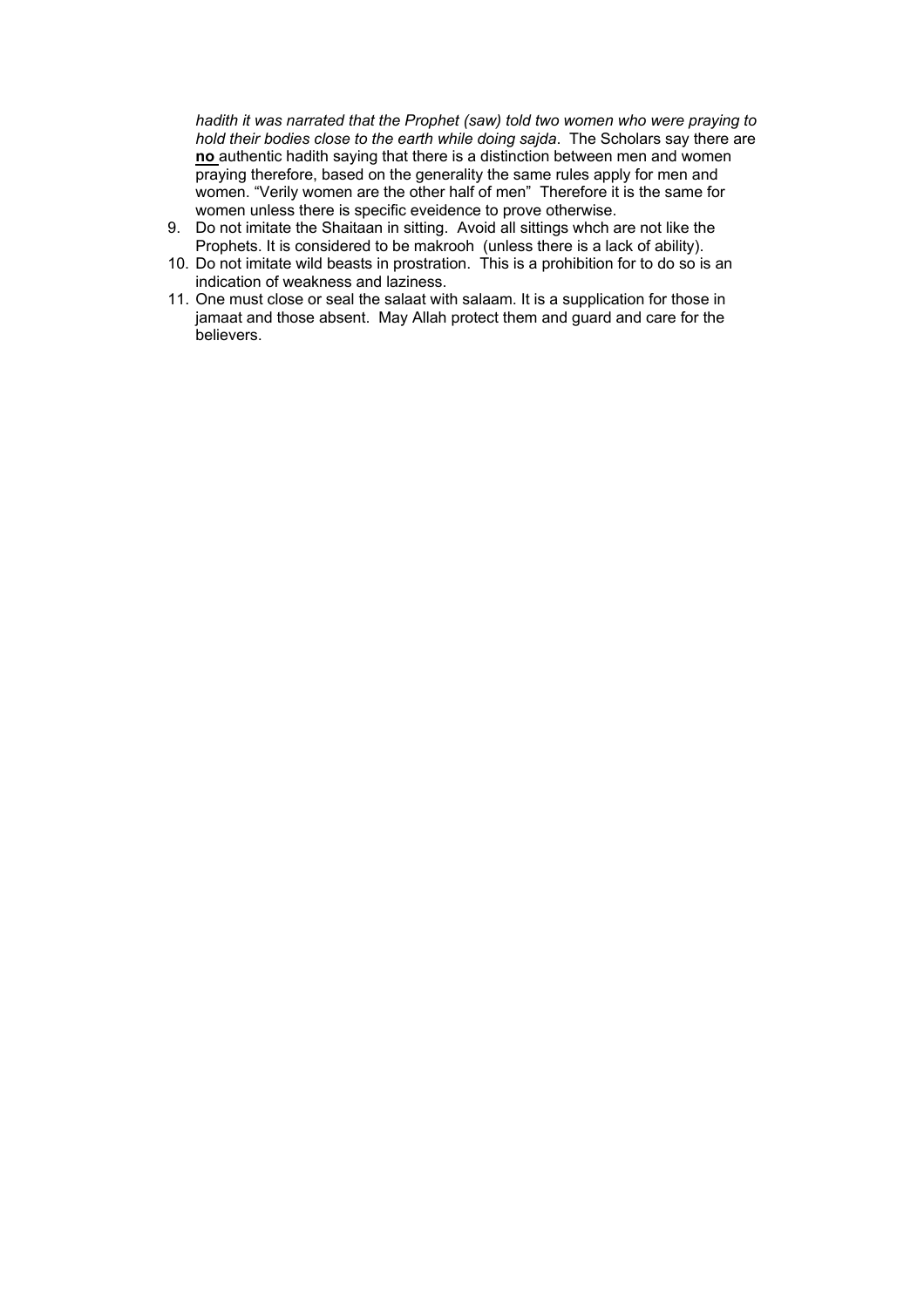# **LECTURE NUMBER FOURTEEN**

# **To Raise both Hands on Saying the First Takbeer Simultaneously with opening the Salaat**

# **Hadith 81**

Narrated Salim ibn Abdullah: My father said, "Allah's Apostle used to raise both his hands up to the level of his shoulders when opening the prayer; and on saying the *Takbir* for bowing. And on raising his head from bowing he used to do the same and then say "*Sami a-l-lahu Liman hamida* ,*Rabbana wa laka-l-hamd.*" And he did not do that (i.e. raising his hands) in prostrations.

(Al-Bukhari 1/414, no. 735)

# **In another narration**:

*..But he did not do the same on prostrating and on raising up the head from prostration*  (Al-Bukhari 1/415-416, no. 738)

# **In another narration:**

*..and he used to do the same on rising from the second rakat (for the third rakat). Ibn Umar said: The Prophet used to do the same.*  (Al-Bukhari 1/416, no. 739)

The Prophet raised his hands on four actions:

- 1. When he raised his hands to his shoulders/ears on the opening takbeer
- 2. When about to bow
- 3. When he raised his head from bowing
- 4. When rising from the 1<sup>st</sup> sitting for *tashahhud* (standing up for the third rakat)

# **Important Points Derived from the Hadith**

- 1. It is considerd to be MUSTAHAB by *Ijmaa'* (consensus) of the scholars, to raise the hands on the opening takbeer; while the **majority** agree to it at the time of bowing and rising up from it.
- 2. The raising of the hands is to the level of the shoulders or the ears or somewhere between the two.
- 3. The Prophet (saw) did **not** raise the hands when going into sujood
- 4. There are many points of wisdom in raising the hands:-

The scholars have reached a consensus (*Ijmaa'*) that

(1) It is an act of *ibadah* for the hands.

In searching for other wisdoms, some said:

(2) It is a means of *Zeenah* (beautification) for the prayer, (3) It

raises the curtain of unmindfulness from between Allah and His

 slave, (4) The moving of the body-parts (hands) is a means to activate the heart [and increase consciousness of Allah], (5) Ash-Shaafi'e said that it is an exultation or glorification of Allah. It demonstrates the love we have for the Prophet in that we are following his *Sunnah*.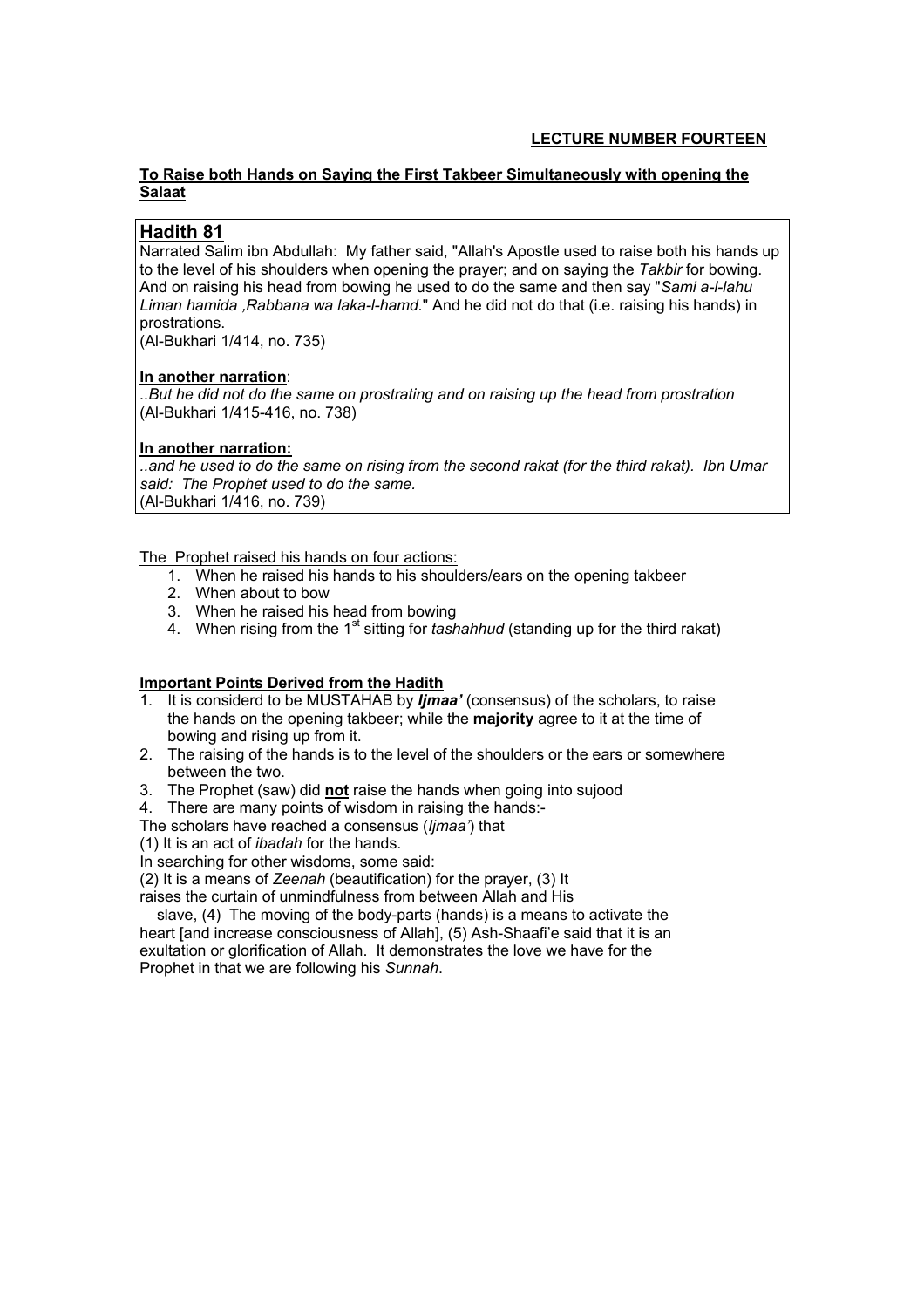# **LECTURE NUMBER FIFTEEN**

# **To Prostrate on Seven Bones (Including the Nose)**

## **Hadith 82**

Narrated Ibn Abbass: the Prophet said: I have been ordered to prostrate on seven bones, ie on the forehead (along with the tip of the nose) and the Prophet pointed towards his nose, both hands, both knees and the toes of both feet, and not to gather (fold, roll up the clothes or the hair.

(Al-Bukhari 1/451, no. 812)

# **Important Points Derived from the Hadith**

- 1. It is wajib to make sajda on all these seven bones and this is the madhab of Imam Ahmad. This ruling has been taken from the term "..I have been ordered.."
- 2. Prostration is a fulfillment of the obligation to prostrate and an expression of exultation and glorification of Allah and also an expression of humility and humbleness of the one prostrating in front of Allah. It is considered an act of worship whose exclusive right beleongs to Allah and it is not permissable to prostrate to anyone or anything else.

# **Points of Benefit**

- There is no harm if a person prostrates on a barrier between the body and the ground as long as it is not the members of the body which are used in prostration (eg the hands)
- It is makrooh to prostrate on anything connected with the head (eg khimar) (unless there is a need such as hot or cold earth etc)
- It is not makrooh to prostrate on any other barrier which is not connected with the head such as a mat.
- The placing of the body parts on the ground should be in a certain order. According to the Sheikh one should prostrate on knees first, then the hands and then the forehead

**Aside Note**: (*There is Iktilaaf on this point: Ibn Baaz's personal preference is the knees first unless ther is some need to do otherwise but Albani cites the hadith of Ibn kumaiza and says the most correct opinion is to use the hands first and then the knees and then the forehead, saying that any opinion in conflict with this is inauthentic based on the hadith cited in Abu Dawud where the Prophet used to order his companions to put their hands down first and this hadith has been declared authentic: He said that if anyone goes into sajda, then he should NOT go down to the sitting position as a camel does but he must put his two hands before he puts down his knees." And this opinion is the most correct opinion as the knee of the camel is in his forearms andnot in the hindlegs which has led to confusion amongst some scholars*.)

# **Pronouncing the Takbeer in Salaat**

#### **Hadith 83**

Narrated Abu Hurairah: Whenever Allah's Messenger stood for salaat he said *Takbeer* (AllahuAkbar) on **starting** the prayer and then on **bowing**. (On rising from bowing he said) **Sami'Allahuliman hamida,** and then while standing straight he used to say: **Rabba na lakal Hamd**. Al-Laith said: "(The Prophet said: **Wa la kal Hamd**) He used to say *takbeer* on **prostrating** and on *raising* his head from prostration: again he would say *takbeer* on **prostrating** and on **raising** his head from prostration. He would then do the same in the whole of the prayer till it was completed. And on raising from the second Rakat **after** sitting (for *At-Tahiyyat*) he used to say *Takbeer*.

## **Hadith 84**

Narrated Mutarif bin Abdullah: Imraan bin Hussain and I offered the prayer behind Ali ibn Abi Thalib: When Ali **prostrated**, he said the takbeer, when he **raised** his head, he said Takbeer, and when he got **up** for the third Rakah he said the Takbeer. On completion of the prayer Imraan took my hand and said: *This (Ali) made me remember the salaat of Muhammed*. Or he said: *He led us in salaat like that of Muhammed*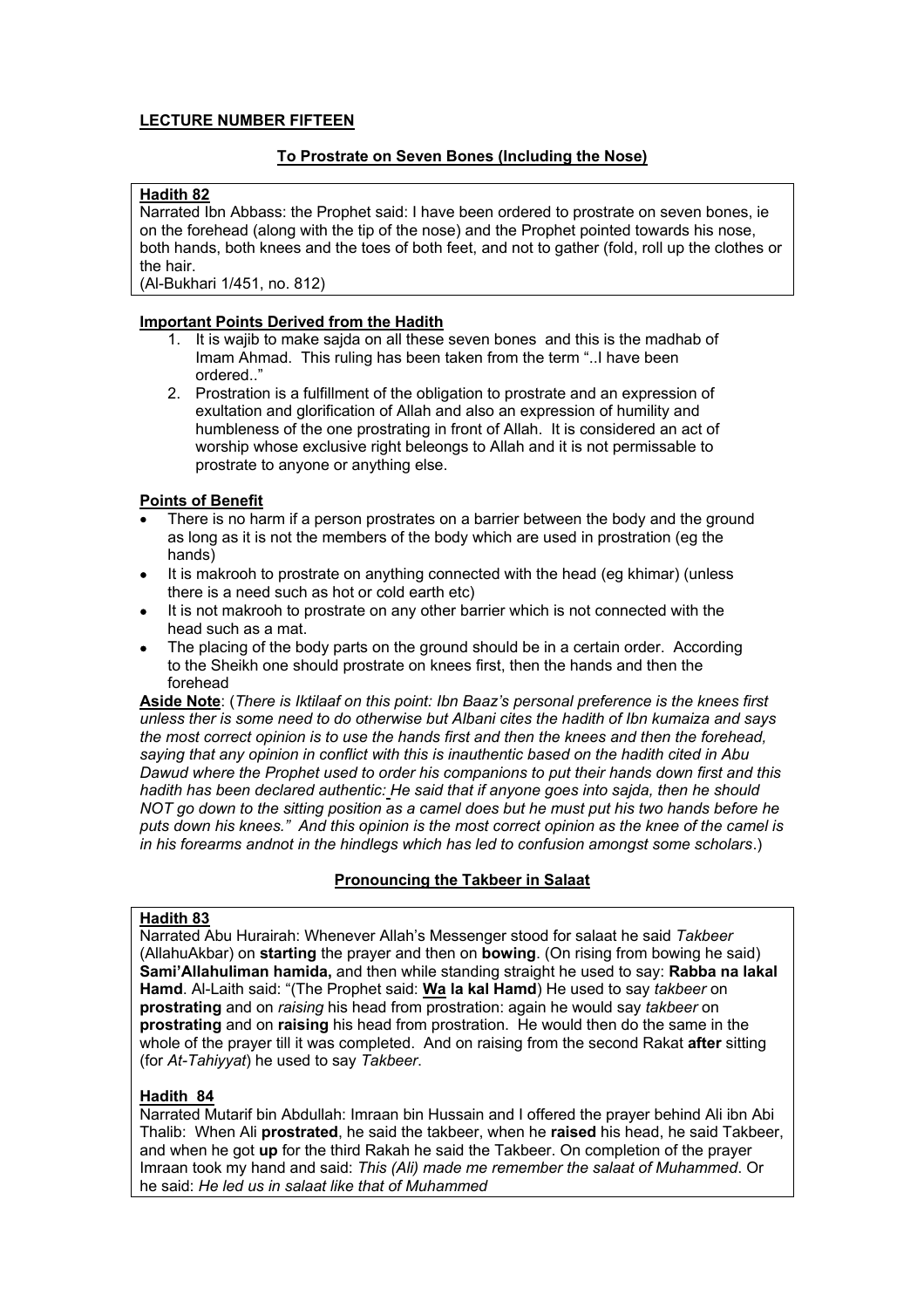## **NOTE**

Not all these takbirrat were accompanied by raising the hands. The hands are only raised in four places based on other authentic hadith.

#### **Important Points Derived from the Hadith**

- 1. Amongst the things in the hadith that it is legislated in the Shariaah to do is:
	- Takbir al –Ihraam (while in standing position)
	- Takbir when bowing (when in the process of bowing)
	- "SamiAllah Hawliman Hamida" should be said by the Imaam in congregation prayer and by the one praying alone and "Rabaana WalakalHamd" should be said by the Imama, those praying behind him and by the one who is praying alone.
	- One should be in a calm state (tah'maninah) in prayer. One should pause in the standing position.
	- The takbeer to idnicate going to sajda should NOT be accompanied by the raising of the hands
	- Takbeer should be said in between the two prostrations
	- Alal of these takbeers should be done in every rakaat of every prayer
	- There is another takbeer at the beginning of the third rakaat
- 2. One should not make the takbeers before or after the motions but during the action. This is iondicated by the use of the word "Heena" which implies while doing something. Imaam ibn al Dakik al-Eid said this has been the constant action of the Muslims and imaams of fiqh in all the lands
	- 3. Nasiruddin ibn Munir said: Repetition of the takbeer in all the rakaats is like the renewal and reinforcement of one's intention (niya) to keep it pure and clear.

## **Extra Point of Benefit**

It is reported in some hadith when standing after rising from rukoo one should say *Rabba na lakalhamd* and in others *Rabana wa lakal Hamd* 

Both these sayings are confirmed and established. Also it has been reported as *Allah humma* at the beginning of the two Dhikrs as mentioned by Albani

The second saying is the strongest and the most preferable Dhikr, cited by the majority *(Allahumma) Rabana wala kal Hamd*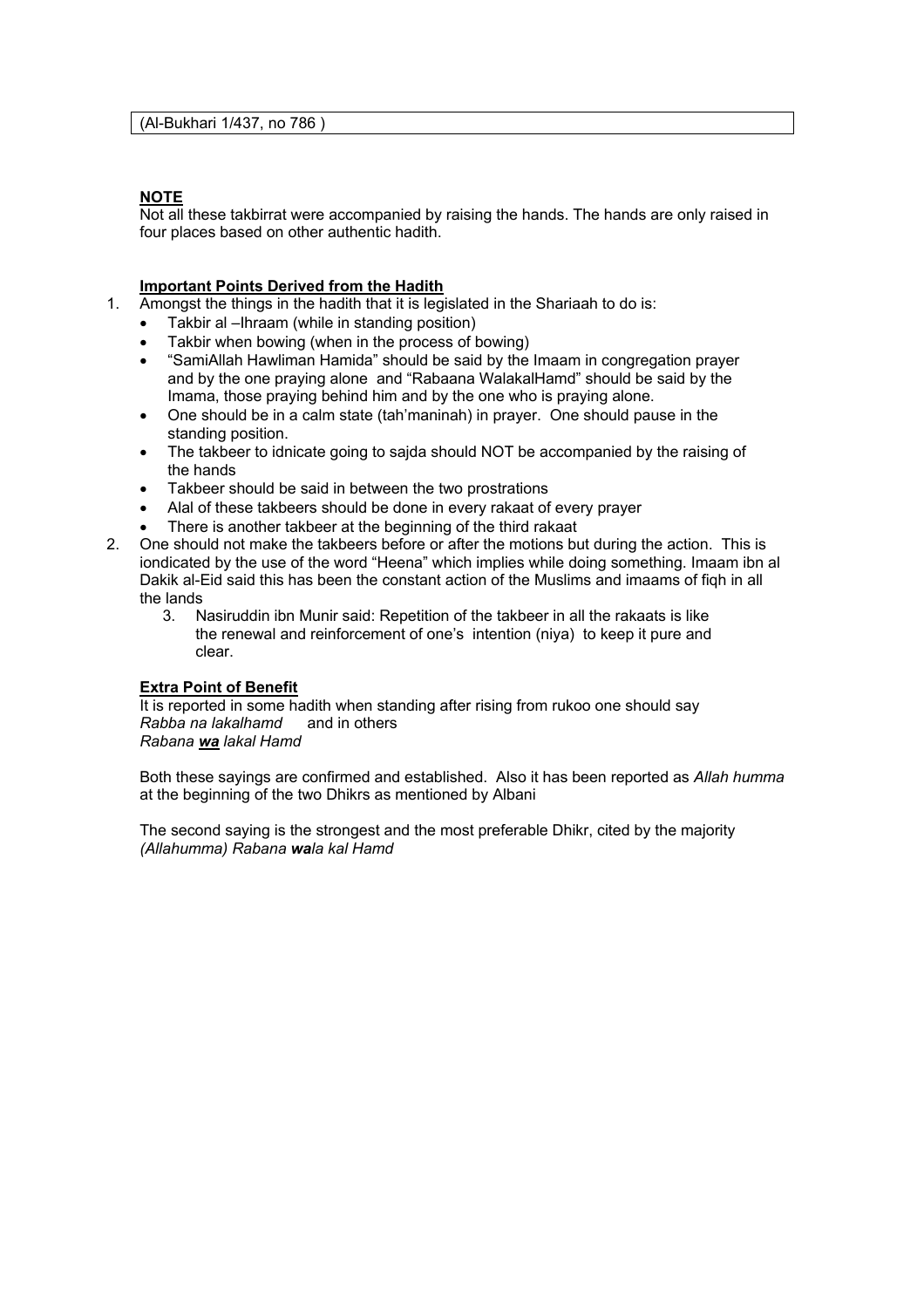# **LECTURE NUMBER SIXTEEN**

# **Moderation in the pillars of prayer; and their Shortening and Perfection**

## **Hadith 85**

Al Barra ibn Aazimb reported: I noticed (paid careful attention to) the salaat of Muhammed (saw) and saw his qiyaam (standing), his rukoo (bowing), and then I'tidaal (going back to the standing position) after bowing, his Sajda (prostration), his Jalsah (sitting) between the two prostrations, his Sajda and Jalsahbetween Tasleem (salutation) and going away – all these were nearly equal to one another.

(Muslim 1/250, no. 953)

# **In another narration from Bukhari..**

The Rukoo (bowing) of the Prophet, as well as his Sujud (prostration), (sitting) baina-ssadjatain (in between the two prostrations) and the (standing) when he raised his head from bowing – but not Quiyaam (standing in the prayer) nor Qu'nood (sitting in the prayer) – used to be approximately equal (in duration)

(Al-Bukari 1/440, no. 792)

#### **Important Points Derived from the Hadith**

- 1. It is preferable that the bowing , the standing when rising from bowing, prostration and sitting between prostration should be nearly equal. One should not make one longer than another. They are similar in length.
- **2.** The standing for qiyaam and the sitting for the last tashahud are longer than other parts of the salaat as understood from the narration from Al Bukhari.
- **3.** The salaat as a whole should be proportionate. It should not be so one position is very long and another very short. Salaat should be balanced.
- **4.** The confirmation or affirmation of the person being in a tranquil state when rising from bowing and when rising between prostrations.
- **5.** Some people claimed that rising from bowing is a minor pillar of salaat (not as significant as other parts of prayer) as there is nothing in the sunnah to be read of tasbihat. This is an indication that it is a minor pillar of salaat. The Sheikh says that this conclusion is incorrect. It is not possible to make qiyaas. It is inappropriate ad unacceptable as there is a clear text from Prophet (saw) to explain what one should do when standing from rukoo and the zikr for standing is longer than any other (Sami Allah hawliman Hamidah rabbana walakal Hamd) The Prophet also used to say other longer zikr. These Zikr have been reported in Muslim from at least three different companions.

#### **Point of Benefit**

It is well known that the prayer of the Prophet had long qiyaam for recitation of Qur'an and that he used to lenghten the tashenhud. This is true especially regarding the last Tashenhud when he used to do additional supplications. These two actions were longer than any other action in the salaat so the scholars explaining this particular hadith differred as to how ir was that the actions were all equal. Sometimes the Prophet recited the whole of Surah Bakara and then recited Surah Nisa and Surah Imraan in just one rakaat. So it is well known that standing is NOT equal to bowing etc. Nawawi's opinion is that the Prophet used to make the actions equal only on occasion but it was not his regular practice. Assam felt the Prophet definitely used to recite more in qiyam and the last tashenhud but when he lengthened them he also lengthened the other positions proportionately. This last opinion was also the opinion of Ibn al-Kaiyyam. Inshaallah this is the correct opinion.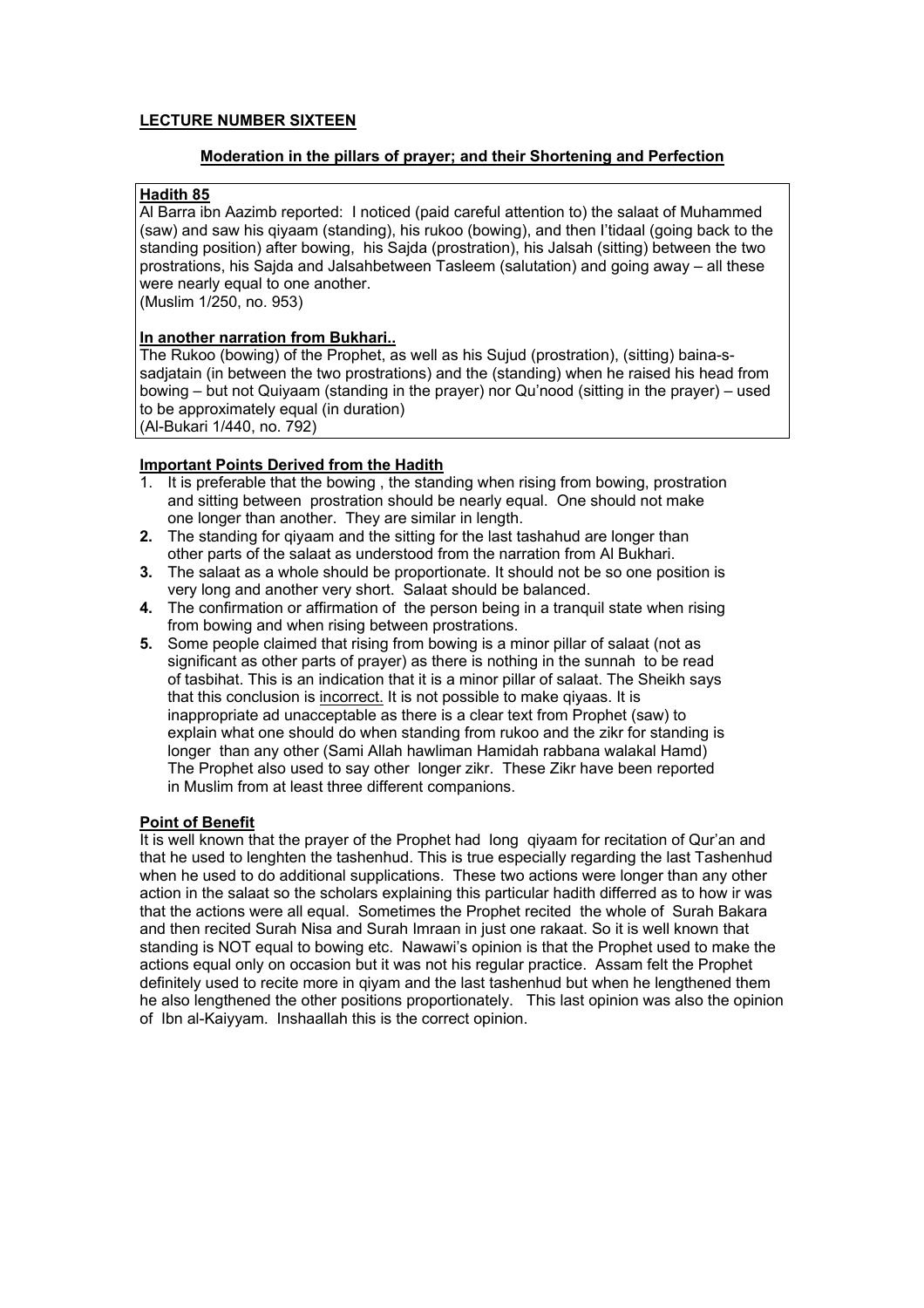# **Standing Errect and Pausing Calmly after Bowing; Sitting Erect and Calmly after Prostration**

## **Hadith 86**

Thabit (the great scholar of the Tabieen) reported on the authority of Anas: I will not fall short in making every effort to lead you I the prayer just as I saw the messenger of Allah leading us in prayer. He (Thabit) said: Anas used to do something which I do not see you doing. When he lifted his head from bowing he stood up errect (straightening his back) (so long) that one would say, he has forgotten (to bow down in prostration). And when he lifted his head from prostration, he stayed in that position (so long) until someone would say, He has forgotten (to perform the second prostration).

(Al-Bukhari 1/455, no. 821; Muslim 1/251, no. 956; (the wording here is from Muslim)

# **General Meaning of the Hadith**

Anas ibn Malik said that he would strive and struggle to perform the prayer in the way that the Prophet used to lead the Companions ; the objective being so the people would be able to perform the prayer in the way the Prophet (saw) did. The hadith is a clear indication of how long the Prophet used to stand and sit in the prayer

#### **Important Points Derived from the Hadith**

1. It is a proof that it is legislated in the Shariah that one should stand for a long time when rising up from rukoo. The sitting between prostrations should also be lengthened and this was the practice of the Prophet (saw)

#### **The Duty of the Imaam to be Brief and Perfect in Prayer; and Whoever suts short the Prayer on Hearing the Cries of a Child**

#### **Hsdith 87**

Anas bin Malik reported: I never prayed behind any Imaam who was more brief and more perfect than the Messenger of Allah (Muslim 1/250, no. 950)

# **In a narration from Bukhari**

Narrated Anas: I never offered a prayer behind any Imaam lighter (more brief) and more perfect than the prayer offered behind the Prophet; *and he used to cut it short whenever he heard the cries of a child for fear that the mother (of the child) might be put to test (desiring to sttend to her child)* 

(Al-Bukhari 1/402, no. 708)

- 1. The Imam should perform a brief prayer so there is no hardship or difficulty on the people while at the same time making the prayer complete; not reducing the prayer and thus reducing the reward. Completion or perfection of the prayer is by fulfilling the obligatory and mustahab acts without going to extreme with them. The reduction of the prayer is in performing obligatory acts while sometimes performing *some* of the mustahab acts to shorten the prayer
- 2. The prayer of the Prophet was the most complete and perfect prayer and it is expected that every Muslim should try to make the prayer the same as the Prophet's in order to achieve the reward by following the Prophet's example and the reward for striving to perfect our ibadah.
- 3. In this hadith there is proof of the permissability for the one who is superior in status to be led in prayer by one who is inferior in status (not by worldy measure but according to rank with Allah) Anas said he prayed behind many people and their prayer was not equal to that of the Prophet and the people he prayed behind were not equla in status to Anas bin Malik who was one of the major Companions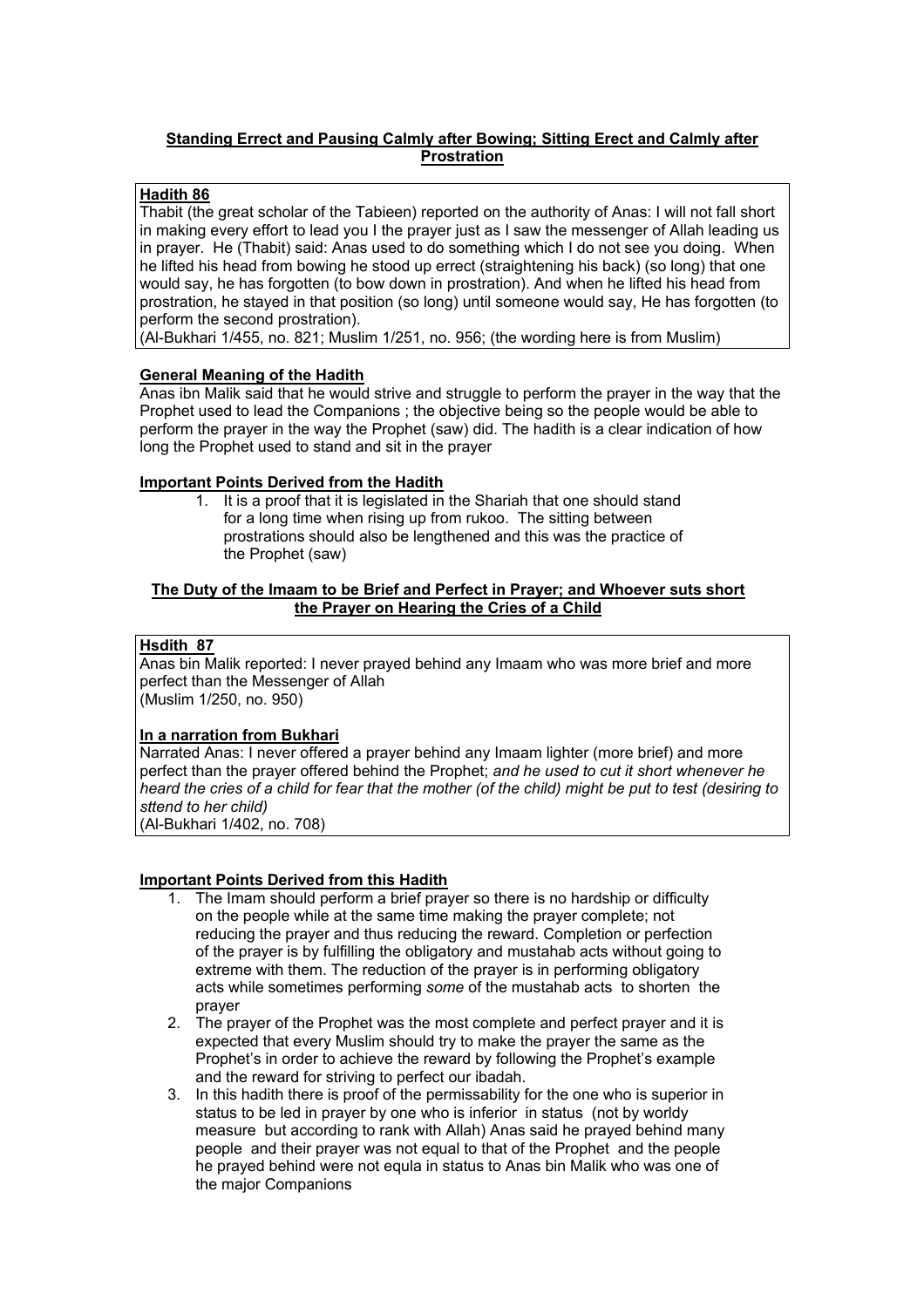4. The Imaam of the masjid who is appointed should lead the prayer even if there are people behind him who know the Qur'an better or have more knowledge. Ibn Taymiyyah said that the one who has authority in any place is like the regularly appointed Imaam

#### **Offering prayer in front of the people with the sole intention of teaching them the prayer of the Prophet and his Sunnah; How to support oneself on the ground when standing up**

# **Hadith 88**

Narrated Ayyoob: Abu Qilaabah said, Malik ibn huwairith came to this masjid of ours and said: I will offer the prayer in front of you, and my aim is not (to lead0 the prayer, but to show you the way in which the prophet used to offer the prayer. I asked Abu Qilaabah, how did he use to offer the prayer? He replied: Like this Shaykh of ours, and the Shaykh used to sit for a while after raising his head up from prostration, before getting up from the first Rakaah (Al-Bukhari 1/385, no. 677)

# **Another narration in Bukhari**

…. I asked Abu Qilaabah , How was his prayer? He replied Like the prayer of this Shaykh of ours- ie Amr ibn Salamah. And that Shaykh used to pronounce the Takbeer perfectly and when he raised his head from the second prostration, he would sit for a while and then support himself on the ground and get up. (Al-Bukhari 1/456, no.824)

# **Important Points Derived from the Hadith**

- 1. It is mustahab to sit for a rest if there is a need. (the more correct position is that it is the sunnah to do so) *Jalsa al-Istahaara (Sitting for resting*)
- 2. The time for this sitting is just before getting up from sajda in the first and the third rakat
- 3. The intention for this sitting is for rest after the prostration. In order to separate the sajda from the qiyaam This is why there is no takbeer for it. The takbeer is for standing up and there is no zikr for that sitting.
- 4. It is permissable to teach the people by action and demonstration
- **5.** Performing an act of worship as demonstration. There is no shirk in this. Teaching is also an act of worship

# **SIDE NOTE**

Albani said there is a hadith from Abu Ishaaq with a good chain that the Prophet used to ball up his hands, as though kneading dough, and leaning on his hand when getting up.

At least ten of companions metion this practice and they did not say it was because of his old age or illness but demonstrated it as part of the regular prayer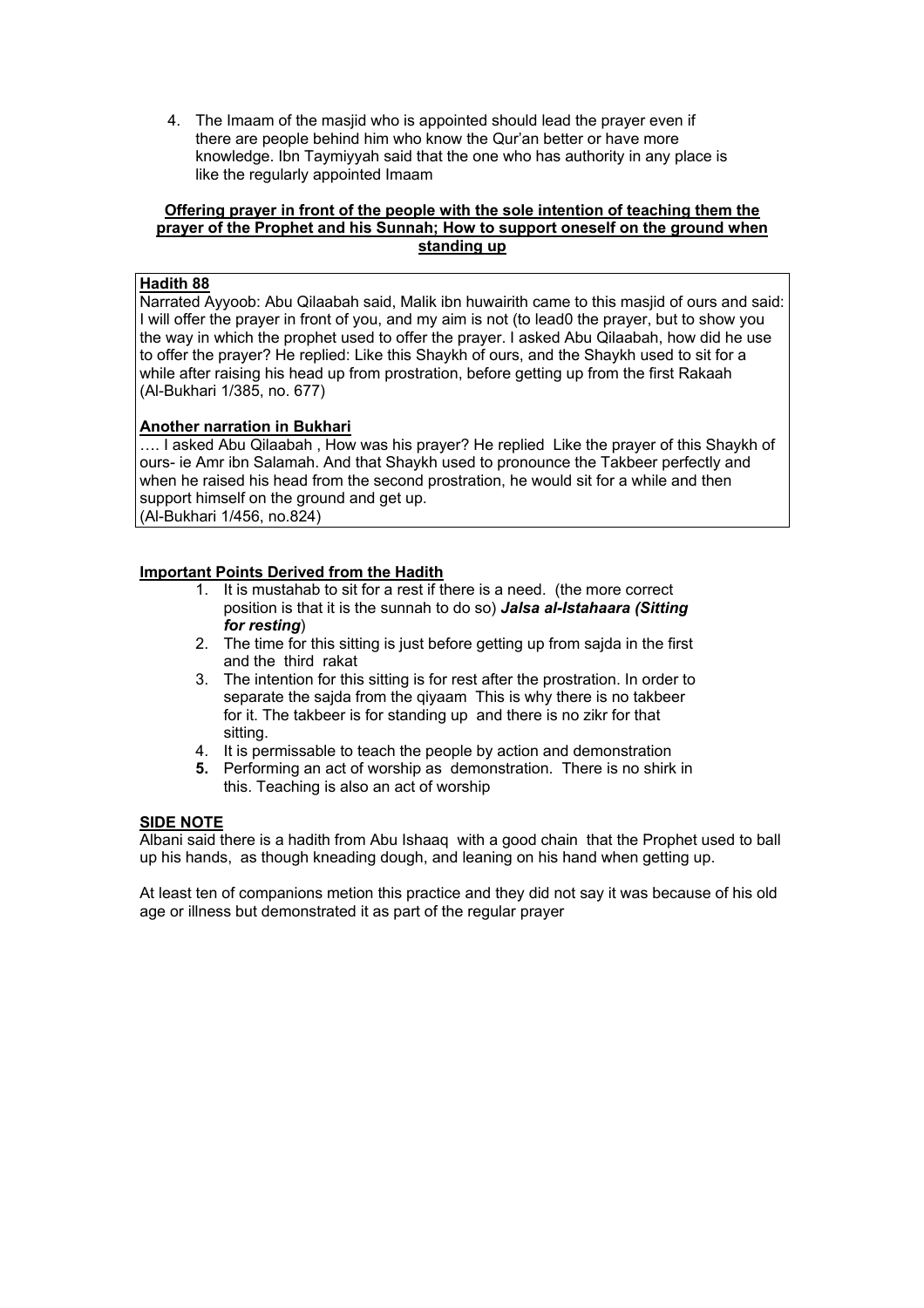# **LECTURE NUMBER SEVENTEEN**

# **During prostration one should show his armpits and separate his forearms from the sides of his body**

# **Hadith 89**

Narrated Abdullah ibn Maalik ibn Buhaima: Whenever the Prophet offerred prayer (during prostration), he used to separate his arms from his body so widely that the whiteness of his armpits was visible.

(Al-Bukhari 1/259, no. 390)

# **Important Points Derived from the Hadith**

- 1. It is an indication that it is MUSTAHAB to make prostration like this, while ensuring that no part of the body is touching any other. In Muslim it is narrated that the Prophet (saw) said that if anyone makes prostration he should put his palms down and his elbows up. This description of prostration is mentioned in general in Hadith 89 but more specifically in the narration from Muslim. We use the more specific hadith to understand the more general hadith.
- 2. If anyone prostrates on seven parts of the body, then every part of the seven will get its share of worship. Some scholars said this ruling was specific to men but again as mentioned in previous hadith, this hadith is weak. In matters of worship the proofs are based on text and cannot be open to reasoning. The strongest opinion therefore is that the prayer of men and women is exactly the same.

# **To offer prayer with the shoes on**

## **Hadith 90**

Narrated Abu Maslama Sa'eed ibn Yazeed al-Azdee saying: I asked Anas ibn Maaalik whether the Prophet had ever offerred prayer with his shoes on. He replied: Yes. (Al-Bukhari 1/258, no. 386)

# **Important Points Derived from the Hadith**

- 1. It is MUSTAHAB to pray in one's sandals on occassion
- 2. It is permissable to enter the masjid with shoes on but one must clean them of any impurities.
- 3. If you only **think** your shoes are dirty then this does NOT remove their original state of purity
- 4. **POINT OF BENEFIT**: Salaat in ones sandals or entering the masjid with one's sandals has become an issue. Now we have rugs and then it was sand. The sunnah of the Prophet (saw) clearly indicates that one can enter the masjid with one's shoes on. We should PROTECT this sunnah and not allow it to be lost. The Prophet (saw) told us to differ from the Jews who did not pray in their shoes. In Abu Dawud it is reported that the Prophet (saw) said "*If anyone comes to the masjid, look at your sandals and see if there is anything on them, then rub them on the ground to remove it, then pray in them.*" This is a command. It is **mustahab** to pray in your sandals therefore, on occassion. The generality of people argue this matter- they believe that reviving this sunnah is sinful and they will not remain silent on this issue.
- 5. Whoever wants to follow a sunnah which, by leaving or doing will not destroy Islam then one MUST consider whether it could be a cause of fitnah. If the confusion caused by carrying out that sunnah is **greater** than the benefit, then it is wiser to leave that sunnah. Perhaps it is better to try and educate the people first instead.

# **If a small girl is carried on one's neck during the salaat**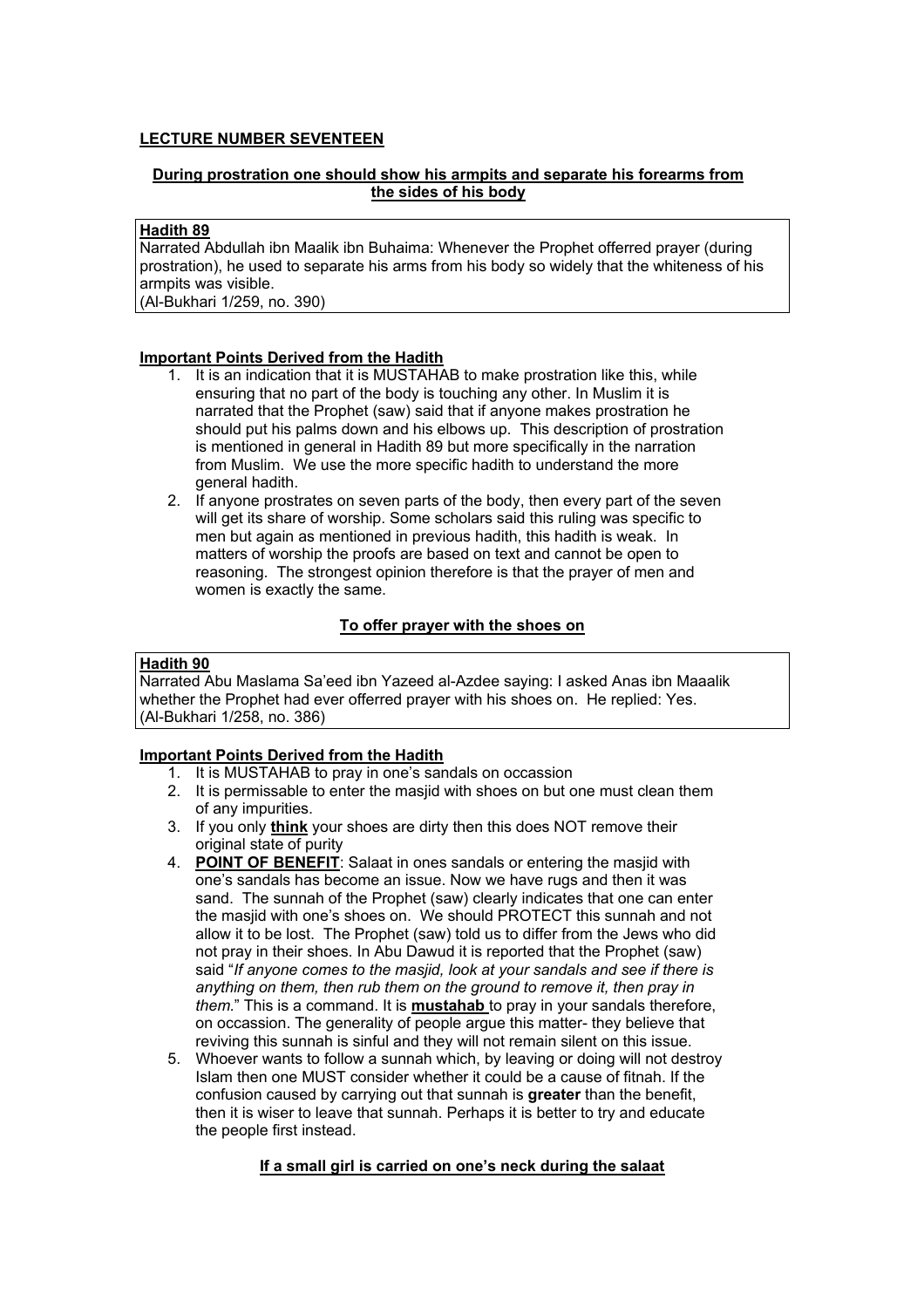# **Hadith 91**

Narrated Abu Qatada al-Ansarree: Allah's Messenger was offerring Prayer and he was carrying umaamah the daughter of Zainab, the daughter of Allah's Messenger and (she was the daughter of) 'Aas ibn Rabee'ibn Abd-Shams. When he prostrated, he put herdown and when he stood, he carried her (on his neck). (Al-Bukhari 1/316 no. 516)

# **General Meaning**

The Prophet (saw) was known for his mercy and compassion with the young and the old as well as the poor etc.

# **Important Points Derived from the Hadith**

- 1. Muslims should be easy and lenient- this is legislated in the Shariah and the Sunnah
- 2. It is permissable to make necessary movements in the salaat if they are of some benefit or for some need.

The scholars have divided the movements done in salaat into four types, after studying the hadith on

this issue:

- 1. **HARAAM**: actions carried out one after the other with no need or benefit in them
- 2. **MAKROOH**: these actions are slight but with no need or benefit inthem eg. Touching clothes. These movements do not invalidate the salaat but they negate kushoor and the calmness of the body.
- 3. **MUBAH**: Slight actions done for some need the actions of the Prophet (saw) fall under this category (eg holding a child.)
- 4. **MASHROOH** (legislated): these are movements related to the salaat such as stepping forward to fill a gap in the line etc. These movements are permissable and legislated and they are beneficial and praiseworthy.

# **One should not put one's forearms on the ground during prostrations**

# **Hadith 92**

Abu Humaid said: The Prophet prostrated and put his hands (on the ground) with the forearms away from the ground and away from the body

Narrated Anas bin Malik: The Prophet said: Be straight in the prostrations and none of you should put his forearms on the ground (during prostrations) like a dog (Al-Bukhari 1/455, no. 822)

# **Important Points Derived from the Hadith**

- 1. It is legislated to make sujood in this manner; in the best possible position as it has been legislated in the Sunnah of the Prophet (saw)
- 2. The prohibition of spreading one's arms or forearms on the ground while in prostration because this is an indication of laziness and also is similar to the sitting of a dog and resemblance to things which are filthy or lowly should be avoided
- 3. We can understand that it is makrooh to resemble animals especially in the course of any act of worship, (not only dogs).

# **Side Point**

It has been reported that there is a command here from the Legislator (Allah) to be different from the despicable or lowly animals, or any animal in general, while a person is in salaat.

There are a number of hadith relating to this such as the hadith referring to the one who looks around in salaat like the fox or puts his forearms on the ground as does a four legged beast,